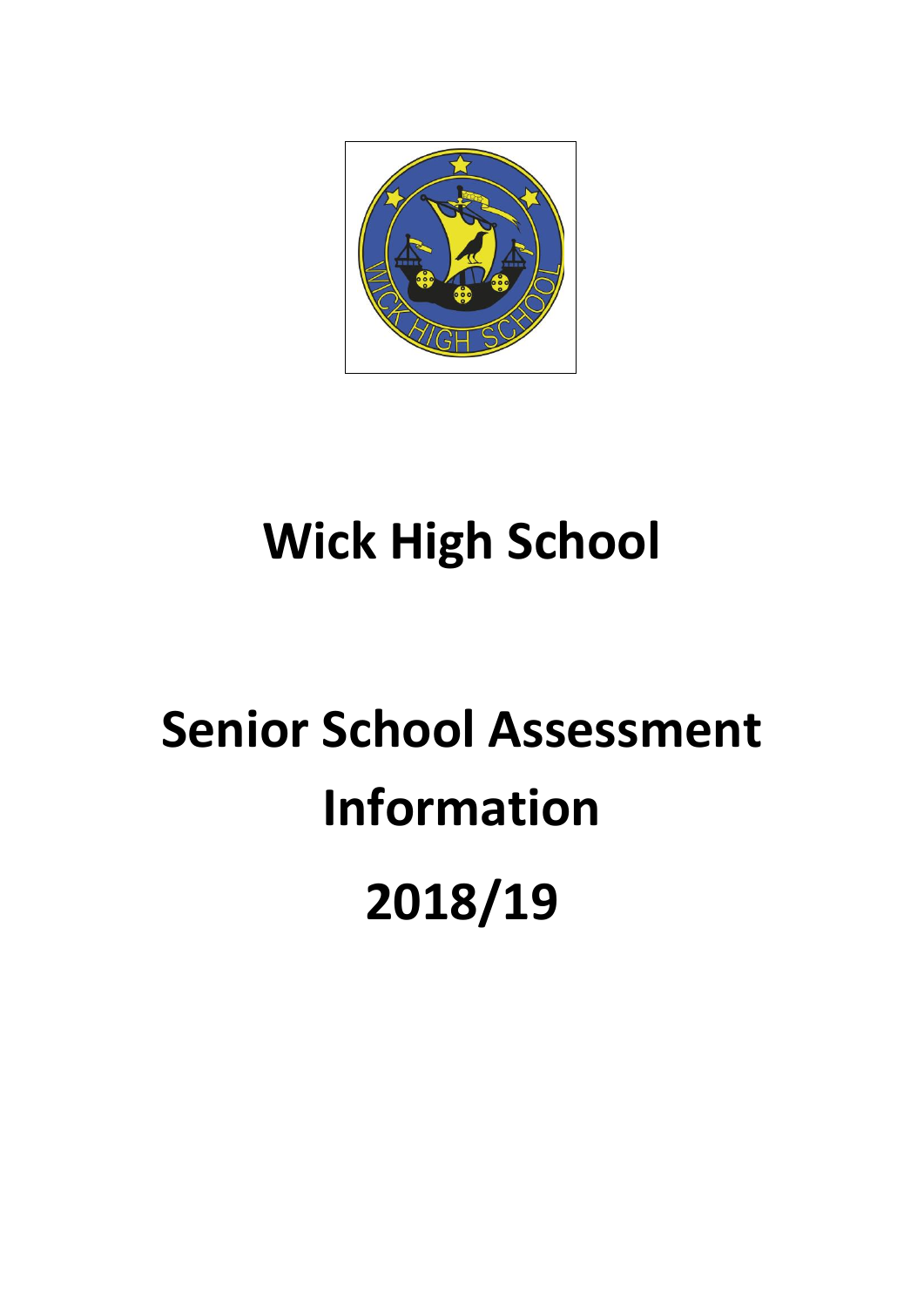#### *ART & DESIGN National 5*

| <b>Portfolio</b>                              | Students prepare two separate portfolios; one for expressive and<br>one for design. The portfolios will now demonstrate a complete<br>creative process - investigation and research, the development of<br>one idea, a final outcome and evaluation. Each portfolio will now<br>be worth 100 marks each.<br>Deadline:- March 2019 |  |
|-----------------------------------------------|-----------------------------------------------------------------------------------------------------------------------------------------------------------------------------------------------------------------------------------------------------------------------------------------------------------------------------------|--|
|                                               | Marked externally by SQA                                                                                                                                                                                                                                                                                                          |  |
|                                               | Students will be assessed on their knowledge and understanding<br>of Art and Design practice and issues.<br>They will be asked to:                                                                                                                                                                                                |  |
| <b>Question Paper</b>                         | . Comment on Art and Design work and critically respond to                                                                                                                                                                                                                                                                        |  |
|                                               | unseen prompts and images.<br>• Demonstrate their knowledge and understanding of the impact<br>of social, cultural and/or other influences on artists' and<br>designers' work and practice.                                                                                                                                       |  |
|                                               | The exam is 1 hours and 30 minutes                                                                                                                                                                                                                                                                                                |  |
|                                               | <b>Marks</b><br>Question paper: 50 Design portfolio: 100 Expressive portfolio: 100                                                                                                                                                                                                                                                |  |
| <b>Course Assessment</b>                      | Weightings<br>Question paper: 20% Design portfolio: 40% Expressive portfolio:<br>40%                                                                                                                                                                                                                                              |  |
| <b>Revision Resources</b>                     |                                                                                                                                                                                                                                                                                                                                   |  |
| http://www.pgsarts.co.uk/art.html             |                                                                                                                                                                                                                                                                                                                                   |  |
| https://www.bbc.com/bitesize/subjects/zts3kqt |                                                                                                                                                                                                                                                                                                                                   |  |
| https://www.sqa.org.uk/sqa/45707.html         |                                                                                                                                                                                                                                                                                                                                   |  |
| https://www.understandingstandards.org.uk/    |                                                                                                                                                                                                                                                                                                                                   |  |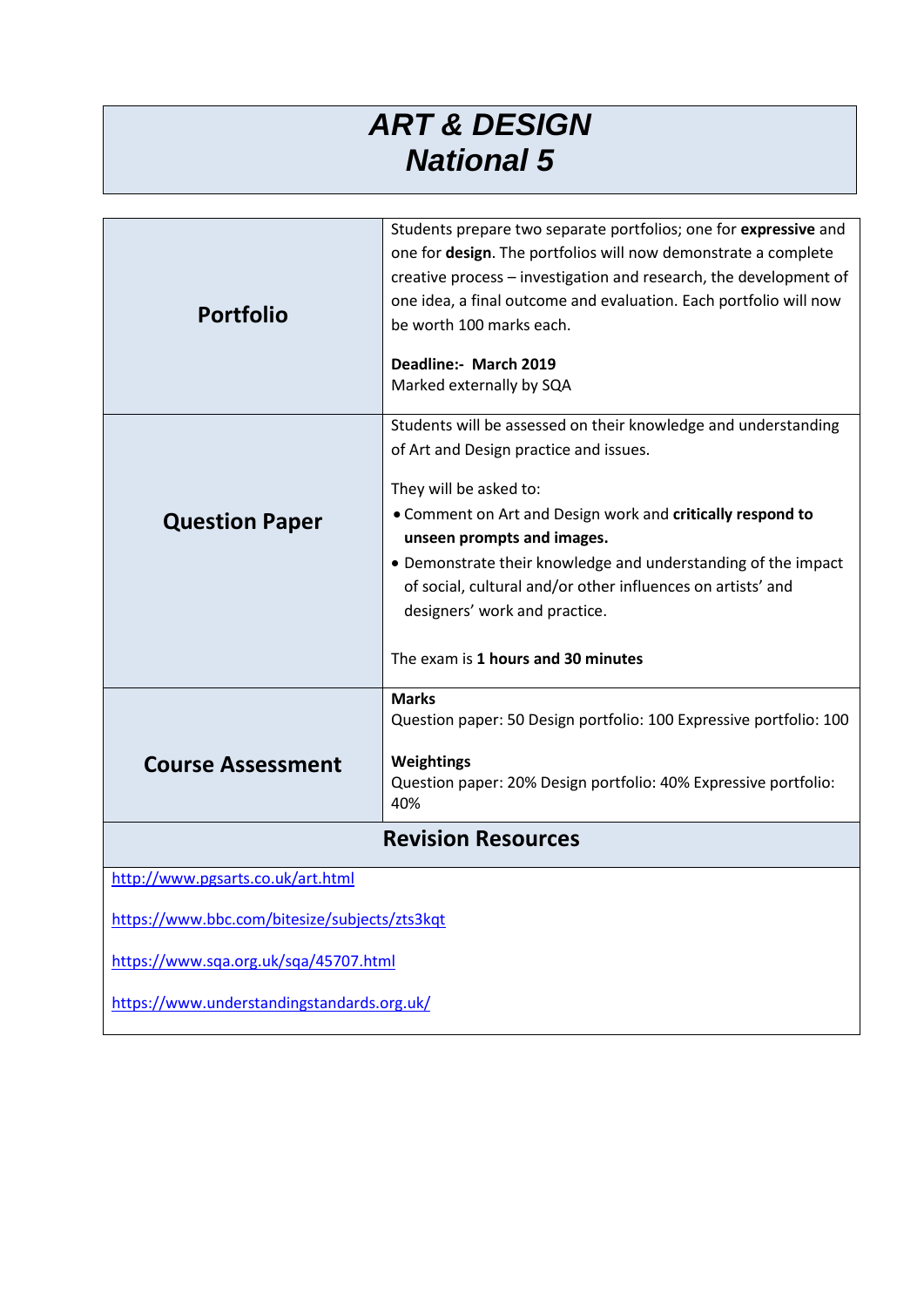## *ART & DESIGN Higher*

| <b>Portfolio</b>                              |                                                                                                                                                                                | <b>Expressive Portfolio (100 marks)</b><br>Students will develop their personal thoughts and ideas in visual<br>form. They will develop critical understanding of artists' working<br>practices and the social and cultural influences affecting their<br>work. They will select stimuli and produce analytical drawings and<br>studies. They will develop and refine their expressive ideas and<br>artwork, experimenting with and using a range of materials,<br>techniques and/or technology in 2D and/or 3D formats when<br>responding to their chosen theme.                                                                 |
|-----------------------------------------------|--------------------------------------------------------------------------------------------------------------------------------------------------------------------------------|-----------------------------------------------------------------------------------------------------------------------------------------------------------------------------------------------------------------------------------------------------------------------------------------------------------------------------------------------------------------------------------------------------------------------------------------------------------------------------------------------------------------------------------------------------------------------------------------------------------------------------------|
|                                               |                                                                                                                                                                                | Design Portfolio (100 marks)<br>Students will plan, research and develop creative design work in<br>response to a design brief. They will develop their creativity,<br>problem solving and critical thinking skills as they consider design<br>opportunities and work to resolve design issues and constraints.<br>They will develop critical understanding of designers' working<br>practices and the main social and cultural influences affecting<br>their work. Students will experiment with, develop and refine<br>their design ideas, using a range of materials, techniques and/or<br>technology in 2D and/or 3D formats. |
|                                               | Deadline:- April 2019                                                                                                                                                          | Marked externally by SQA                                                                                                                                                                                                                                                                                                                                                                                                                                                                                                                                                                                                          |
| <b>Question Paper</b>                         | practice and issues.<br>The exam is 2 hours                                                                                                                                    | Students will be assessed on their knowledge and understanding<br>of Art and Design practice and issues.<br>The questions are designed to test candidates' ability to:<br>comment on Art and Design work and critically respond<br>to unseen prompts and images<br>Demonstrate knowledge and understanding of the impact<br>of social, cultural and/or other influences on artists' and<br>designers' work and practice<br>Give justified opinions on identified aspects of Art and Design                                                                                                                                        |
| <b>Course Assessment</b>                      | <b>Marks</b><br>Question paper: 60 Expressive portfolio: 100 Design portfolio: 100<br>Weightings<br>Question paper: 23% Expressive portfolio: 38.5% Design portfolio:<br>38.5% |                                                                                                                                                                                                                                                                                                                                                                                                                                                                                                                                                                                                                                   |
|                                               |                                                                                                                                                                                | <b>Revision Resources</b>                                                                                                                                                                                                                                                                                                                                                                                                                                                                                                                                                                                                         |
| http://www.pgsarts.co.uk/art.html             |                                                                                                                                                                                | https://www.sqa.org.uk/sqa/45707.html                                                                                                                                                                                                                                                                                                                                                                                                                                                                                                                                                                                             |
| https://www.bbc.com/bitesize/subjects/zts3kqt |                                                                                                                                                                                | https://www.understandingstandards.org.uk/                                                                                                                                                                                                                                                                                                                                                                                                                                                                                                                                                                                        |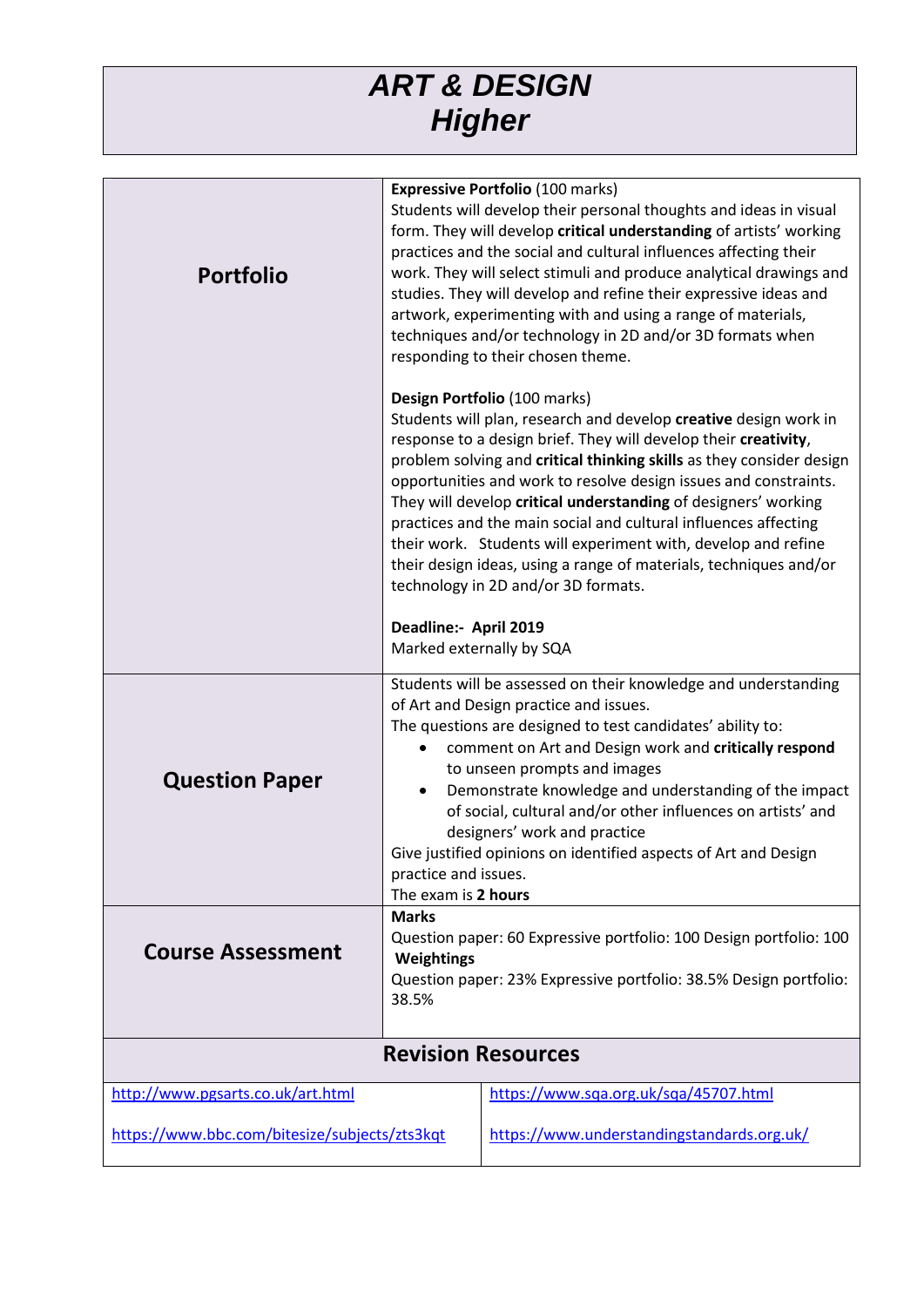| <b>Biology</b>    |  |
|-------------------|--|
| <b>National 5</b> |  |

| <b>Assignment</b>                                                    | assignment.<br>conditions.                               | The assignment requires learners to apply skills, knowledge and<br>understanding to investigate a relevant topic in biology. The topic<br>should draw on one or more of the key areas of the Course, and<br>should be chosen with guidance from the teacher. The<br>assignment will assess skills which cannot be assessed through<br>the question paper, eg. handling of data generated through<br>practical/investigative work, and research skills.<br>Practical/experimental/field work is a compulsory feature of the<br>Assignment write up is 1 hour and 30 minutes under SQA exam |
|----------------------------------------------------------------------|----------------------------------------------------------|-------------------------------------------------------------------------------------------------------------------------------------------------------------------------------------------------------------------------------------------------------------------------------------------------------------------------------------------------------------------------------------------------------------------------------------------------------------------------------------------------------------------------------------------------------------------------------------------|
|                                                                      |                                                          | The question paper will have two sections.                                                                                                                                                                                                                                                                                                                                                                                                                                                                                                                                                |
|                                                                      |                                                          | Section 1 (Multiple Choice) will have 25 marks.                                                                                                                                                                                                                                                                                                                                                                                                                                                                                                                                           |
| <b>Question Paper</b>                                                |                                                          | Section 2 will contain structured and extended response<br>questions and will have 75 marks.                                                                                                                                                                                                                                                                                                                                                                                                                                                                                              |
|                                                                      |                                                          | The exam is 2 hours and 30 minutes                                                                                                                                                                                                                                                                                                                                                                                                                                                                                                                                                        |
| <b>Course Assessment</b>                                             | <b>Marks</b><br>Assignment: 20 Question paper: 100       |                                                                                                                                                                                                                                                                                                                                                                                                                                                                                                                                                                                           |
|                                                                      | <b>Weightings</b><br>Assignment: 20% Question paper: 80% |                                                                                                                                                                                                                                                                                                                                                                                                                                                                                                                                                                                           |
|                                                                      |                                                          | <b>Revision Resources</b>                                                                                                                                                                                                                                                                                                                                                                                                                                                                                                                                                                 |
| National 5 Biology Second edition                                    |                                                          | https://classroom.google.com                                                                                                                                                                                                                                                                                                                                                                                                                                                                                                                                                              |
| James Torrance<br>ISBN 978-1-5104-2925-3<br>Publisher: Hodder Gibson |                                                          | pupils have their own passkey                                                                                                                                                                                                                                                                                                                                                                                                                                                                                                                                                             |
| National 5 Biology applying Knowledge and skills                     |                                                          | http://www.oronsay.org/Nat5.htm                                                                                                                                                                                                                                                                                                                                                                                                                                                                                                                                                           |
| James Torrance<br>ISBN 978-1-4441-9776-1<br>Publisher: Hodder Gibson |                                                          | http://www.getinthezone.org.uk/schools/ages-11-<br>19/ages-16-19/                                                                                                                                                                                                                                                                                                                                                                                                                                                                                                                         |
|                                                                      |                                                          |                                                                                                                                                                                                                                                                                                                                                                                                                                                                                                                                                                                           |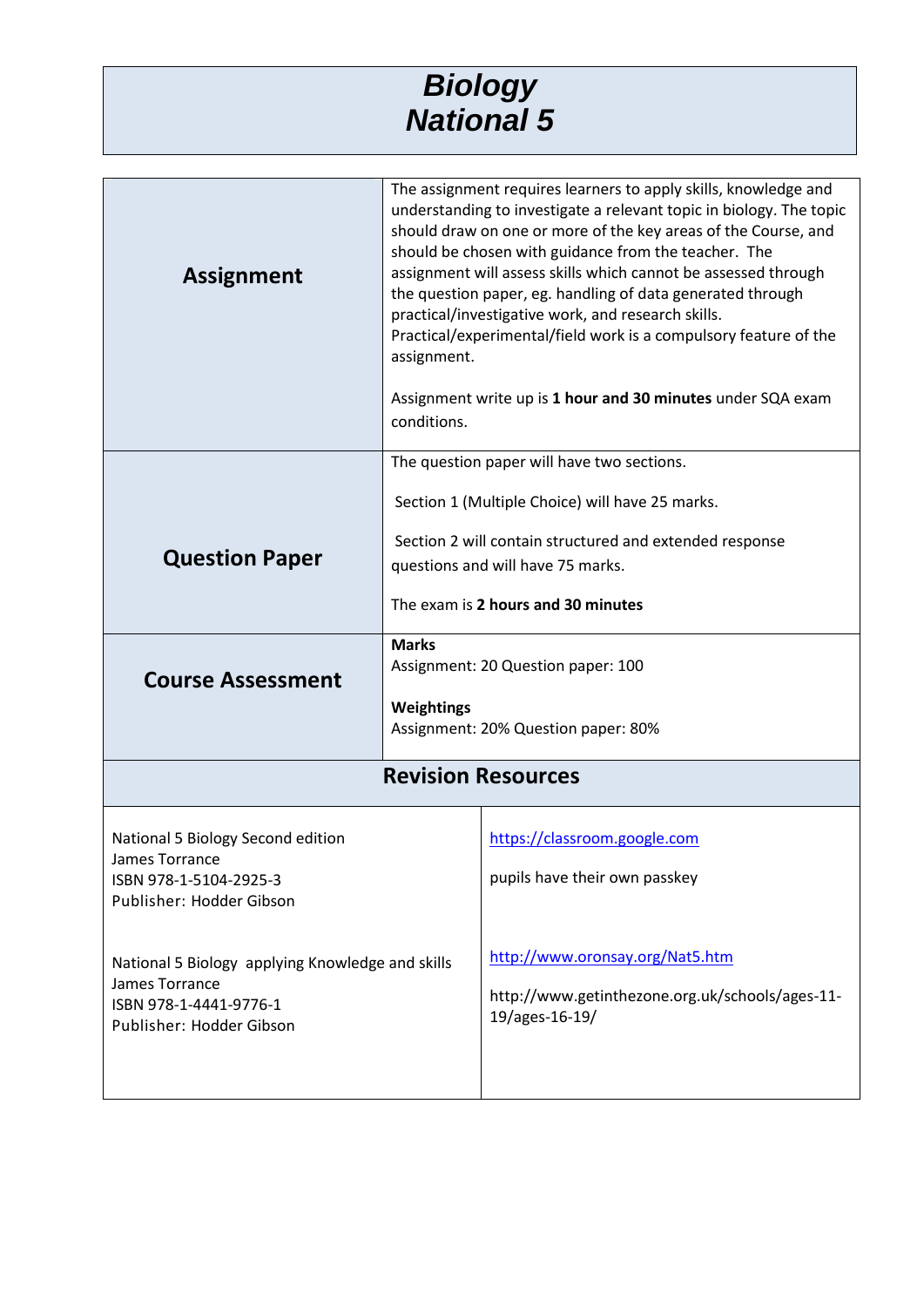### *Human Biology Higher*

| The assignment will be a report of experimental work and         |
|------------------------------------------------------------------|
| research undertaken by the candidate.                            |
| This assignment requires learners to apply skills, knowledge and |
| understanding to investigate a relevant topic in Human Biology.  |
| The topic should draw on one or more of the key areas of the     |
| Course, and should be chosen with guidance from the teacher.     |
|                                                                  |
| The assignment has two stages: ♦ research ♦ report The research  |
| stage must involve experimental work that allows measurements    |
| to be made. Candidates must also gather data/information from    |
| the internet, books and/or journals. Candidates must produce a   |
| report of their research.                                        |
| A maximum of 2 hours is allowed for the report stage.            |
| Deadline:- March 2019                                            |
| Marked externally by SQA                                         |
| The question paper will have two sections.                       |
| Section 1 (Multiple Choice) - 25 marks. (40 minutes)             |
| Section 2 is restricted and extended response questions - 95     |
| marks. (2 hours and 20 minutes)                                  |
|                                                                  |
| Marks will be distributed proportionately across the Units.      |
| The majority of the marks will be awarded for applying knowledge |
| and understanding. The other marks will be awarded for applying  |
|                                                                  |
|                                                                  |
| scientific inquiry and problem solving skills<br><b>Marks</b>    |
| Two question papers: 120 Assignment: 20*                         |
|                                                                  |
| Weightings                                                       |
| Two question papers: 80% Assignment: 20% * The assignment will   |
| be scaled to 30 marks to give a weighting of 20%                 |
| <b>Revision Resources</b>                                        |
| ISBN 978-1-4718-4741-7                                           |
| Publisher: Hodder Gibson                                         |
|                                                                  |
| https://courses.scholar.hw.ac.uk/login                           |
| pupils have individual username and passwords                    |
|                                                                  |
| https://classroom.google.com                                     |
| pupils have passkey                                              |
|                                                                  |
| http://www.getinthezone.org.uk/schools/ages-11-                  |
| 19/ages-16-19/                                                   |
|                                                                  |
|                                                                  |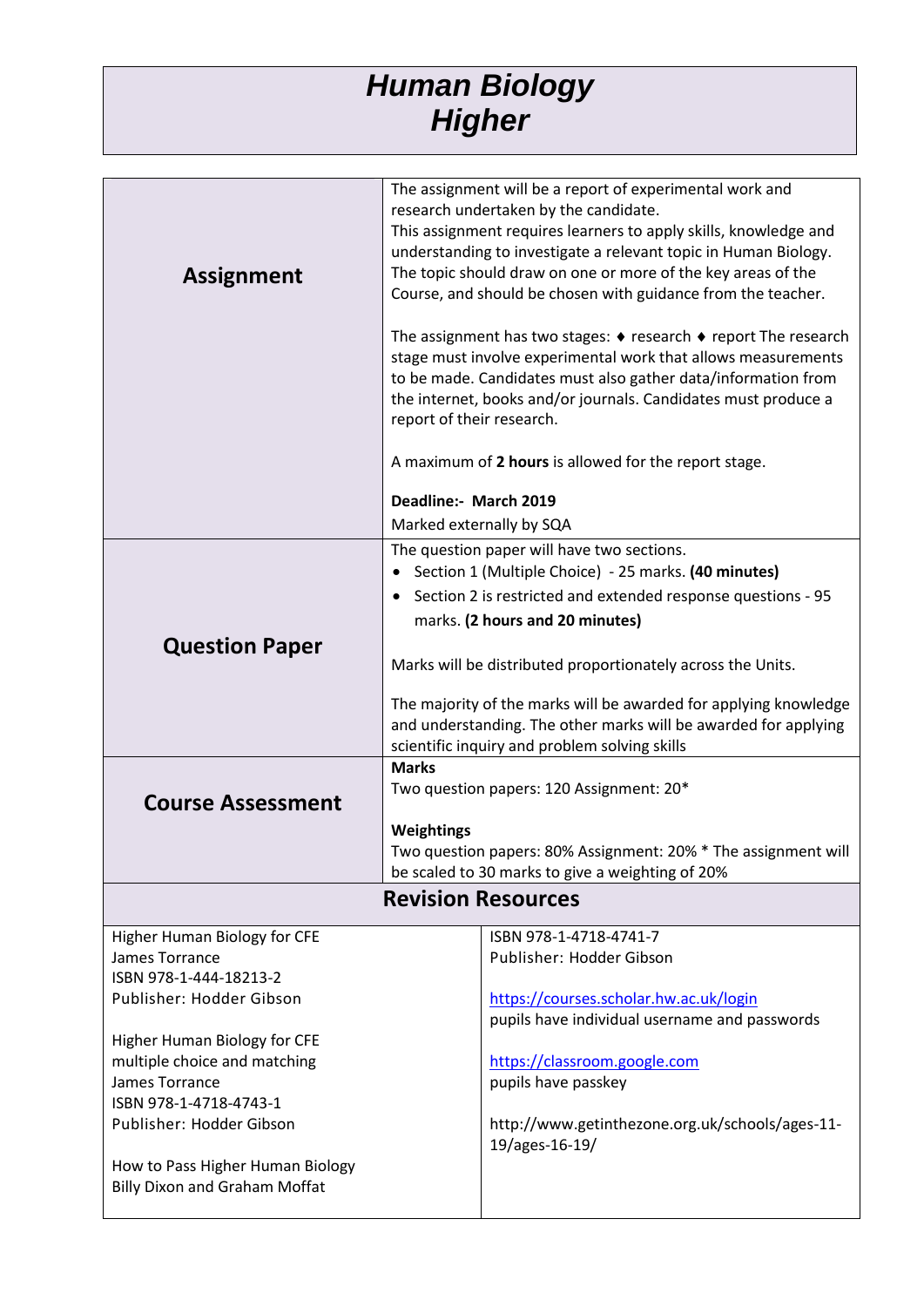#### *Business Management National 5*

| <b>Assignment</b>                                                                                 | This assignment has 30 marks, out of a total of 120 marks<br>available for the course assessment and enables students to<br>demonstrate their understanding of all they have learned during<br>the course by investigating a business, analysing its performance<br>and making recommendations for improvement. The final<br>assignment takes the form of a business report.<br>Deadline:- February 2019 |  |
|---------------------------------------------------------------------------------------------------|----------------------------------------------------------------------------------------------------------------------------------------------------------------------------------------------------------------------------------------------------------------------------------------------------------------------------------------------------------------------------------------------------------|--|
|                                                                                                   | Marked externally by SQA                                                                                                                                                                                                                                                                                                                                                                                 |  |
| <b>Question Paper</b>                                                                             | The question paper is worth 90 marks and last 2 hours                                                                                                                                                                                                                                                                                                                                                    |  |
|                                                                                                   | <b>Marks</b>                                                                                                                                                                                                                                                                                                                                                                                             |  |
|                                                                                                   | Assignment: 30 Question paper: 90                                                                                                                                                                                                                                                                                                                                                                        |  |
| <b>Course Assessment</b>                                                                          |                                                                                                                                                                                                                                                                                                                                                                                                          |  |
|                                                                                                   | Weightings                                                                                                                                                                                                                                                                                                                                                                                               |  |
|                                                                                                   | Assignment: 25% Question paper: 75%                                                                                                                                                                                                                                                                                                                                                                      |  |
| <b>Revision Resources</b>                                                                         |                                                                                                                                                                                                                                                                                                                                                                                                          |  |
| All course materials and notes are available through Google Classroom                             |                                                                                                                                                                                                                                                                                                                                                                                                          |  |
| <b>Nutshell Revision for Nat 5 Business</b>                                                       |                                                                                                                                                                                                                                                                                                                                                                                                          |  |
| https://www.npfs.org.uk/wp-content/uploads/2016/03/nutshells revision N5 businessmanagement.pdf   |                                                                                                                                                                                                                                                                                                                                                                                                          |  |
|                                                                                                   |                                                                                                                                                                                                                                                                                                                                                                                                          |  |
|                                                                                                   |                                                                                                                                                                                                                                                                                                                                                                                                          |  |
| Textbooks:                                                                                        |                                                                                                                                                                                                                                                                                                                                                                                                          |  |
| National 5 Business Management Course Notes (Course Notes for SQA Exams)                          |                                                                                                                                                                                                                                                                                                                                                                                                          |  |
| Publisher: Leckie & Leckie; Second edition edition (27 April 2018)                                |                                                                                                                                                                                                                                                                                                                                                                                                          |  |
| ISBN-10: 0008282110 ISBN-13: 978-0008282110                                                       |                                                                                                                                                                                                                                                                                                                                                                                                          |  |
|                                                                                                   |                                                                                                                                                                                                                                                                                                                                                                                                          |  |
| <b>Study Guide</b>                                                                                |                                                                                                                                                                                                                                                                                                                                                                                                          |  |
|                                                                                                   |                                                                                                                                                                                                                                                                                                                                                                                                          |  |
| Bright Red Study Guide CfE N5 Business Management (revised for Changes) - ISBN: 978-1-906736-33-0 |                                                                                                                                                                                                                                                                                                                                                                                                          |  |
|                                                                                                   |                                                                                                                                                                                                                                                                                                                                                                                                          |  |
|                                                                                                   |                                                                                                                                                                                                                                                                                                                                                                                                          |  |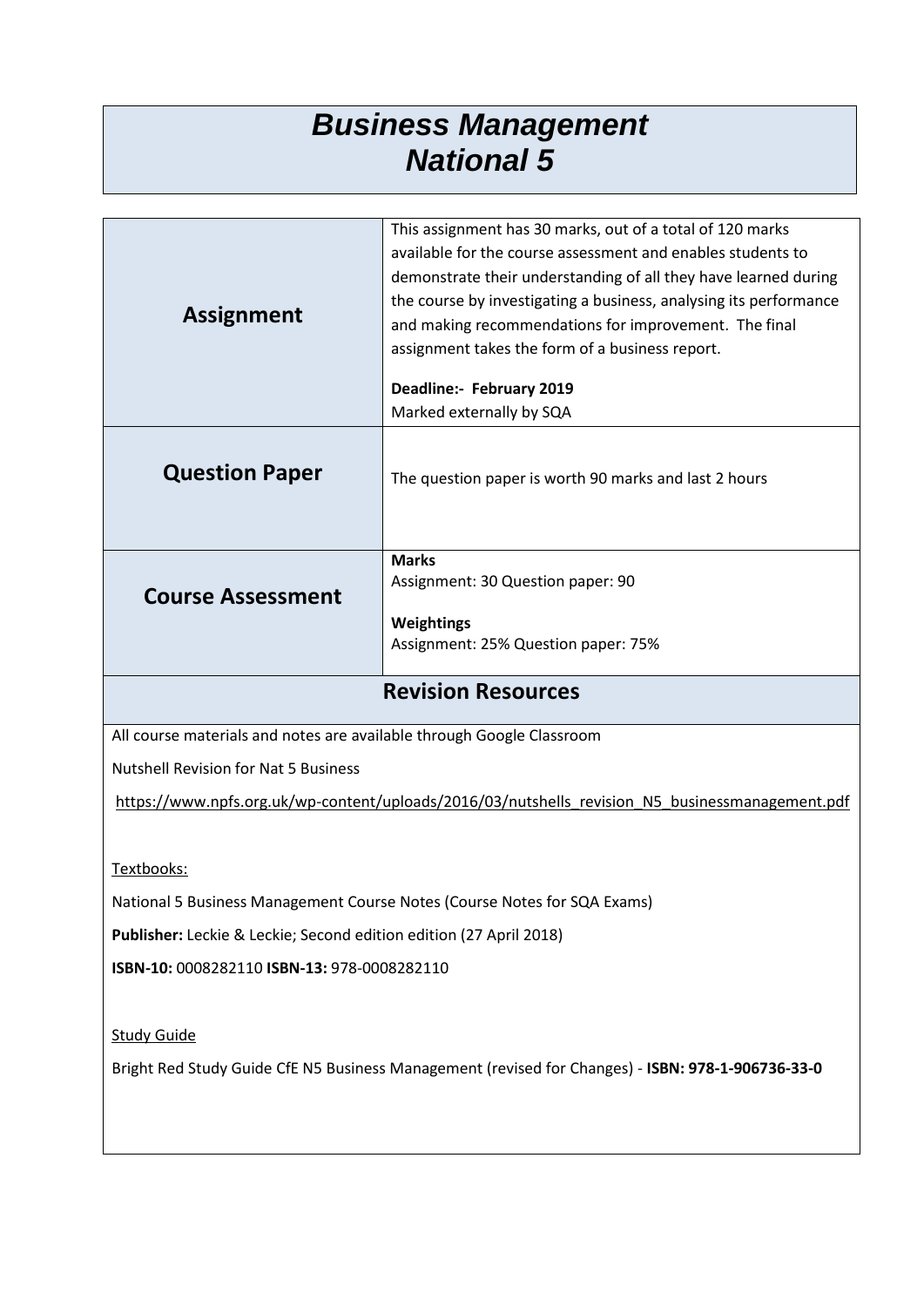#### *Chemistry National 5*

|                                                      | <b>Assignment</b>       |                                                                        |
|------------------------------------------------------|-------------------------|------------------------------------------------------------------------|
|                                                      |                         | The assignment requires learners to apply skills, knowledge and        |
|                                                      |                         | understanding to investigate a relevant topic in chemistry. The        |
| <b>Assignment</b>                                    |                         | topic should draw on one or more of the key areas of the Course,       |
|                                                      |                         | and should be chosen with guidance from the teacher. Practical         |
|                                                      |                         | /experimental work is a compulsory feature of the assignment.          |
|                                                      |                         | The assignment will assess the application of skills of scientific     |
|                                                      |                         | inquiry and related chemistry knowledge and understanding.             |
|                                                      | Deadline:- March 2019   |                                                                        |
|                                                      |                         | Marked externally by SQA                                               |
|                                                      |                         | The question paper will have two Sections.                             |
|                                                      |                         | Section 1 (Objective Test) will have 25 marks.                         |
| <b>Question Paper</b>                                |                         |                                                                        |
|                                                      |                         | Section 2 will contain restricted and extended response questions      |
|                                                      | and will have 75 marks. |                                                                        |
|                                                      |                         | The exam is 2 hours and 30 minutes                                     |
|                                                      |                         | Marks Assignment: 20 Question paper: 100                               |
| <b>Course Assessment</b>                             |                         | Weightings Assignment: 20% Question paper: 80%                         |
|                                                      |                         |                                                                        |
| <b>Revision Resources</b>                            |                         |                                                                        |
| <b>National 5 Chemistry with Answers: Second</b>     |                         |                                                                        |
| <b>Edition</b>                                       |                         | http://evans2chemweb.co.uk/                                            |
| Barry McBride, Stephen Jeffrey, John Anderson,       |                         |                                                                        |
| Paul McCranor, Fran Macdonald<br>ISBN: 9781510429192 |                         | Your teacher will give you the user name and<br>password for this site |
|                                                      |                         |                                                                        |
| Publisher: HodderGibson                              |                         |                                                                        |
|                                                      |                         |                                                                        |
| <b>Student Book for SQA Exams - National 5</b>       |                         | Chemistry concepts linked with the Scottish                            |
| <b>Chemistry Student Book: Second edition</b>        |                         | Curriculum explained in video sequences:                               |
| Author: Tom Speirs, Wilson and Leckie and Leckie     |                         |                                                                        |
| Format: Paperback                                    |                         | https://www.youtube.com/channel/UCU32Og7N9V                            |
| Publication Date: 10-10-2018                         |                         | TUWL1qfJOPZxA/videos                                                   |
|                                                      |                         |                                                                        |
| ISBN: 978-0-00-828208-0                              |                         |                                                                        |
|                                                      |                         |                                                                        |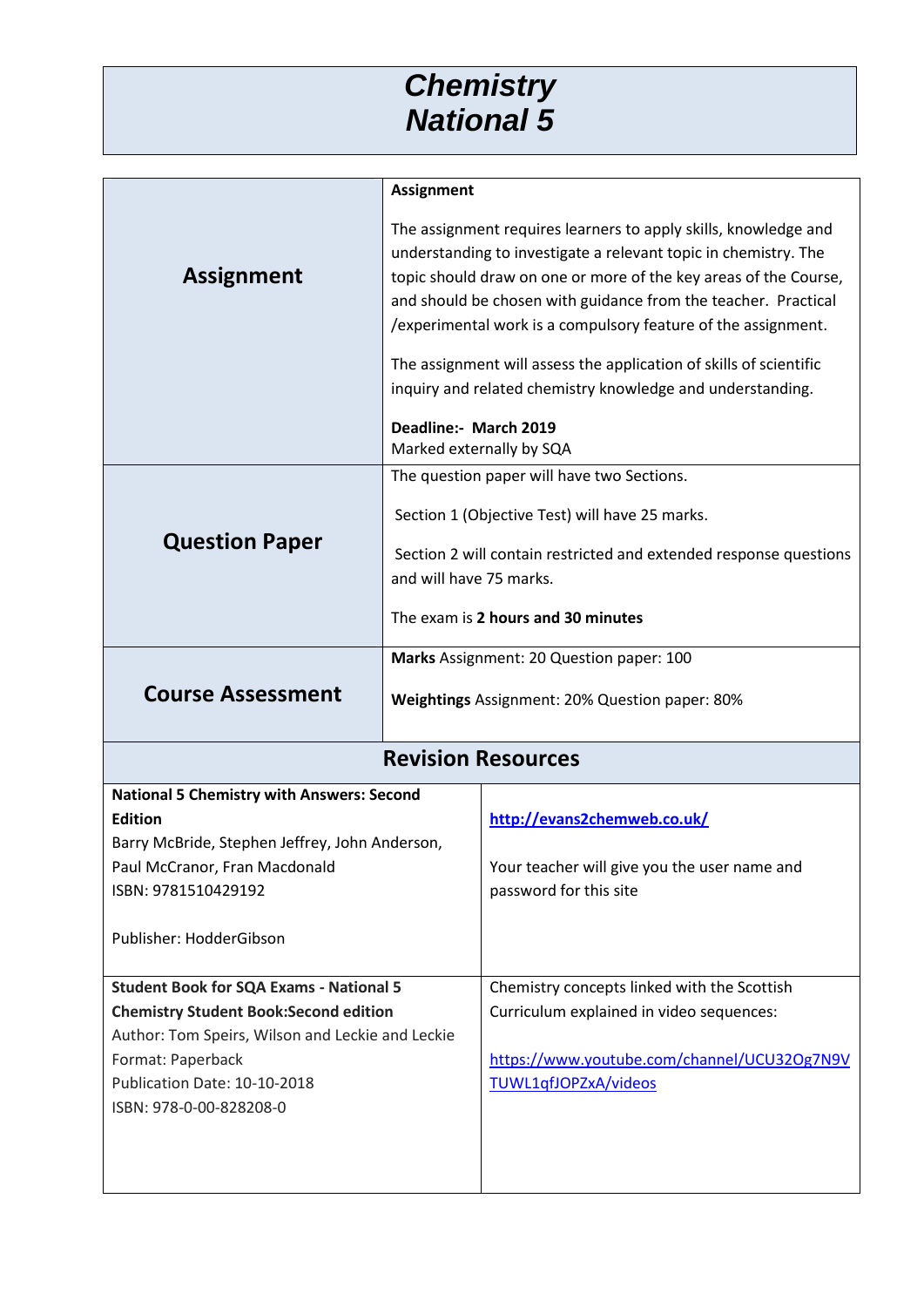| <b>BrightRED Study Guide National 5 Chemistry New</b>    | Wick High School Chemistry Revision materials on   |
|----------------------------------------------------------|----------------------------------------------------|
| <b>Edition</b>                                           | Google Classroom:                                  |
| ISBN: 978-1-906736-95-8                                  | https://classroom.google.com/c/MTU4NDIxNDc0M       |
| <b>Bright Red Publishing</b>                             | <b>Dla</b>                                         |
| Authors: Robert West, Shona Scheuerl and Shona           |                                                    |
| Wallace                                                  | Pupils have access to login and password.          |
| National 5 Chemistry 2018-19 SQA Specimen and            | Chemistry questions for National 5 Chemistry:      |
| <b>Past Papers with Answers</b>                          |                                                    |
| ISBN: 9781510456617                                      | https://blogs.glowscotland.org.uk/gc/n5chemskills/ |
| <b>Authors: Hodder Gibson</b>                            |                                                    |
|                                                          |                                                    |
| Leckie and Leckie National 5 Chemistry Practice          | Chemistry topic booklets and past papers:          |
| papers; Updated March 2018;                              |                                                    |
| ISBN: 978-0-00-828165-6                                  | http://new.chemistry-teaching-                     |
|                                                          | resources.com/N5Chemistry.html                     |
| <b>Practice Question Book for CfE and SQA - National</b> | National 5 Chemistry Revision Notes:               |
| <b>5 Chemistry Practice Question Book</b>                |                                                    |
| Author: Barry McBride and Leckie and Leckie              | http://harrisacademy.ea.dundeecity.sch.uk/depart   |
| Format: Paperback                                        | ments/chemistry/national-5-resources               |
| Publication Date: 17-05-2018                             |                                                    |
| ISBN: 978-0-00-826358-4                                  |                                                    |
|                                                          |                                                    |
| CGP National 5 Chemistry Revision Guide; ISBN            | National 5 Chemistry Revision Notes:               |
| 9781782949893                                            |                                                    |
| CGP National 5 Chemistry Exam Practice matching          | http://www.kgsorkney.com/national-45.html          |
| Workbook; ISBN:9781782949909                             |                                                    |
|                                                          |                                                    |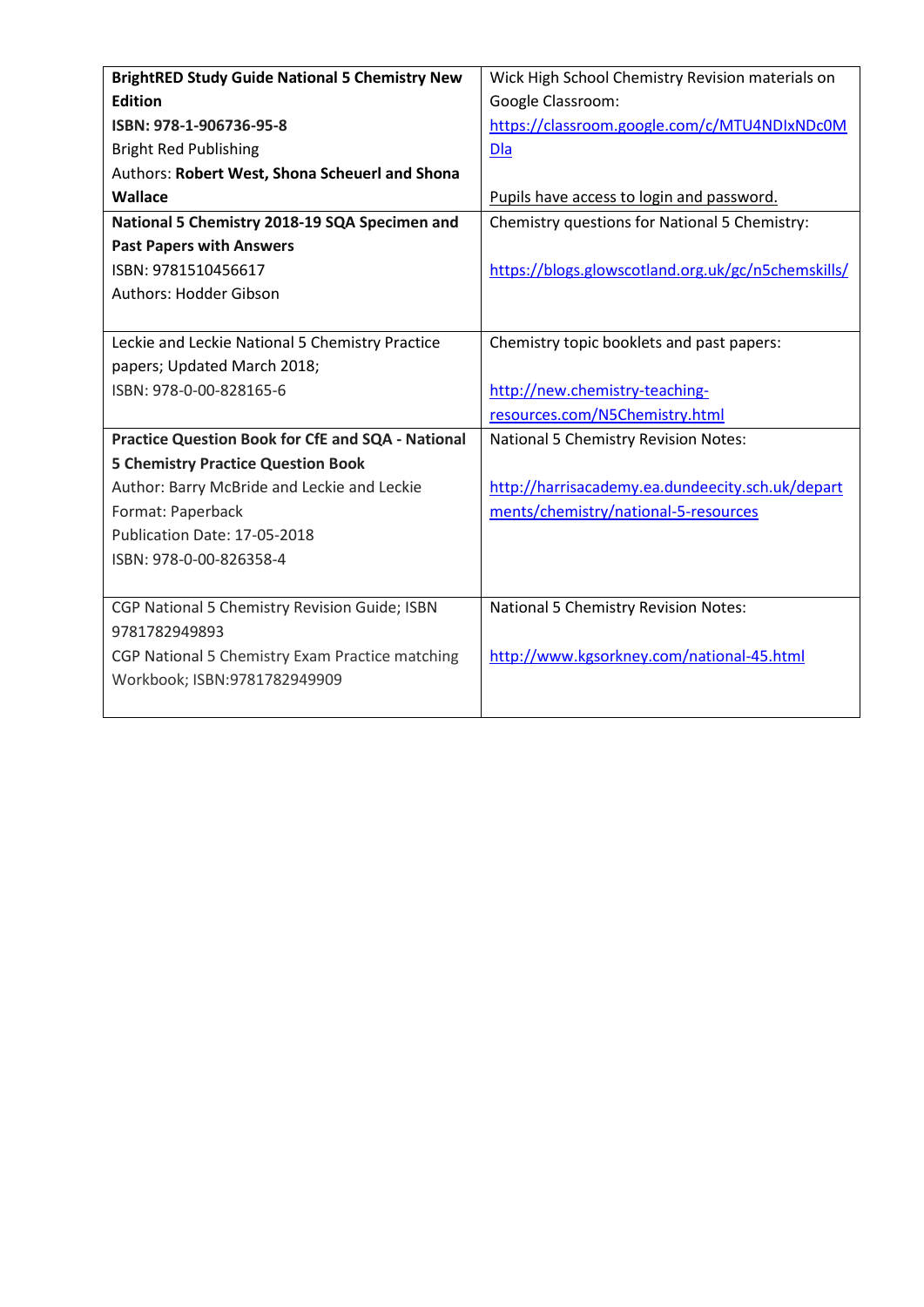#### *Chemistry Higher*

|                                                |                           | The assignment requires learners to apply skills, knowledge and                             |
|------------------------------------------------|---------------------------|---------------------------------------------------------------------------------------------|
|                                                |                           | understanding to investigate a relevant topic in Chemistry                                  |
|                                                |                           | focused around an own choice practical investigation. The topic                             |
| <b>Assignment</b>                              |                           | should draw on one or more of the key areas of the Course.                                  |
|                                                |                           | The assignment has two stages: $\blacklozenge$ research $\blacklozenge$ report The research |
|                                                |                           | stage must involve experimental work that allows measurements                               |
|                                                |                           | to be made. Candidates must also gather data/information from                               |
|                                                |                           | the internet, books and/or journals. Candidates must produce a                              |
|                                                | report of their research. |                                                                                             |
|                                                |                           | A maximum of 2 hours is allowed for the report stage.                                       |
|                                                | Deadline:- March 2019     |                                                                                             |
|                                                |                           | Marked externally by SQA                                                                    |
|                                                | There will be two papers: |                                                                                             |
|                                                |                           | Paper 1 will be an Objective Test (multiple choice) will be                                 |
| <b>Question Paper</b>                          |                           | worth 25 marks and will have a duration of 40 minutes.                                      |
|                                                | ٠                         | Paper 2 will contain restricted and extended response                                       |
|                                                |                           | questions worth 95 marks and will have a duration of 2 hours                                |
|                                                | 20 minutes.               |                                                                                             |
|                                                |                           |                                                                                             |
|                                                | <b>Marks</b>              |                                                                                             |
| <b>Course Assessment</b>                       | Assignment: 20*           | Two question papers: 120                                                                    |
|                                                |                           |                                                                                             |
|                                                |                           | <b>Weightings Two question papers: 80%</b>                                                  |
|                                                | Assignment: 20%           |                                                                                             |
|                                                |                           | * The assignment will be scaled to 30 marks to give a weighting of                          |
|                                                | 20%.                      |                                                                                             |
|                                                |                           | <b>Revision Resources</b>                                                                   |
| <b>Higher Chemistry for CfE with Answers</b>   |                           | https://courses.scholar.hw.ac.uk/vle/scholar/                                               |
| Eric Allan, John Harris, John Anderson         |                           | Username and password allocated to individual                                               |
|                                                |                           | pupils by Wick high School.                                                                 |
| ISBN: 9781444167528                            |                           |                                                                                             |
|                                                |                           |                                                                                             |
|                                                |                           |                                                                                             |
| <b>Student Book for SQA Exams - CfE Higher</b> |                           | http://evans2chemweb.co.uk/                                                                 |
| <b>Chemistry Student Book</b>                  |                           |                                                                                             |
| Author: Tom Speirs, Bob Wilson and Leckie and  |                           | Your teacher will give you the user name and                                                |
| Leckie                                         |                           | password for this site                                                                      |
|                                                |                           |                                                                                             |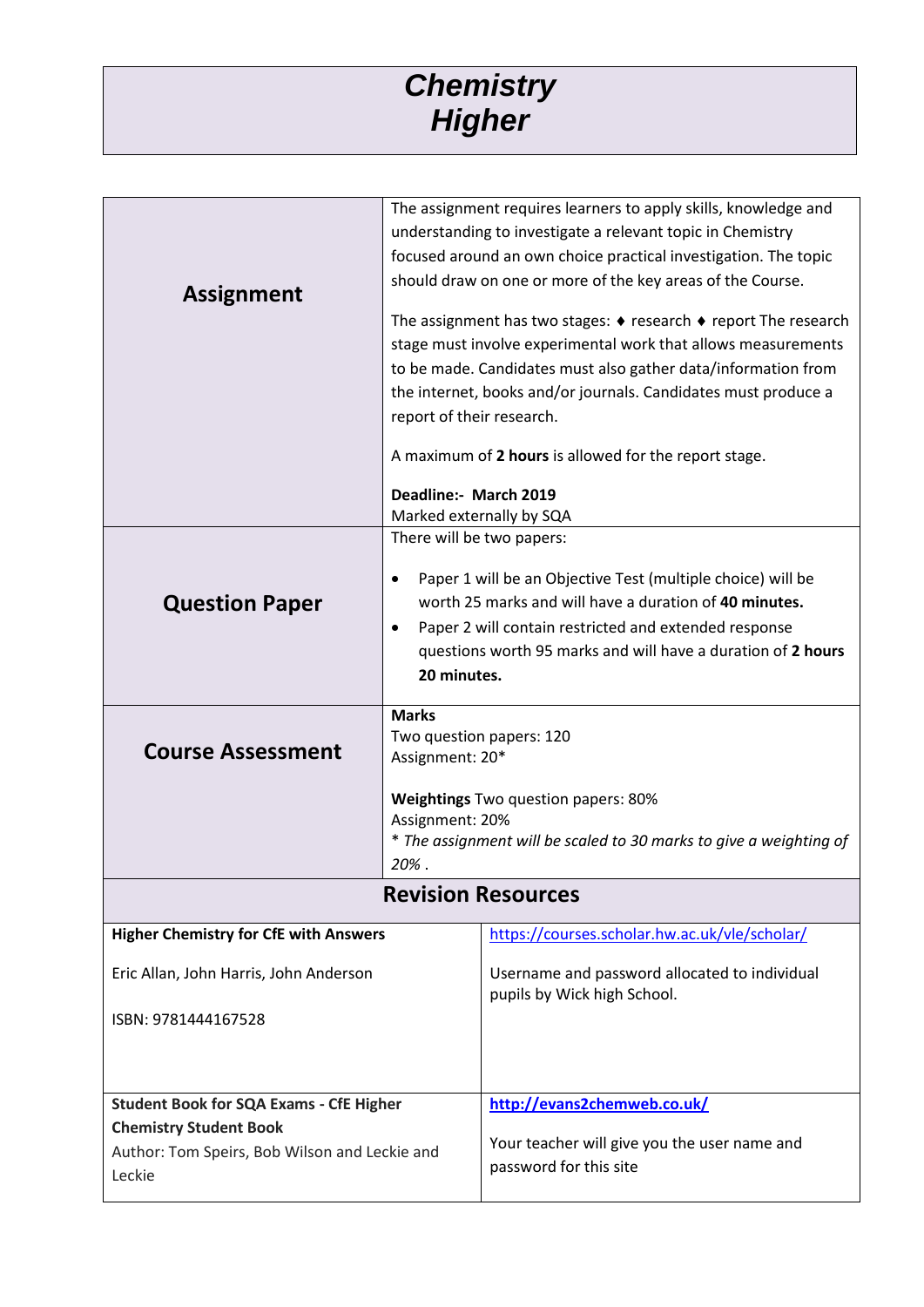| Format: Paperback                                 |                                                                              |
|---------------------------------------------------|------------------------------------------------------------------------------|
| Publication Date: 19-11-2014                      |                                                                              |
| ISBN: 978-0-00-754929-0                           |                                                                              |
|                                                   |                                                                              |
| <b>BrightRED Study Guide CfE Higher Chemistry</b> | Chemistry concepts linked with the Scottish                                  |
| ISBN: 978-1-906736-59-0                           | Curriculum explained in video sequences:                                     |
|                                                   | https://www.youtube.com/channel/UCU32Og7N9V                                  |
| <b>Bright Red Publishing</b>                      | TUWL1qfJOPZxA                                                                |
| Authors: William Beveridge, Archie Gibb and David |                                                                              |
| <b>Hawley</b>                                     |                                                                              |
| <b>Grade Booster for SQA Exams - CfE Higher</b>   | Unit booklets, revision guides, past papers and                              |
| <b>Chemistry Grade Booster</b>                    | videos covering Nature's Chemistry concepts:                                 |
| Author: Tom Speirs and Leckie and Leckie          |                                                                              |
| Format: Paperback                                 |                                                                              |
|                                                   | http://new.chemistry-teaching-                                               |
| Publication Date: 22-06-2017                      | resources.com/CfENewHigherChemistry.html                                     |
| ISBN: 978-0-00-759084-1                           | http://new.chemistry-teaching-                                               |
|                                                   | resources.com/CfEUnit2Media.html                                             |
|                                                   |                                                                              |
| Higher Chemistry 2018-19 SQA Specimen and Past    | Higher questions online:                                                     |
| <b>Papers with Answers</b><br>ISBN: 9781510457171 | https://blogs.glowscotland.org.uk/gc/hchemextra/e                            |
| Authors: Hodder Gibson                            | nthalpy-change-mcqs/                                                         |
|                                                   |                                                                              |
| <b>BrightRED Study Guide CfE Advanced Higher</b>  | https://courses.scholar.hw.ac.uk/vle/scholar/                                |
| Chemistry                                         |                                                                              |
|                                                   | Username and password allocated to individual<br>pupils by Wick high School. |
| ISBN: 978-1-906736-71-2                           |                                                                              |
| <b>Bright Red Publishing</b>                      |                                                                              |
| Authors: Archie Gibb, David Hawley & Shona        |                                                                              |
| <b>Scheuerl</b>                                   |                                                                              |
|                                                   | Wick High School Chemistry Revision materials on                             |
|                                                   | Google Classroom:                                                            |
|                                                   | https://classroom.google.com/c/MTU4NDIxNDc0M                                 |
|                                                   | <b>Dla</b>                                                                   |
|                                                   |                                                                              |
|                                                   |                                                                              |
|                                                   | Pupils have access to login and password.                                    |
|                                                   |                                                                              |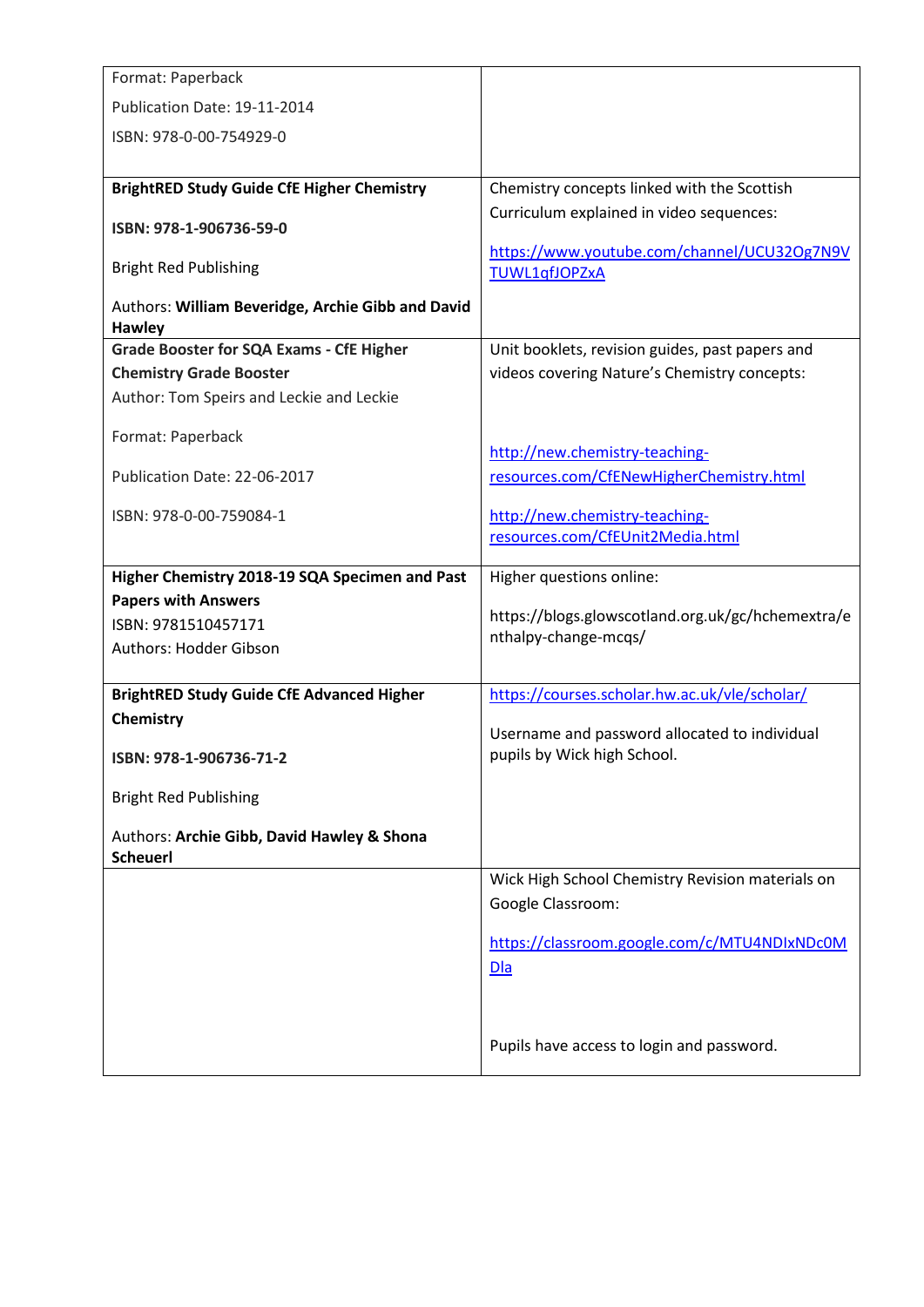#### *Computing National 5*

|                                                                                                                                                 | Candidates have 8 hours to complete the assignment.                                                        |  |
|-------------------------------------------------------------------------------------------------------------------------------------------------|------------------------------------------------------------------------------------------------------------|--|
|                                                                                                                                                 | Marks are allocated as follows:                                                                            |  |
|                                                                                                                                                 |                                                                                                            |  |
| <b>Assignment</b>                                                                                                                               | ◆ Task 1 – database design and development 15 marks (30% of<br>total)                                      |  |
|                                                                                                                                                 |                                                                                                            |  |
|                                                                                                                                                 | Task 2 - software design and development 25 marks (50% of<br>total)                                        |  |
|                                                                                                                                                 | ◆ Task 3 – web design and development 10 marks (20% of total)                                              |  |
|                                                                                                                                                 | Candidates will be supervised while completing the assignment<br>and will not have access to the internet. |  |
|                                                                                                                                                 | Deadline:- March 2019                                                                                      |  |
|                                                                                                                                                 | Marked externally by SQA                                                                                   |  |
|                                                                                                                                                 |                                                                                                            |  |
| <b>Question Paper</b>                                                                                                                           | The question paper will worth 110 marks.                                                                   |  |
|                                                                                                                                                 | The exam is 2 hours                                                                                        |  |
|                                                                                                                                                 |                                                                                                            |  |
|                                                                                                                                                 | <b>Marks</b><br>Assignment: 50 Question paper: 110                                                         |  |
| <b>Course Assessment</b>                                                                                                                        |                                                                                                            |  |
|                                                                                                                                                 | <b>Weightings</b><br>Assignment: 31 % Question paper: 69%                                                  |  |
|                                                                                                                                                 | <b>Revision Resources</b>                                                                                  |  |
|                                                                                                                                                 |                                                                                                            |  |
| <b>Text Book:</b>                                                                                                                               |                                                                                                            |  |
| How to Pass National 5 Computing Science: Second Edition<br>Publisher: Hodder Gibson (29 Mar. 2018) ISBN-10: 1510420886 ISBN-13: 978-1510420885 |                                                                                                            |  |
| Website:                                                                                                                                        |                                                                                                            |  |
| http://revision.room1.online/                                                                                                                   |                                                                                                            |  |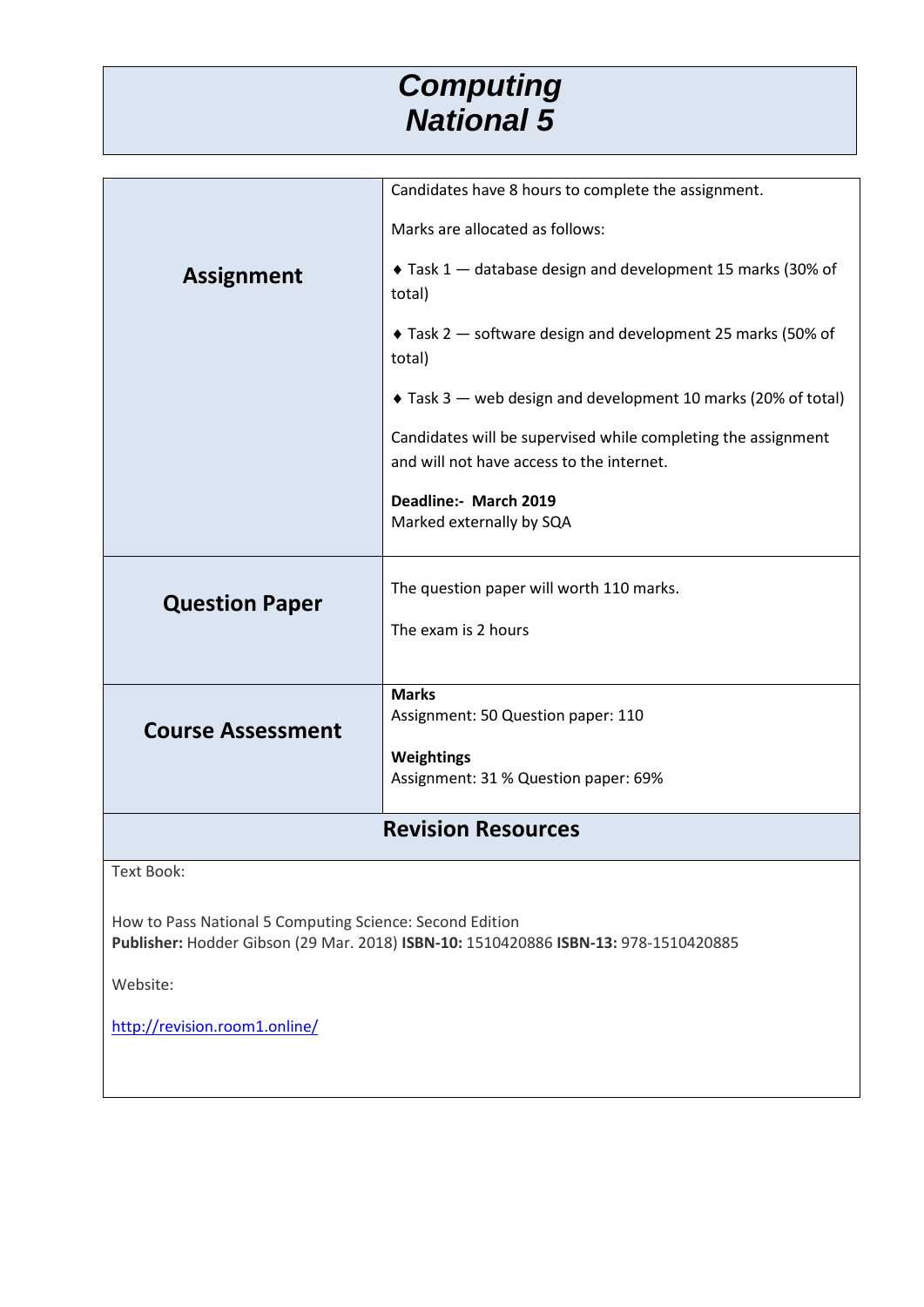### *Computing Higher*

|                           | <b>Assignment</b>                                                                                                                                                                                                                                                                                                                                                  |  |
|---------------------------|--------------------------------------------------------------------------------------------------------------------------------------------------------------------------------------------------------------------------------------------------------------------------------------------------------------------------------------------------------------------|--|
| <b>Assignment</b>         | The assignment will now be issued on an annual basis and will be<br>externally assessed by SQA. As such, the optional aspect of the<br>assignment will be removed. The assignment will continue to<br>assess many of the same skills as the current assignment but will<br>involve a series of smaller, individual tasks. The assignment will be<br>worth 50 marks |  |
|                           | Deadline: March 2019                                                                                                                                                                                                                                                                                                                                               |  |
|                           | Marked externally by SQA                                                                                                                                                                                                                                                                                                                                           |  |
|                           |                                                                                                                                                                                                                                                                                                                                                                    |  |
|                           | <b>Question paper</b><br>The question paper will worth 110 marks.                                                                                                                                                                                                                                                                                                  |  |
| <b>Question Paper</b>     |                                                                                                                                                                                                                                                                                                                                                                    |  |
|                           | The exam is 2 hours 30 minutes                                                                                                                                                                                                                                                                                                                                     |  |
|                           |                                                                                                                                                                                                                                                                                                                                                                    |  |
|                           | <b>Marks</b>                                                                                                                                                                                                                                                                                                                                                       |  |
| <b>Course Assessment</b>  | Question paper: 110 marks Assignment: 50 marks                                                                                                                                                                                                                                                                                                                     |  |
|                           | <b>Weightings</b>                                                                                                                                                                                                                                                                                                                                                  |  |
|                           | Question paper: 69% Assignment: 31%                                                                                                                                                                                                                                                                                                                                |  |
| <b>Revision Resources</b> |                                                                                                                                                                                                                                                                                                                                                                    |  |
|                           |                                                                                                                                                                                                                                                                                                                                                                    |  |

All course materials and notes are available through Google Classroom

<https://books.scholar.hw.ac.uk/books/sqa-cfe-higher-computing-science/> see teacher for password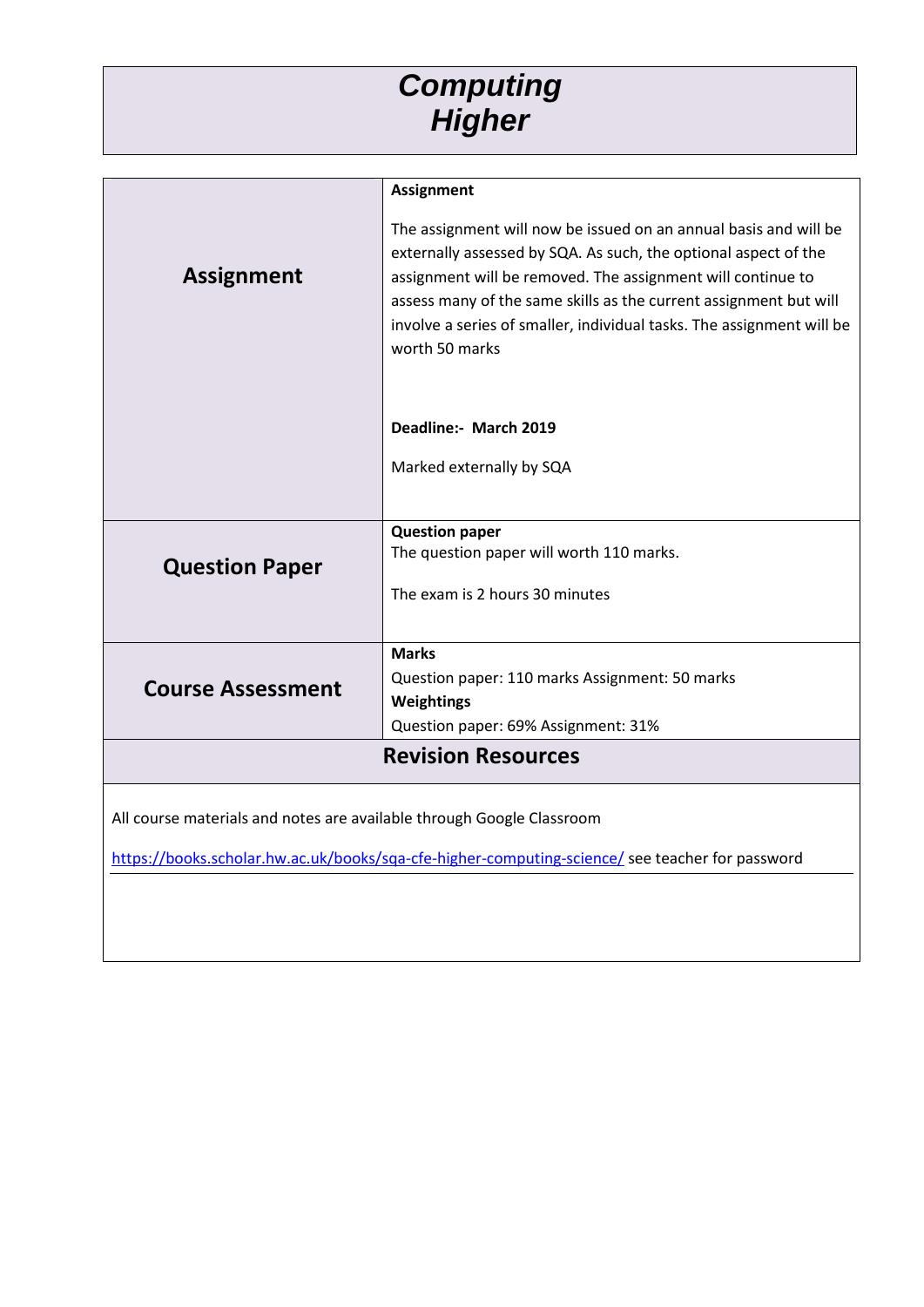#### *Design & Manufacture National 5*

|                           | Assignment<br>Pupils will have the choice of 3 assignment briefs set by SQA.                                   |
|---------------------------|----------------------------------------------------------------------------------------------------------------|
|                           | This will be split into 2 components:                                                                          |
| <b>Assignment</b>         | Assignment - design (55 marks - marked externally by SQA)<br>Assignment-practical (45 marks-marked internally) |
|                           | Deadline Design - March 2019<br>Marked externally by SQA                                                       |
|                           | Deadline Practical - April 2019<br>Marked internally                                                           |
|                           | <b>Exam Paper</b>                                                                                              |
| <b>Question Paper</b>     | Section 1 (60 marks) assesses design and workshop based<br>manufacture                                         |
|                           | Section 2 (20 marks) assesses commercial manufacture                                                           |
|                           | The exam is 1 hour 45 minutes                                                                                  |
|                           | <b>Marks</b><br>Assignment 1: 55 Assignment 2: 45 Question paper: 80                                           |
| <b>Course Assessment</b>  |                                                                                                                |
|                           | Weightings                                                                                                     |
|                           | Assignment 1: 30% Assignment 2: 25% Question paper: 45%                                                        |
| <b>Revision Resources</b> |                                                                                                                |
| <b>Books</b>              |                                                                                                                |

**Books**

Bright Red Publishing cover books for Design and Manufacture N4/5

Leckie and Leckie by Collins for Design and Manufacture N4/5 and H

**Websites**

<https://www.sqa.org.uk/sqa/45645.html>

<https://www.understandingstandards.org.uk/>

[https://www.bbc.com/bitesize/subjects/z6xpb9q](https://www.bbc.com/bitesize/subjects/z6xpb9)

<http://www.technologystudent.com/>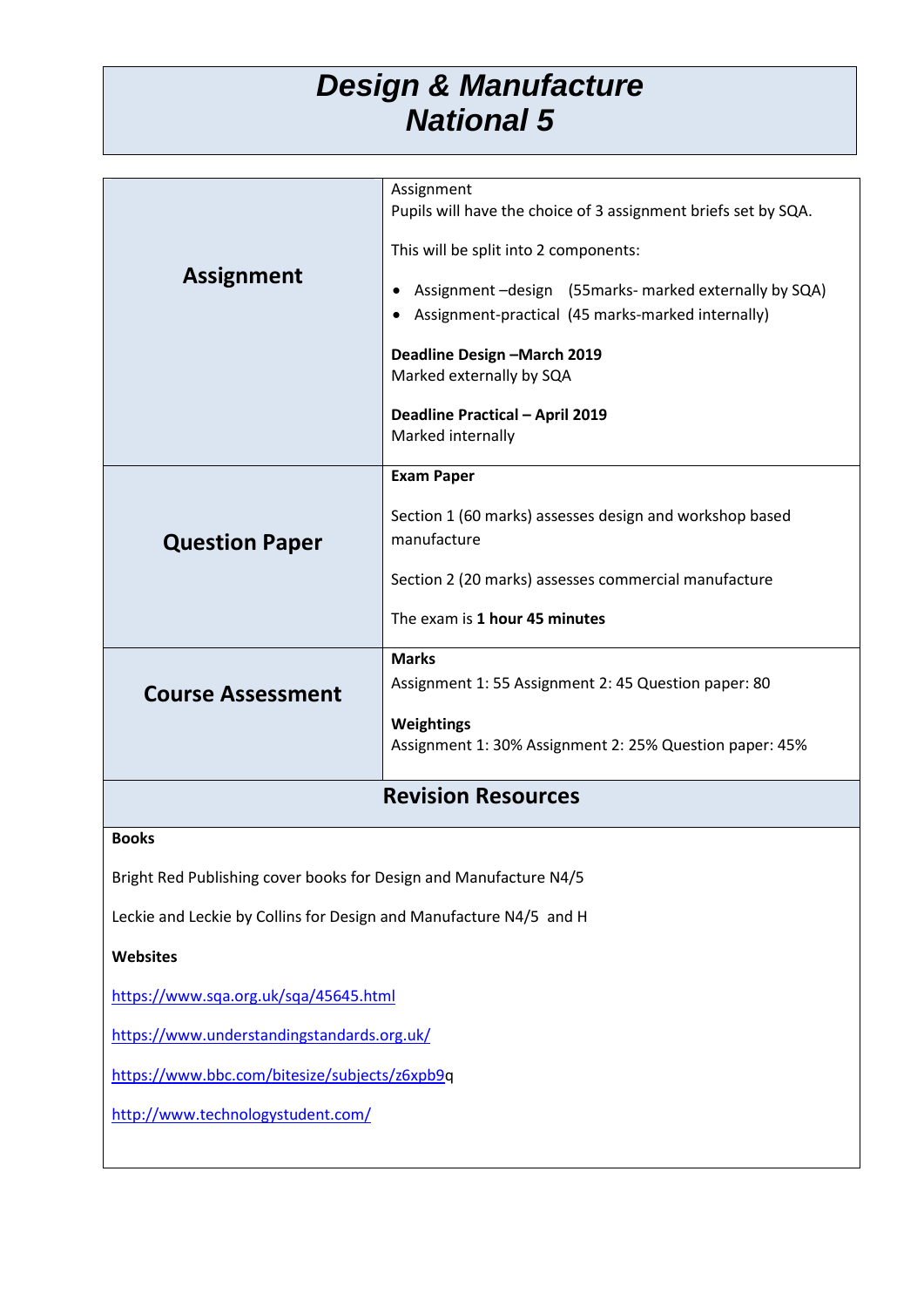## *Design & Manufacture Higher*

|                                                                | Assignment - worth 90marks (53 % of their overall mark)        |
|----------------------------------------------------------------|----------------------------------------------------------------|
|                                                                | The Assignment is a coursework based design and manufacture    |
| <b>Assignment</b>                                              | project on a topic set by the SQA, which is assessed           |
|                                                                | Deadline Design - March 2019                                   |
|                                                                | Marked externally by SQA                                       |
|                                                                | <b>Deadline Practical - April 2019</b>                         |
|                                                                | Marked internally                                              |
|                                                                | <b>Exam Paper</b> - worth 80 Marks (47% of their overall mark) |
|                                                                |                                                                |
| <b>Question Paper</b>                                          | The external exam 2 hour and 15 mins                           |
|                                                                |                                                                |
|                                                                |                                                                |
|                                                                | Marks Question paper: 80 Assignment: 90                        |
| <b>Course Assessment</b>                                       | Weightings Question paper: 47% Assignment: 53%                 |
|                                                                |                                                                |
|                                                                | <b>Revision Resources</b>                                      |
| <b>Books</b>                                                   |                                                                |
|                                                                |                                                                |
| Leckie and Leckie by Collins for Higher Design and Manufacture |                                                                |
| <b>Websites</b>                                                |                                                                |
| https://www.sqa.org.uk/sqa/45645.html                          |                                                                |
| https://www.understandingstandards.org.uk/                     |                                                                |

[https://www.bbc.com/bitesize/subjects/z6xpb9q](https://www.bbc.com/bitesize/subjects/z6xpb9)

<http://www.technologystudent.com/>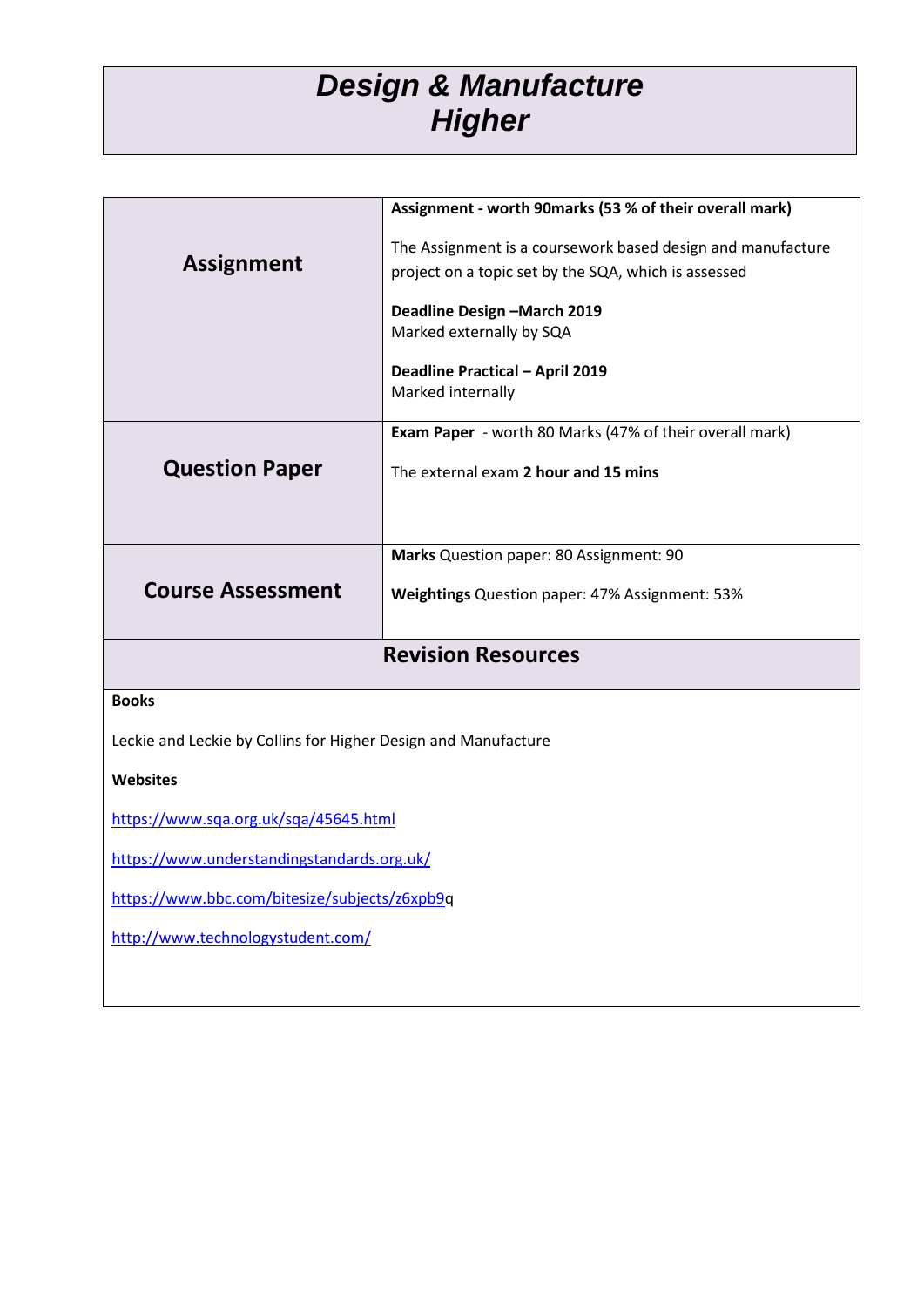#### *Engineering Science Higher*

|                                               | <b>Assignment</b>                                                                                                                                                                                                                                                                                                                                                                                                           |
|-----------------------------------------------|-----------------------------------------------------------------------------------------------------------------------------------------------------------------------------------------------------------------------------------------------------------------------------------------------------------------------------------------------------------------------------------------------------------------------------|
|                                               | Worth 50 marks (31% of their overall mark)                                                                                                                                                                                                                                                                                                                                                                                  |
| <b>Assignment</b>                             | The assignment is worth 50 marks The assignment task is issued<br>on an annual basis by the SQA, It is a closed book assessment<br>and candidates have 8 hours to complete the assignment, starting<br>at an appropriate point in the course after all content has been<br>delivered. Once candidates begin, they must continue in each<br>subsequent class period until the permitted time allocation has<br>been used up. |
|                                               | Deadline:- March 2019                                                                                                                                                                                                                                                                                                                                                                                                       |
|                                               | Marked externally by SQA                                                                                                                                                                                                                                                                                                                                                                                                    |
| <b>Question Paper</b>                         | <b>Exam Paper</b> - worth 110 Marks (69% of their overall mark)<br>The exam is 2 hours 30 minutes.                                                                                                                                                                                                                                                                                                                          |
| <b>Course Assessment</b>                      | <b>Marks</b><br>Question paper: 110 Assignment: 50                                                                                                                                                                                                                                                                                                                                                                          |
|                                               | <b>Weightings</b><br>Question paper: 69% Assignment: 31%                                                                                                                                                                                                                                                                                                                                                                    |
| <b>Revision Resources</b>                     |                                                                                                                                                                                                                                                                                                                                                                                                                             |
| https://www.bbc.com/bitesize/subjects/zphfcdm |                                                                                                                                                                                                                                                                                                                                                                                                                             |
| https://www.understandingstandards.org.uk/    |                                                                                                                                                                                                                                                                                                                                                                                                                             |
| https://www.sqa.org.uk/sqa/45648.html         |                                                                                                                                                                                                                                                                                                                                                                                                                             |
| http://www.technologystudent.com/             |                                                                                                                                                                                                                                                                                                                                                                                                                             |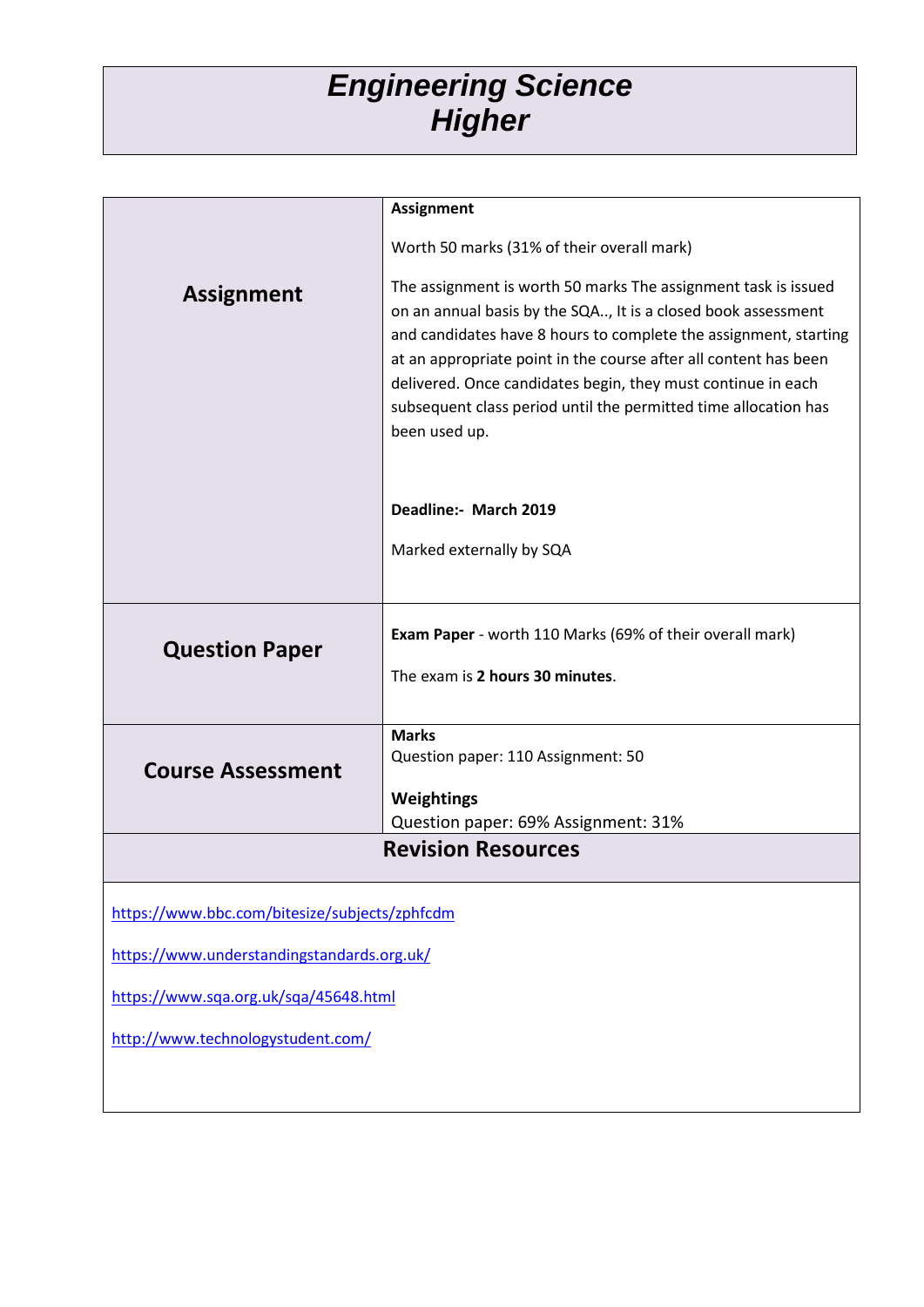#### *English National 5*

|                       | <b>The Writing Folio</b>                                                                                                                                                                                                                                                                                                    |
|-----------------------|-----------------------------------------------------------------------------------------------------------------------------------------------------------------------------------------------------------------------------------------------------------------------------------------------------------------------------|
|                       | 1. Creative                                                                                                                                                                                                                                                                                                                 |
| <b>Assignment</b>     | This can be a piece of reflective writing or a short<br>story/poem/drama script.<br>This will demonstrate an understanding of genre, use of language<br>for effect and technical accuracy based around a central concern.                                                                                                   |
|                       | 2. Discursive Essay                                                                                                                                                                                                                                                                                                         |
|                       | This can be: an essay which develops a balanced argument on a<br>controversial topic, or a persuasive essay which focuses only on<br>one side of an argument.                                                                                                                                                               |
|                       | This will demonstrate an understanding of structure, tone,<br>techniques which are appropriate to the chosen genre and<br>technical accuracy.                                                                                                                                                                               |
|                       | Deadline:<br>Both essays will be worked on throughout August to February.<br>Final deadline for submission is Early March<br>Marked externally by SQA                                                                                                                                                                       |
|                       | Exam Paper 1: Reading for Understanding, Analysis and                                                                                                                                                                                                                                                                       |
|                       | Evaluation - 30%                                                                                                                                                                                                                                                                                                            |
|                       | Students must answer questions on one Passage in 1 hour.                                                                                                                                                                                                                                                                    |
| <b>Question Paper</b> | Students must demonstrate their ability to answer                                                                                                                                                                                                                                                                           |
|                       | <b>Understanding Questions-</b> use own words to explain key<br>aspects of texts.<br><b>Analysis Questions-</b> identify and explain language<br>techniques of word choice, imagery, sentence structure,<br>and tone.<br>Evaluation Questions-identify effective aspects of text<br>$\bullet$<br>and explain effectiveness. |
|                       | <b>Exam Paper 2: Critical Reading - 40%</b>                                                                                                                                                                                                                                                                                 |
|                       | 1. Students must complete a Textual Analysis of a Scottish Text<br>in 45 minutes (20%).                                                                                                                                                                                                                                     |
|                       | A section of the text will be printed in the exam.<br>Students must answer several questions relating to this<br>$\bullet$                                                                                                                                                                                                  |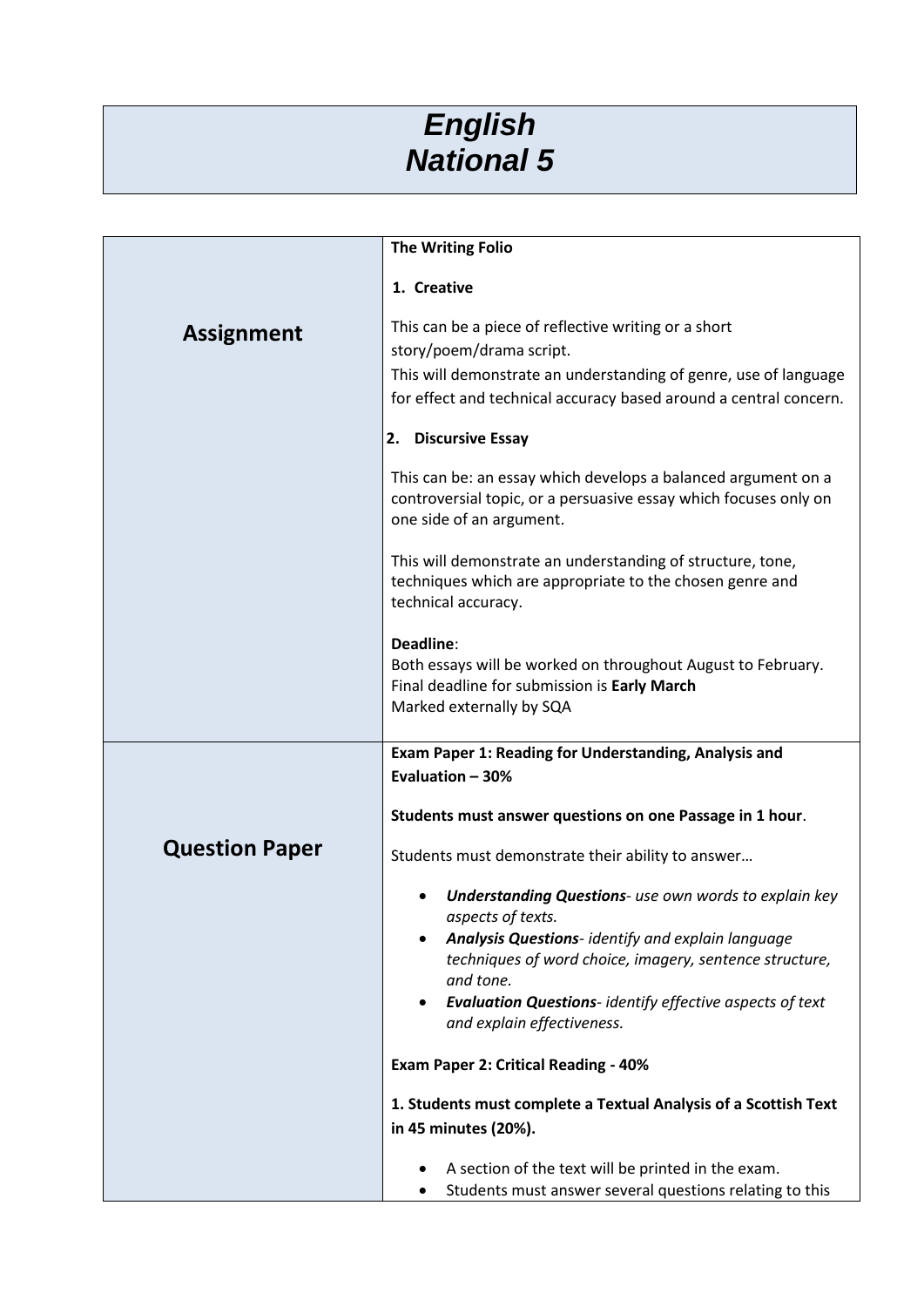|                                                                                           | section and one final question relating to the text as a<br>whole.                                                                                                                                                     |  |
|-------------------------------------------------------------------------------------------|------------------------------------------------------------------------------------------------------------------------------------------------------------------------------------------------------------------------|--|
|                                                                                           | 2. Students must write a critical essay in 45 minutes (20%).                                                                                                                                                           |  |
|                                                                                           | Pupils must demonstrate effective<br>Understanding- of the text and of the question.<br>Analysis- of textual references in depth.<br>$\bullet$<br>Evaluation- of the effectiveness of textual references.<br>$\bullet$ |  |
|                                                                                           | Expression- of essay must be precise, structured and technical.                                                                                                                                                        |  |
| <b>Course Assessment</b>                                                                  | <b>Marks</b><br>Spoken language: N/A Portfolio: 30 Question paper 1: 30<br>Question paper 2: 40                                                                                                                        |  |
|                                                                                           | Weightings<br>Spoken language: N/A Portfolio: 30% Question paper 1: 30%<br>Question paper 2: 40%                                                                                                                       |  |
|                                                                                           | <b>Revision Resources</b>                                                                                                                                                                                              |  |
| <b>Books:</b>                                                                             |                                                                                                                                                                                                                        |  |
| Leckie & Leckie: N5 and H English Success Guides<br>SNAP Revision - N5/H - Poetry         |                                                                                                                                                                                                                        |  |
| SNAP Revision - N5/H - Reading for Understanding, Analysis and Evaluation (Close Reading) |                                                                                                                                                                                                                        |  |
| <b>Websites:</b>                                                                          |                                                                                                                                                                                                                        |  |
| Schmoop (https://www.shmoop.com)                                                          |                                                                                                                                                                                                                        |  |
| litgenius.com;                                                                            |                                                                                                                                                                                                                        |  |
| Edmodo.                                                                                   |                                                                                                                                                                                                                        |  |
| Cliff Notes - https://www.cliffsnotes.com                                                 |                                                                                                                                                                                                                        |  |
| Spark Notes - https://www.sparknotes.com/                                                 |                                                                                                                                                                                                                        |  |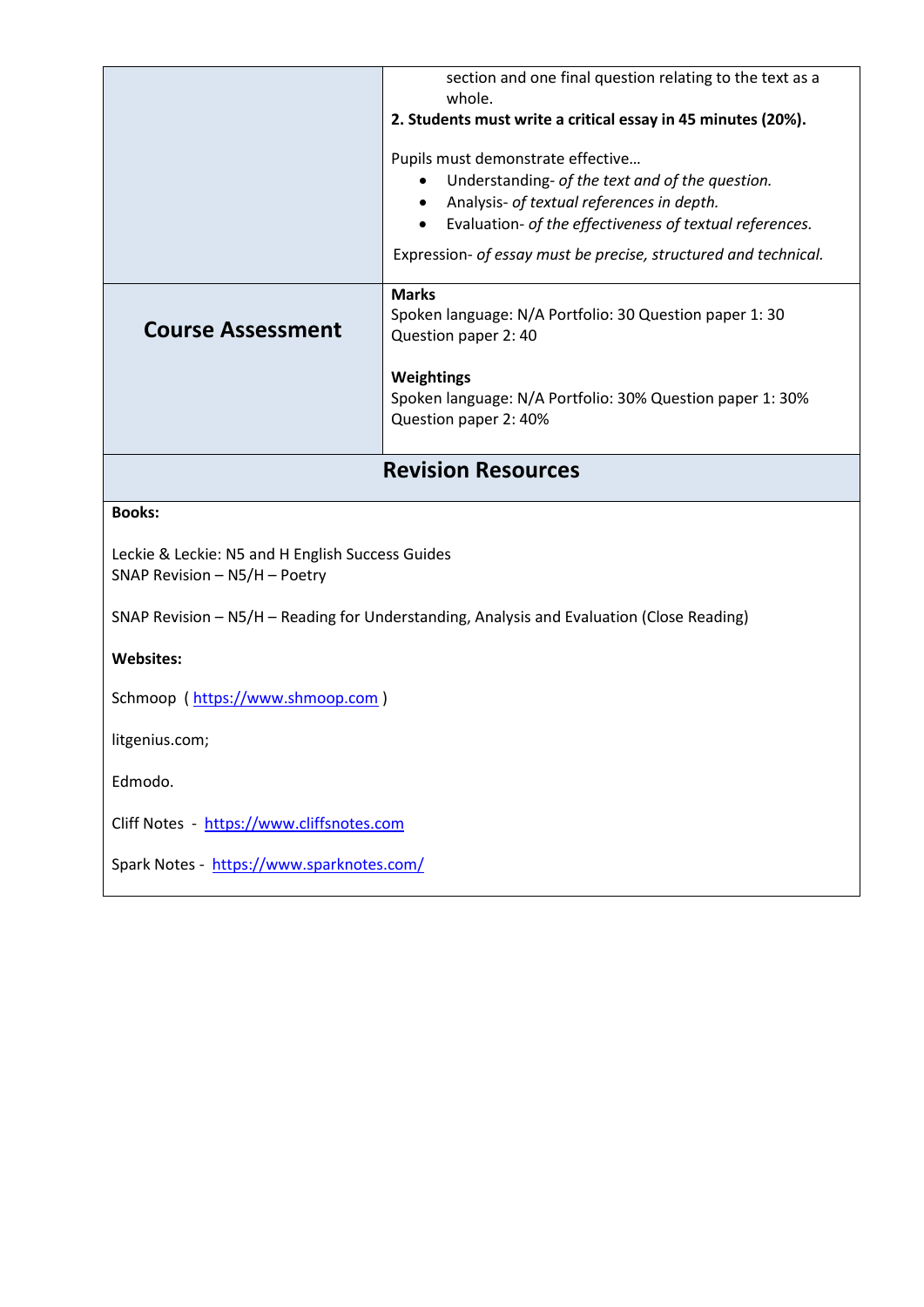

|                       | The Writing Folio-30%                                                                                                                                                                                                                                                                                                                                                                                                                                                                                                                                 |
|-----------------------|-------------------------------------------------------------------------------------------------------------------------------------------------------------------------------------------------------------------------------------------------------------------------------------------------------------------------------------------------------------------------------------------------------------------------------------------------------------------------------------------------------------------------------------------------------|
|                       | 1. Creative                                                                                                                                                                                                                                                                                                                                                                                                                                                                                                                                           |
| <b>Assignment</b>     | This can be a piece of reflective writing or a short<br>٠<br>story/poem/drama script.<br>This will demonstrate an understanding of genre, use of<br>٠<br>language for effect and technical accuracy based around a<br>central concern.                                                                                                                                                                                                                                                                                                                |
|                       | <b>Discursive Essay</b><br>2.                                                                                                                                                                                                                                                                                                                                                                                                                                                                                                                         |
|                       | This can be: an essay which develops a balanced argument on a<br>controversial topic, or a persuasive essay which focuses only on<br>one side of an argument.                                                                                                                                                                                                                                                                                                                                                                                         |
|                       | This will demonstrate an understanding of structure, tone,<br>techniques which are appropriate to the chosen genre and<br>technical accuracy.                                                                                                                                                                                                                                                                                                                                                                                                         |
|                       | 3. A new performance-spoken language component will be<br>introduced to assess the skills of talking and listening. It will be<br>assessed as achieved/not achieved and candidates will need to<br>achieve the minimum requirements of this component to gain<br>the course award. There are no changes to the portfolio-writing                                                                                                                                                                                                                      |
|                       | Deadline:                                                                                                                                                                                                                                                                                                                                                                                                                                                                                                                                             |
|                       | Both essays will be worked on throughout August to February.                                                                                                                                                                                                                                                                                                                                                                                                                                                                                          |
|                       | Final deadline for submission is Early March                                                                                                                                                                                                                                                                                                                                                                                                                                                                                                          |
|                       | Marked externally by SQA                                                                                                                                                                                                                                                                                                                                                                                                                                                                                                                              |
| <b>Question Paper</b> | Exam Paper 1: Reading for Understanding, Analysis and<br>Evaluation - 30%<br>Students must answer questions on Two Passages in 1hr 30<br>minutes.<br>Students must demonstrate their ability to answer<br><b>Understanding Questions-</b> use own words to explain key<br>$\bullet$<br>aspects of texts.<br>Analysis Questions- identify and explain language techniques<br>$\bullet$<br>of word choice, imagery, sentence structure, and tone.<br>Evaluation Questions-identify effective aspects of text and<br>$\bullet$<br>explain effectiveness. |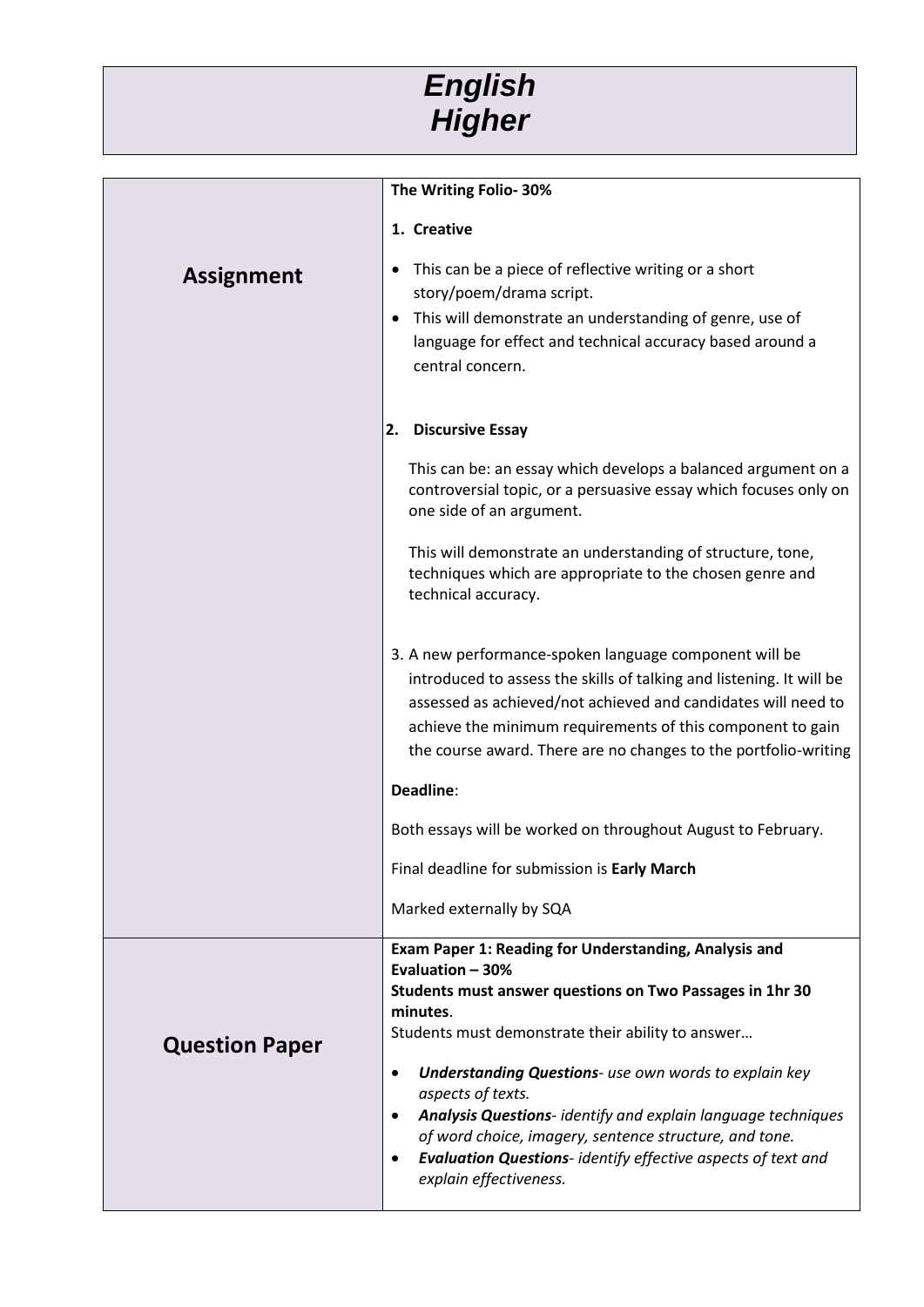|                                                                                           | The final Question-explore 3 similarities and/or differences in the           |
|-------------------------------------------------------------------------------------------|-------------------------------------------------------------------------------|
|                                                                                           | two texts.                                                                    |
|                                                                                           |                                                                               |
|                                                                                           | <b>Exam Paper 2: Critical Reading - 40%</b>                                   |
|                                                                                           | 1. Students must complete a Textual Analysis of a Scottish Text               |
|                                                                                           | in 45 minutes (20%).                                                          |
|                                                                                           |                                                                               |
|                                                                                           | A section of the text will be printed in the exam.<br>٠                       |
|                                                                                           | Students must answer several questions relating to this<br>٠                  |
|                                                                                           | section and one final question relating to the text as a whole.               |
|                                                                                           | 2. Students must write a critical essay in 45 minutes (20%).                  |
|                                                                                           | Pupils must demonstrate effective                                             |
|                                                                                           | Understanding- of the text and of the question.                               |
|                                                                                           | Analysis- of textual references in depth.<br>٠                                |
|                                                                                           | Evaluation- of the effectiveness of textual references.<br>٠                  |
|                                                                                           | Expression- of essay must be precise, structured and technical.               |
|                                                                                           |                                                                               |
|                                                                                           | Paper 2 is 1 hour 30 minutes                                                  |
|                                                                                           |                                                                               |
|                                                                                           | <b>Marks</b>                                                                  |
|                                                                                           | Spoken language: Not achieved or Achieved Portfolio: 30                       |
| <b>Course Assessment</b>                                                                  | Question paper 1: 30 Question paper 2: 40                                     |
|                                                                                           |                                                                               |
|                                                                                           | <b>Weightings</b><br>Spoken language: Not achieved or Achieved Portfolio: 30% |
|                                                                                           | Question paper 1: 30% Question paper 2: 40%                                   |
|                                                                                           |                                                                               |
|                                                                                           | <b>Revision Resources</b>                                                     |
|                                                                                           |                                                                               |
| <b>Books:</b>                                                                             |                                                                               |
|                                                                                           |                                                                               |
| Leckie & Leckie: N5 and H English Success Guides                                          |                                                                               |
| SNAP Revision - N5/H - Poetry                                                             |                                                                               |
| SNAP Revision - N5/H - Reading for Understanding, Analysis and Evaluation (Close Reading) |                                                                               |
| <b>Websites:</b>                                                                          |                                                                               |
| Schmoop (https://www.shmoop.com)                                                          |                                                                               |
| litgenius.com;                                                                            |                                                                               |
| Edmodo.                                                                                   |                                                                               |
| Cliff Notes - https://www.cliffsnotes.com                                                 |                                                                               |
| Spark Notes - https://www.sparknotes.com/                                                 |                                                                               |
|                                                                                           |                                                                               |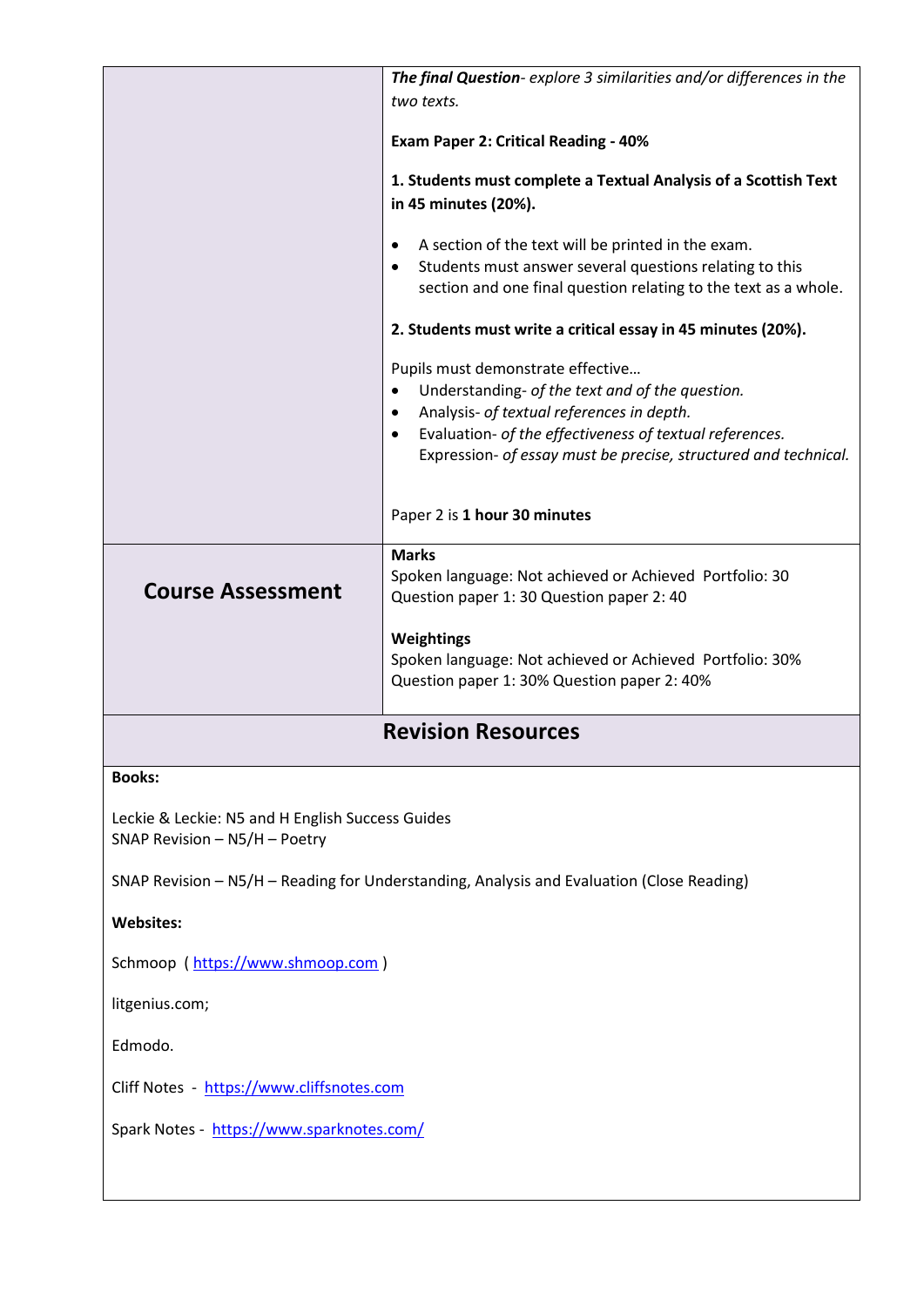### *French National 5*

| Writing Assignment - 15 marks<br>Candidates produce a piece of detailed writing in French of<br>around 120 - 200 words.<br>It will focus on one of the contexts but they can include other<br><b>Assignment</b><br>context(s) if they wish.<br>This piece of writing is produced over time and can be<br>redrafted.<br>It is externally assessed by the SQA.<br>Design-March 2019<br>Marked externally by SQA<br>Performance: Talking- 30 marks<br>Candidates will carry out a spoken presentation using detailed<br>language on a topic chosen from at least one of the four<br>contexts.<br>Following this, candidates are required to take part in a<br>conversation using detailed language on a different topic or<br>context. They must respond to some questions and may also<br>ask questions.<br>Deadline - March 2019<br>Marked internally<br><b>Exam Paper 1: Reading and</b><br>Directed Writing - 45 marks<br>This paper has two sections.<br><b>Reading &amp; Translation</b><br>Students will read three texts in French, each focussing on a<br><b>Question Paper</b><br>different context. They will answer question in English which<br>focus on identifying main points, supporting detail and<br>justifying the overall purpose.<br>Students will also have to translate part of the text into<br>English, using a dictionary<br><b>Directed Writing</b><br>• Students will produce one piece of writing in French of 120 -<br>150 words.<br>• This will be in response to a job advert stimulus supported by<br>six bullet points which they must address.<br>They may use a dictionary.<br>Paper 1 will be 1 hour 30 minutes<br>Exam Paper 2: Listening - 15 marks<br>This paper also has two sections.<br>Listening<br>Students will listen to one monologue which uses detailed<br>$\bullet$<br>French and respond to questions in English<br>Students will also listen to one short conversation in French |  |
|-------------------------------------------------------------------------------------------------------------------------------------------------------------------------------------------------------------------------------------------------------------------------------------------------------------------------------------------------------------------------------------------------------------------------------------------------------------------------------------------------------------------------------------------------------------------------------------------------------------------------------------------------------------------------------------------------------------------------------------------------------------------------------------------------------------------------------------------------------------------------------------------------------------------------------------------------------------------------------------------------------------------------------------------------------------------------------------------------------------------------------------------------------------------------------------------------------------------------------------------------------------------------------------------------------------------------------------------------------------------------------------------------------------------------------------------------------------------------------------------------------------------------------------------------------------------------------------------------------------------------------------------------------------------------------------------------------------------------------------------------------------------------------------------------------------------------------------------------------------------------------------------------------------------------------------|--|
|                                                                                                                                                                                                                                                                                                                                                                                                                                                                                                                                                                                                                                                                                                                                                                                                                                                                                                                                                                                                                                                                                                                                                                                                                                                                                                                                                                                                                                                                                                                                                                                                                                                                                                                                                                                                                                                                                                                                     |  |
|                                                                                                                                                                                                                                                                                                                                                                                                                                                                                                                                                                                                                                                                                                                                                                                                                                                                                                                                                                                                                                                                                                                                                                                                                                                                                                                                                                                                                                                                                                                                                                                                                                                                                                                                                                                                                                                                                                                                     |  |
|                                                                                                                                                                                                                                                                                                                                                                                                                                                                                                                                                                                                                                                                                                                                                                                                                                                                                                                                                                                                                                                                                                                                                                                                                                                                                                                                                                                                                                                                                                                                                                                                                                                                                                                                                                                                                                                                                                                                     |  |
|                                                                                                                                                                                                                                                                                                                                                                                                                                                                                                                                                                                                                                                                                                                                                                                                                                                                                                                                                                                                                                                                                                                                                                                                                                                                                                                                                                                                                                                                                                                                                                                                                                                                                                                                                                                                                                                                                                                                     |  |
|                                                                                                                                                                                                                                                                                                                                                                                                                                                                                                                                                                                                                                                                                                                                                                                                                                                                                                                                                                                                                                                                                                                                                                                                                                                                                                                                                                                                                                                                                                                                                                                                                                                                                                                                                                                                                                                                                                                                     |  |
|                                                                                                                                                                                                                                                                                                                                                                                                                                                                                                                                                                                                                                                                                                                                                                                                                                                                                                                                                                                                                                                                                                                                                                                                                                                                                                                                                                                                                                                                                                                                                                                                                                                                                                                                                                                                                                                                                                                                     |  |
|                                                                                                                                                                                                                                                                                                                                                                                                                                                                                                                                                                                                                                                                                                                                                                                                                                                                                                                                                                                                                                                                                                                                                                                                                                                                                                                                                                                                                                                                                                                                                                                                                                                                                                                                                                                                                                                                                                                                     |  |
|                                                                                                                                                                                                                                                                                                                                                                                                                                                                                                                                                                                                                                                                                                                                                                                                                                                                                                                                                                                                                                                                                                                                                                                                                                                                                                                                                                                                                                                                                                                                                                                                                                                                                                                                                                                                                                                                                                                                     |  |
|                                                                                                                                                                                                                                                                                                                                                                                                                                                                                                                                                                                                                                                                                                                                                                                                                                                                                                                                                                                                                                                                                                                                                                                                                                                                                                                                                                                                                                                                                                                                                                                                                                                                                                                                                                                                                                                                                                                                     |  |
|                                                                                                                                                                                                                                                                                                                                                                                                                                                                                                                                                                                                                                                                                                                                                                                                                                                                                                                                                                                                                                                                                                                                                                                                                                                                                                                                                                                                                                                                                                                                                                                                                                                                                                                                                                                                                                                                                                                                     |  |
|                                                                                                                                                                                                                                                                                                                                                                                                                                                                                                                                                                                                                                                                                                                                                                                                                                                                                                                                                                                                                                                                                                                                                                                                                                                                                                                                                                                                                                                                                                                                                                                                                                                                                                                                                                                                                                                                                                                                     |  |
|                                                                                                                                                                                                                                                                                                                                                                                                                                                                                                                                                                                                                                                                                                                                                                                                                                                                                                                                                                                                                                                                                                                                                                                                                                                                                                                                                                                                                                                                                                                                                                                                                                                                                                                                                                                                                                                                                                                                     |  |
|                                                                                                                                                                                                                                                                                                                                                                                                                                                                                                                                                                                                                                                                                                                                                                                                                                                                                                                                                                                                                                                                                                                                                                                                                                                                                                                                                                                                                                                                                                                                                                                                                                                                                                                                                                                                                                                                                                                                     |  |
|                                                                                                                                                                                                                                                                                                                                                                                                                                                                                                                                                                                                                                                                                                                                                                                                                                                                                                                                                                                                                                                                                                                                                                                                                                                                                                                                                                                                                                                                                                                                                                                                                                                                                                                                                                                                                                                                                                                                     |  |
|                                                                                                                                                                                                                                                                                                                                                                                                                                                                                                                                                                                                                                                                                                                                                                                                                                                                                                                                                                                                                                                                                                                                                                                                                                                                                                                                                                                                                                                                                                                                                                                                                                                                                                                                                                                                                                                                                                                                     |  |
|                                                                                                                                                                                                                                                                                                                                                                                                                                                                                                                                                                                                                                                                                                                                                                                                                                                                                                                                                                                                                                                                                                                                                                                                                                                                                                                                                                                                                                                                                                                                                                                                                                                                                                                                                                                                                                                                                                                                     |  |
|                                                                                                                                                                                                                                                                                                                                                                                                                                                                                                                                                                                                                                                                                                                                                                                                                                                                                                                                                                                                                                                                                                                                                                                                                                                                                                                                                                                                                                                                                                                                                                                                                                                                                                                                                                                                                                                                                                                                     |  |
|                                                                                                                                                                                                                                                                                                                                                                                                                                                                                                                                                                                                                                                                                                                                                                                                                                                                                                                                                                                                                                                                                                                                                                                                                                                                                                                                                                                                                                                                                                                                                                                                                                                                                                                                                                                                                                                                                                                                     |  |
|                                                                                                                                                                                                                                                                                                                                                                                                                                                                                                                                                                                                                                                                                                                                                                                                                                                                                                                                                                                                                                                                                                                                                                                                                                                                                                                                                                                                                                                                                                                                                                                                                                                                                                                                                                                                                                                                                                                                     |  |
|                                                                                                                                                                                                                                                                                                                                                                                                                                                                                                                                                                                                                                                                                                                                                                                                                                                                                                                                                                                                                                                                                                                                                                                                                                                                                                                                                                                                                                                                                                                                                                                                                                                                                                                                                                                                                                                                                                                                     |  |
|                                                                                                                                                                                                                                                                                                                                                                                                                                                                                                                                                                                                                                                                                                                                                                                                                                                                                                                                                                                                                                                                                                                                                                                                                                                                                                                                                                                                                                                                                                                                                                                                                                                                                                                                                                                                                                                                                                                                     |  |
|                                                                                                                                                                                                                                                                                                                                                                                                                                                                                                                                                                                                                                                                                                                                                                                                                                                                                                                                                                                                                                                                                                                                                                                                                                                                                                                                                                                                                                                                                                                                                                                                                                                                                                                                                                                                                                                                                                                                     |  |
|                                                                                                                                                                                                                                                                                                                                                                                                                                                                                                                                                                                                                                                                                                                                                                                                                                                                                                                                                                                                                                                                                                                                                                                                                                                                                                                                                                                                                                                                                                                                                                                                                                                                                                                                                                                                                                                                                                                                     |  |
|                                                                                                                                                                                                                                                                                                                                                                                                                                                                                                                                                                                                                                                                                                                                                                                                                                                                                                                                                                                                                                                                                                                                                                                                                                                                                                                                                                                                                                                                                                                                                                                                                                                                                                                                                                                                                                                                                                                                     |  |
|                                                                                                                                                                                                                                                                                                                                                                                                                                                                                                                                                                                                                                                                                                                                                                                                                                                                                                                                                                                                                                                                                                                                                                                                                                                                                                                                                                                                                                                                                                                                                                                                                                                                                                                                                                                                                                                                                                                                     |  |
|                                                                                                                                                                                                                                                                                                                                                                                                                                                                                                                                                                                                                                                                                                                                                                                                                                                                                                                                                                                                                                                                                                                                                                                                                                                                                                                                                                                                                                                                                                                                                                                                                                                                                                                                                                                                                                                                                                                                     |  |
|                                                                                                                                                                                                                                                                                                                                                                                                                                                                                                                                                                                                                                                                                                                                                                                                                                                                                                                                                                                                                                                                                                                                                                                                                                                                                                                                                                                                                                                                                                                                                                                                                                                                                                                                                                                                                                                                                                                                     |  |
|                                                                                                                                                                                                                                                                                                                                                                                                                                                                                                                                                                                                                                                                                                                                                                                                                                                                                                                                                                                                                                                                                                                                                                                                                                                                                                                                                                                                                                                                                                                                                                                                                                                                                                                                                                                                                                                                                                                                     |  |
|                                                                                                                                                                                                                                                                                                                                                                                                                                                                                                                                                                                                                                                                                                                                                                                                                                                                                                                                                                                                                                                                                                                                                                                                                                                                                                                                                                                                                                                                                                                                                                                                                                                                                                                                                                                                                                                                                                                                     |  |
|                                                                                                                                                                                                                                                                                                                                                                                                                                                                                                                                                                                                                                                                                                                                                                                                                                                                                                                                                                                                                                                                                                                                                                                                                                                                                                                                                                                                                                                                                                                                                                                                                                                                                                                                                                                                                                                                                                                                     |  |
|                                                                                                                                                                                                                                                                                                                                                                                                                                                                                                                                                                                                                                                                                                                                                                                                                                                                                                                                                                                                                                                                                                                                                                                                                                                                                                                                                                                                                                                                                                                                                                                                                                                                                                                                                                                                                                                                                                                                     |  |
|                                                                                                                                                                                                                                                                                                                                                                                                                                                                                                                                                                                                                                                                                                                                                                                                                                                                                                                                                                                                                                                                                                                                                                                                                                                                                                                                                                                                                                                                                                                                                                                                                                                                                                                                                                                                                                                                                                                                     |  |
|                                                                                                                                                                                                                                                                                                                                                                                                                                                                                                                                                                                                                                                                                                                                                                                                                                                                                                                                                                                                                                                                                                                                                                                                                                                                                                                                                                                                                                                                                                                                                                                                                                                                                                                                                                                                                                                                                                                                     |  |
|                                                                                                                                                                                                                                                                                                                                                                                                                                                                                                                                                                                                                                                                                                                                                                                                                                                                                                                                                                                                                                                                                                                                                                                                                                                                                                                                                                                                                                                                                                                                                                                                                                                                                                                                                                                                                                                                                                                                     |  |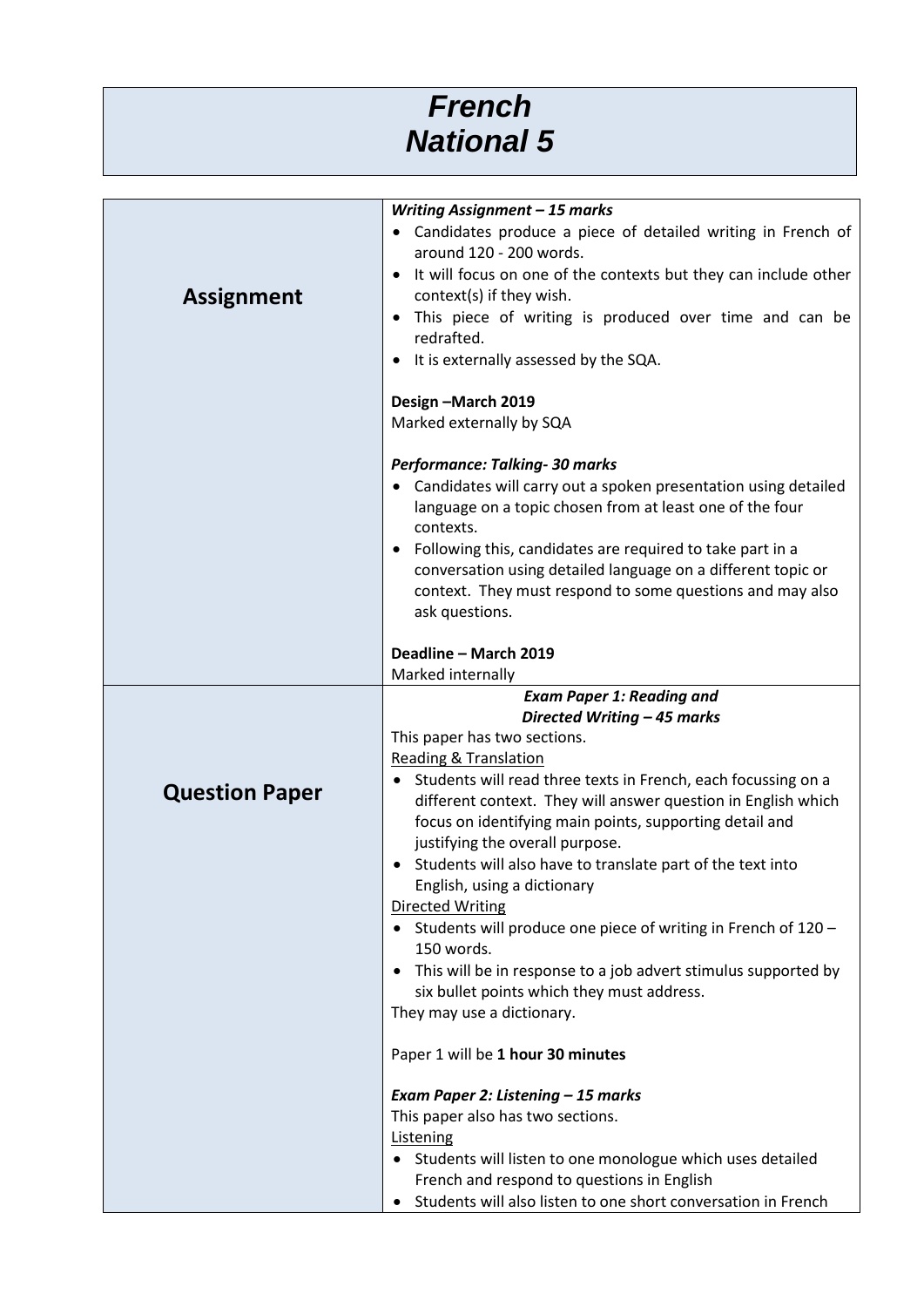|                                                                        | and respond to questions in English.                                                                                                                     |
|------------------------------------------------------------------------|----------------------------------------------------------------------------------------------------------------------------------------------------------|
|                                                                        | Paper 2 will be 30 minutes                                                                                                                               |
| <b>Course Assessment</b>                                               | Marks: Assignment: writing: 20 Performance: talking: 30 Question<br>paper 1 - Reading: 30 - Writing: 20 Question paper 2 - Listening:<br>20              |
|                                                                        | Weightings Assignment: writing: 12.5% Performance: talking: 25%<br>Question paper 1 - Reading: 25% - Writing: 12.5% Question paper<br>2 - Listening: 25% |
| <b>Revision Resources</b>                                              |                                                                                                                                                          |
| <b>Books:</b>                                                          |                                                                                                                                                          |
| https://www.amazon.co.uk/How-Pass-National-French-Second/dp/1510420908 |                                                                                                                                                          |
| <b>Websites:</b>                                                       |                                                                                                                                                          |
| Scholar                                                                |                                                                                                                                                          |
| Radio France International (http://www.rfi.fr/)                        |                                                                                                                                                          |

Linguascope (your teacher will give you the username and password for this site)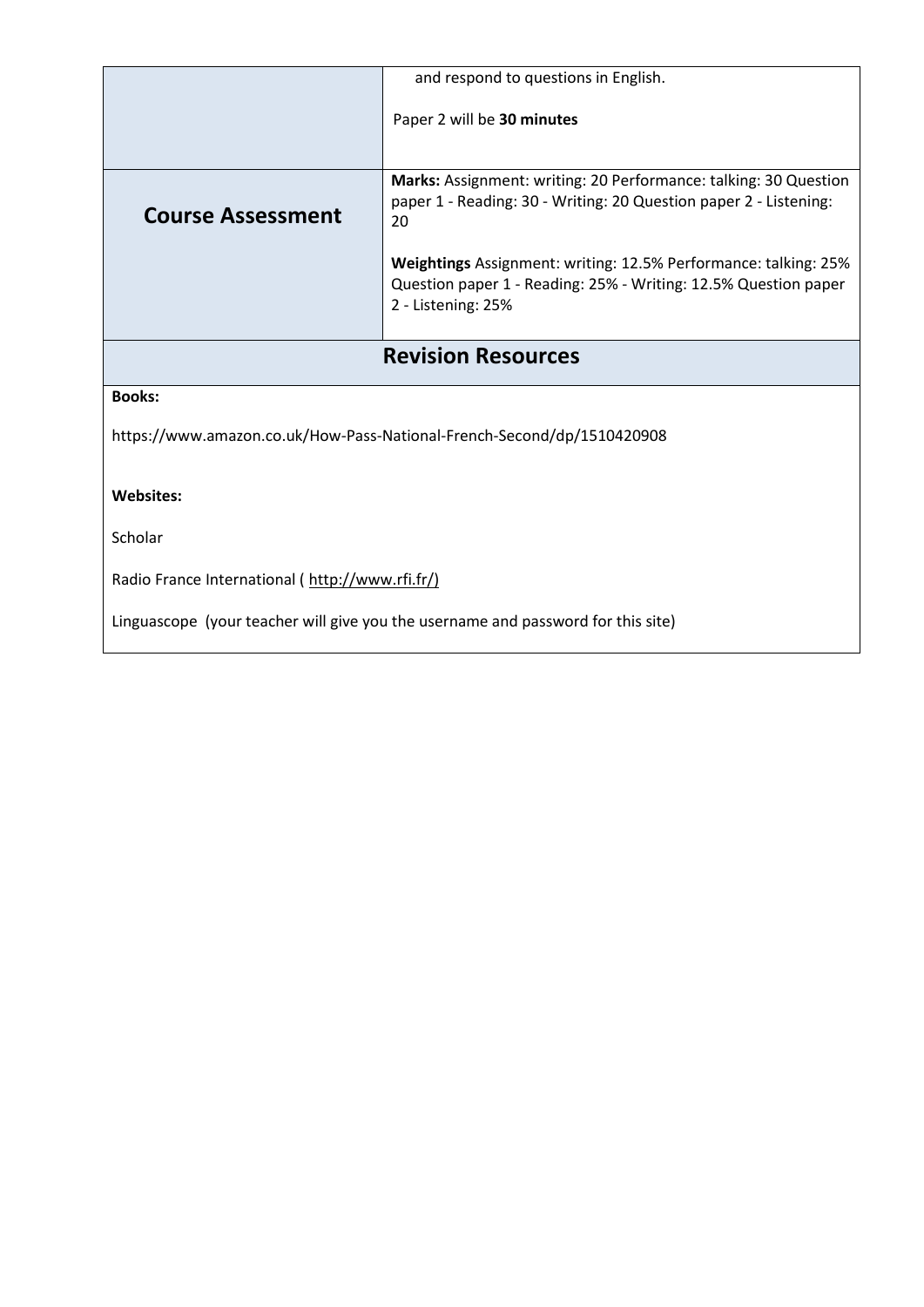#### *Geography National 5*

|                                                                    | The assignment allows candidates to demonstrate the following<br>skills, knowledge and understanding within the context of a     |
|--------------------------------------------------------------------|----------------------------------------------------------------------------------------------------------------------------------|
|                                                                    | geographical topic or issue:                                                                                                     |
|                                                                    | • choosing, with minimum support, an appropriate geographical                                                                    |
| <b>Assignment</b>                                                  | topic or issue                                                                                                                   |
|                                                                    | • collecting information from a limited range of sources of                                                                      |
|                                                                    | information                                                                                                                      |
|                                                                    | ♦ processing the information gathered, using geographical<br>skills/techniques                                                   |
|                                                                    | ♦ drawing on knowledge and understanding to explain and<br>analyse key features of the topic or issue                            |
|                                                                    | ◆ reaching a well-supported conclusion, supported by evidence,<br>about the topic or issue studied                               |
|                                                                    | While some time will be given in class to research topic, students<br>are encouraged to work on their project in their own time. |
|                                                                    | Students will have to write up their findings in a report format in<br>1hr under exam conditions with a resource sheet they have |
|                                                                    | prepared.                                                                                                                        |
|                                                                    | Deadline:- February 2019                                                                                                         |
|                                                                    | Marked externally by SQA                                                                                                         |
|                                                                    |                                                                                                                                  |
|                                                                    | <b>Students must answer 3 sections:</b>                                                                                          |
|                                                                    | • Section 1: Physical Environments - 30 marks                                                                                    |
|                                                                    | Section 2: Human Environments - 30 marks                                                                                         |
| <b>Question Paper</b>                                              | Section 3: Global Issues - 20 marks                                                                                              |
|                                                                    | The exam is 2 hours 20 minutes                                                                                                   |
|                                                                    | Marks Question paper: 80 Assignment: 20                                                                                          |
| <b>Course Assessment</b>                                           | Weightings Question paper: 80% Assignment: 20%                                                                                   |
| <b>Revision Resources</b>                                          |                                                                                                                                  |
| http://www.georesource.co.uk/national-5.html                       |                                                                                                                                  |
| https://www.brainscape.com/flashcards/health-4641634/packs/6722955 |                                                                                                                                  |
| https://kahoot.com/                                                |                                                                                                                                  |
| https://prezi.com/user/mrtsimpson/                                 |                                                                                                                                  |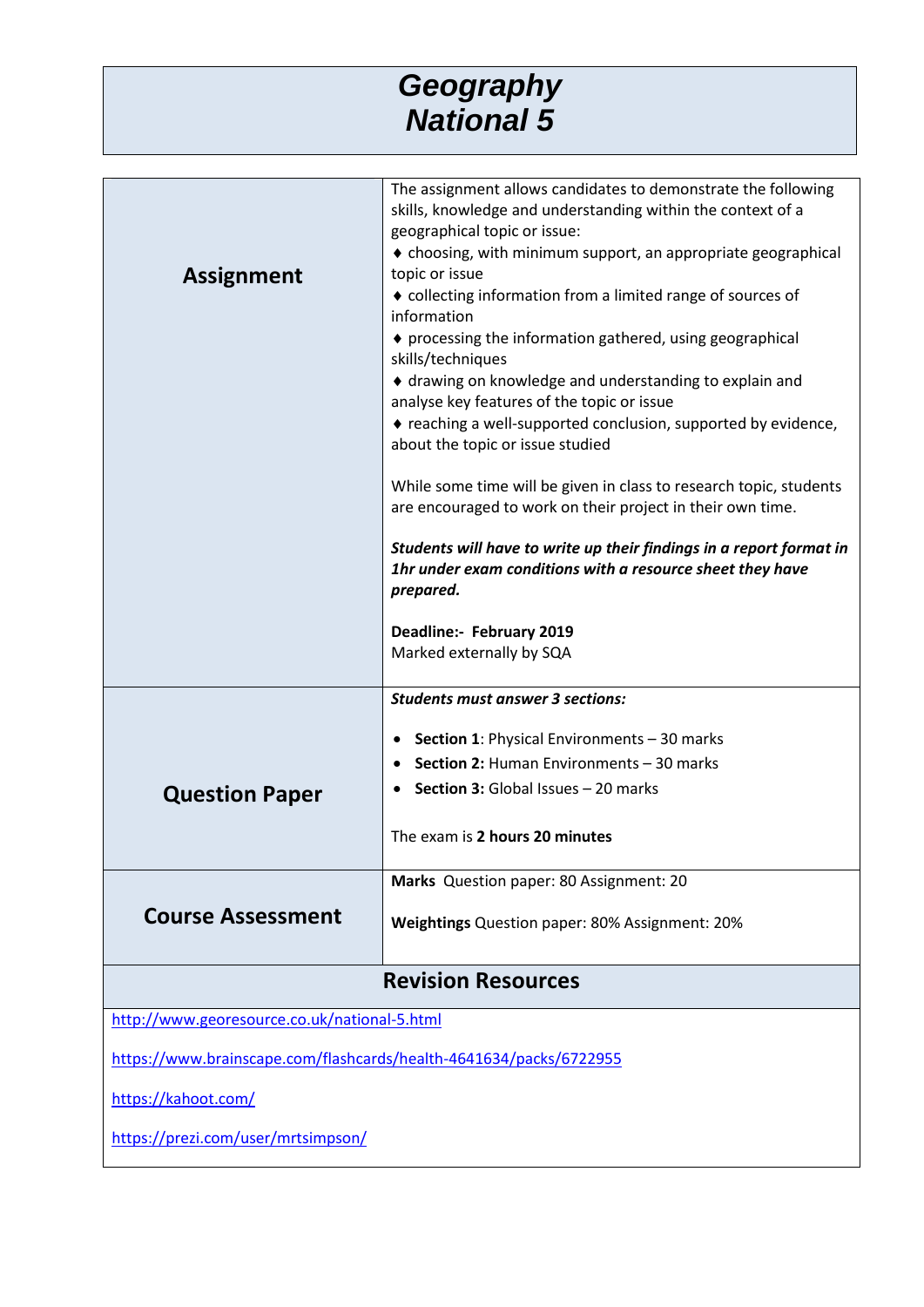#### *Geography Higher*

|                                                                       | Assignment - 20% (30 marks, 27% of final grade)                                                                                  |
|-----------------------------------------------------------------------|----------------------------------------------------------------------------------------------------------------------------------|
|                                                                       | The assignment allows candidates to demonstrate the following                                                                    |
|                                                                       | skills, knowledge and understanding within the context of a                                                                      |
|                                                                       | geographical topic or issue:                                                                                                     |
| <b>Assignment</b>                                                     | ◆ choosing, with minimum support, an appropriate geographical                                                                    |
|                                                                       | topic or issue                                                                                                                   |
|                                                                       | • collecting information from a limited range of sources of<br>information                                                       |
|                                                                       | ♦ processing the information gathered, using geographical<br>skills/techniques                                                   |
|                                                                       | ♦ drawing on knowledge and understanding to explain and<br>analyse key features of the topic or issue                            |
|                                                                       | ◆ reaching a well-supported conclusion, supported by evidence,<br>about the topic or issue studied                               |
|                                                                       | While some time will be given in class to research topic, students<br>are encouraged to work on their project in their own time. |
|                                                                       |                                                                                                                                  |
|                                                                       | Students will have to write up their findings in a report format in<br>1hr 30 mins under exam conditions                         |
|                                                                       |                                                                                                                                  |
|                                                                       | Deadline:- February 2019                                                                                                         |
|                                                                       | Marked externally by SQA                                                                                                         |
|                                                                       | Exam Paper 1 - 100 Marks                                                                                                         |
|                                                                       | <b>Students must answer 2 sections:</b>                                                                                          |
|                                                                       | Section 1: Physical Environments - 50 marks                                                                                      |
|                                                                       | Section 2: Human Environments - 50 marks                                                                                         |
| <b>Question Paper</b>                                                 | <b>Exam Length: 1 hr 50 mins</b>                                                                                                 |
|                                                                       | Exam Paper 2 - 60 marks                                                                                                          |
|                                                                       | <b>Students must answer 2 sections:</b>                                                                                          |
|                                                                       | Section 1: Global Issues - 40 marks<br>$\bullet$                                                                                 |
|                                                                       | Section 2: Application of Geographical Skills - 20 marks                                                                         |
|                                                                       | Exam Length: 1 hr 10 mins                                                                                                        |
|                                                                       | Marks Question paper 1: 100 Question paper 2: 60 Assignment:                                                                     |
| <b>Course Assessment</b>                                              | 30                                                                                                                               |
|                                                                       | Weightings Question paper 1: 46% Question paper 2: 27%<br>Assignment: 27%                                                        |
| <b>Revision Resources</b>                                             |                                                                                                                                  |
|                                                                       |                                                                                                                                  |
| https://prezi.com/user/mrtsimpson/ - course revision and case studies |                                                                                                                                  |
| https://www.bbc.com/bitesize/subjects/zmhs34j - course revision       |                                                                                                                                  |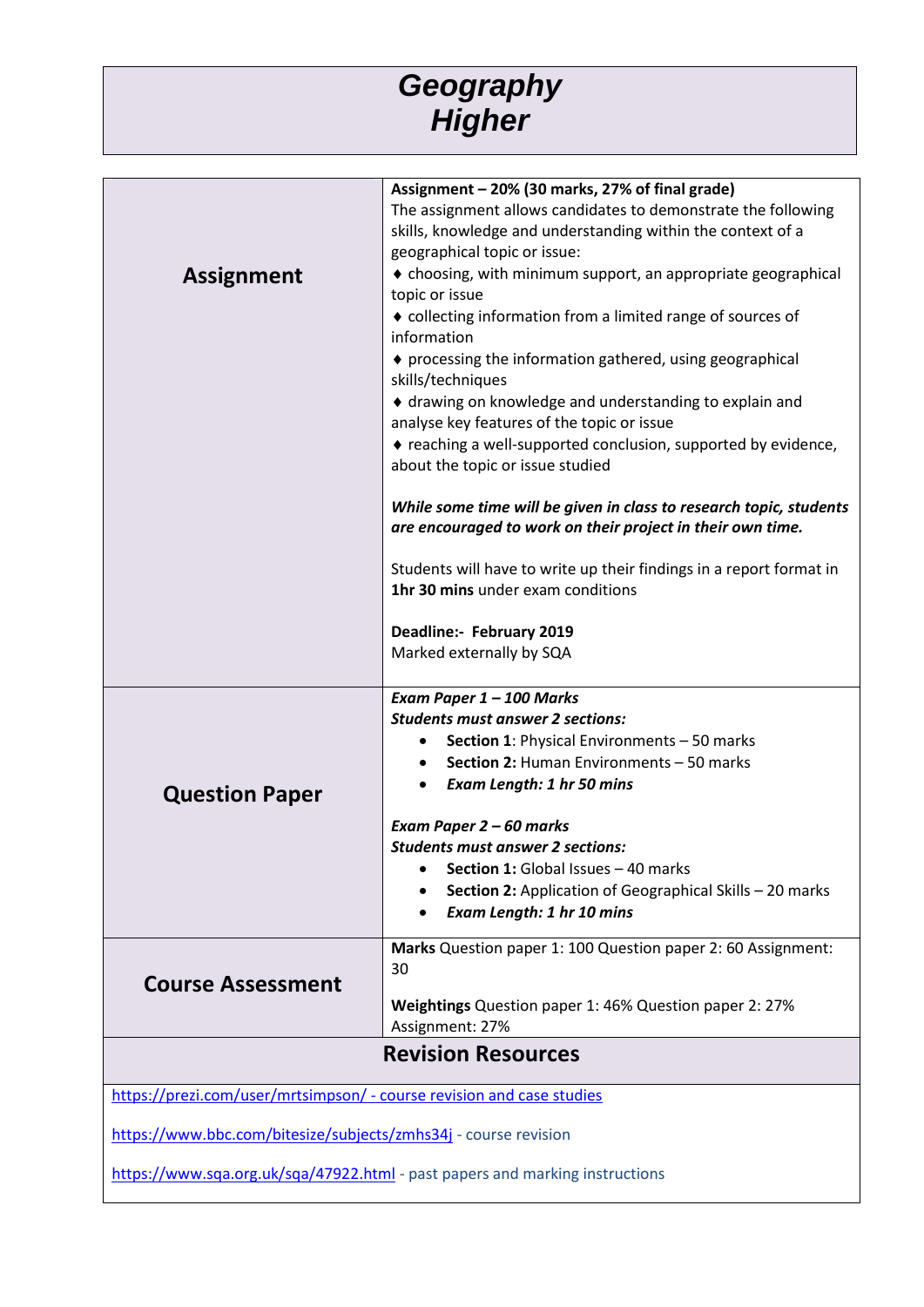#### *Graphic Communication National 5*

| <b>Assignment</b>                                                                                                                                                                                                                                                                   | The assignment assesses the ability to apply graphic<br>communication skills and knowledge developed and acquired<br>during the course in the context of a defined task set by the SQA,<br>which requires pupils to respond to a problem or situation.<br>It has three areas covering Preliminary, Production and<br>Promotional graphics. The brief for the assignment is set each<br>year by the SQA. |
|-------------------------------------------------------------------------------------------------------------------------------------------------------------------------------------------------------------------------------------------------------------------------------------|---------------------------------------------------------------------------------------------------------------------------------------------------------------------------------------------------------------------------------------------------------------------------------------------------------------------------------------------------------------------------------------------------------|
|                                                                                                                                                                                                                                                                                     | Deadline:- March 2019<br>Marked externally by SQA                                                                                                                                                                                                                                                                                                                                                       |
| <b>Question Paper</b>                                                                                                                                                                                                                                                               | <b>Exam Paper</b><br>The question paper gives pupils the opportunity to demonstrate<br>knowledge and understanding relating to topics such as CAD<br>techniques, manual and electronic methods, drawing standards,<br>use of colour, layout and presentation techniques.<br>The duration of the exam will be 2 hours.                                                                                   |
| <b>Course Assessment</b>                                                                                                                                                                                                                                                            | Marks: Assignment: 40 Question paper: 80<br>Weightings Assignment: 33% Question paper: 67%                                                                                                                                                                                                                                                                                                              |
|                                                                                                                                                                                                                                                                                     | <b>Revision Resources</b>                                                                                                                                                                                                                                                                                                                                                                               |
| <b>Books</b><br>Leckie and Leckie by Collins for Graphic Communication N4/5<br><b>Websites</b><br>https://www.bbc.com/bitesize/subjects/znpy4wx<br>https://www.understandingstandards.org.uk/<br>https://www.bbc.com/bitesize/subjects/znpy4wx<br>http://www.technologystudent.com/ |                                                                                                                                                                                                                                                                                                                                                                                                         |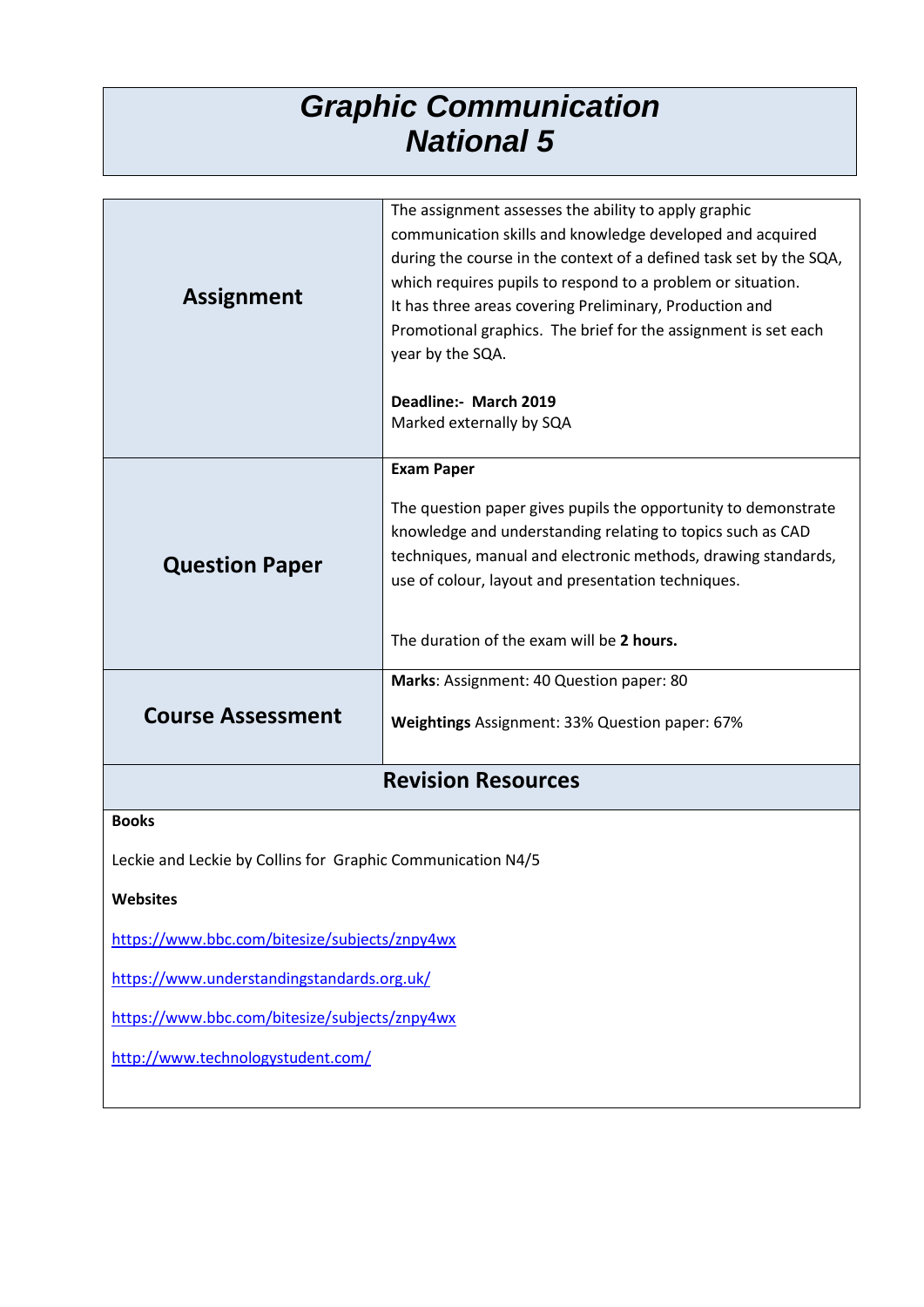#### *Graphic Communication Higher*

|                                                        | Assignment - worth 50marks (36 % of their overall mark)                                |
|--------------------------------------------------------|----------------------------------------------------------------------------------------|
|                                                        |                                                                                        |
|                                                        |                                                                                        |
| <b>Assignment</b>                                      | A coursework portfolio to showcase 2D and 3D skills, set by the<br>SQA worth 50 marks. |
|                                                        |                                                                                        |
|                                                        |                                                                                        |
|                                                        | Deadline:- March 2019<br>Marked externally by SQA                                      |
|                                                        |                                                                                        |
|                                                        | Exam Paper- worth 90 Marks (64% of their overall mark)                                 |
|                                                        |                                                                                        |
|                                                        | 2 hour 30 min exam paper.                                                              |
| <b>Question Paper</b>                                  |                                                                                        |
|                                                        |                                                                                        |
|                                                        | Marks Question paper: 90 Assignment: 50                                                |
| <b>Course Assessment</b>                               |                                                                                        |
|                                                        | Weightings Question paper: 64% Assignment: 36%                                         |
|                                                        | <b>Revision Resources</b>                                                              |
| <b>Books</b>                                           |                                                                                        |
| Bright Red Publishing for Higher Graphic Communication |                                                                                        |
| <b>Websites</b>                                        |                                                                                        |
| https://www.bbc.com/bitesize/subjects/znpy4wx          |                                                                                        |
| https://www.understandingstandards.org.uk/             |                                                                                        |
| https://www.bbc.com/bitesize/subjects/znpy4wx          |                                                                                        |
| http://www.technologystudent.com/                      |                                                                                        |
|                                                        |                                                                                        |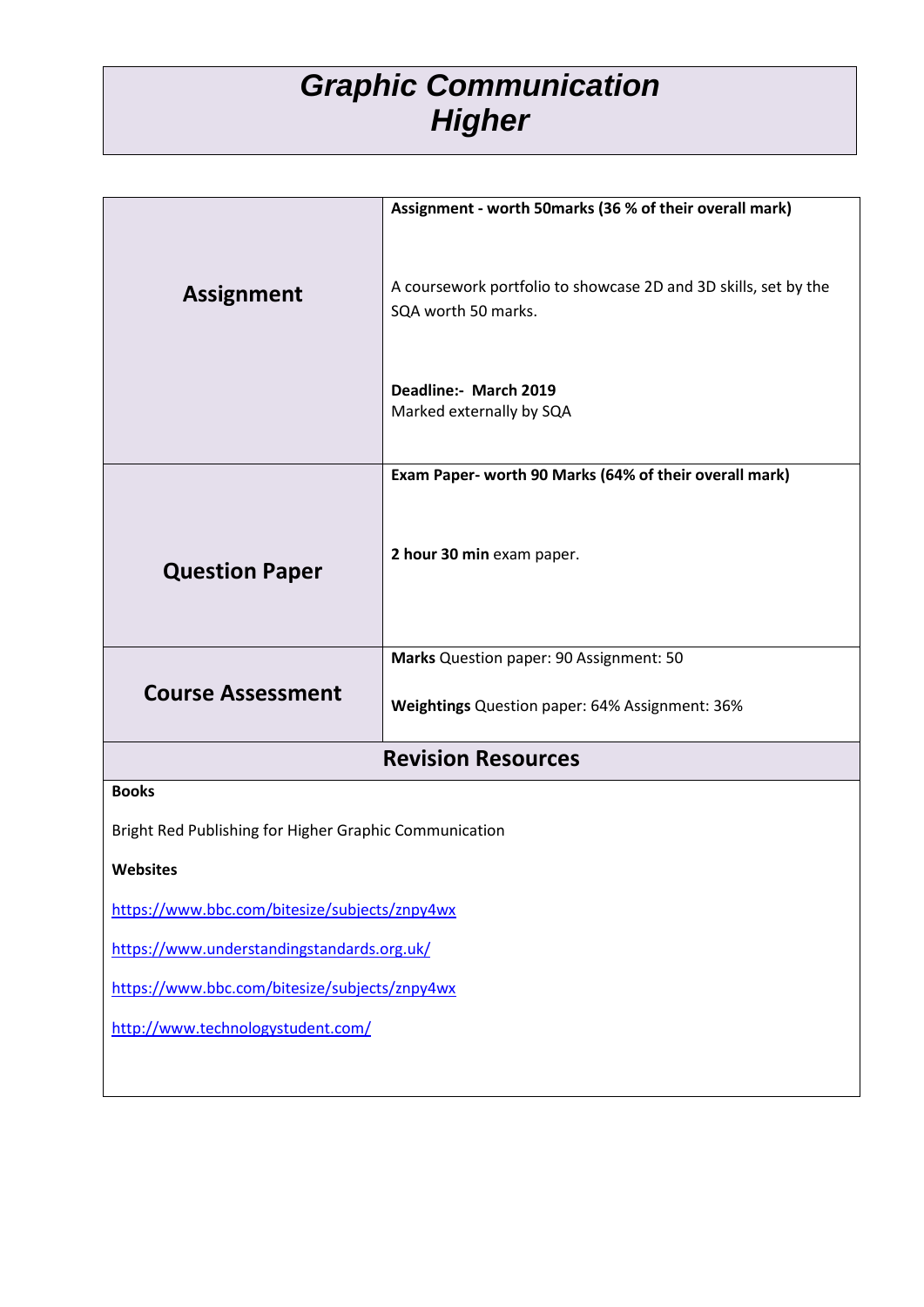#### *Health & Food Technology National 5*

|                          | The assignment                                                                                       |
|--------------------------|------------------------------------------------------------------------------------------------------|
|                          | Students choose a brief set each year by SQA as the basis for their                                  |
|                          | assignment.                                                                                          |
| <b>Assignment</b>        | This assignment will give candidates an opportunity to                                               |
|                          | demonstrate the following knowledge, understanding and skills:                                       |
|                          |                                                                                                      |
|                          | a range of technological skills related to the production                                            |
|                          | of a food product to meet specified health and/or                                                    |
|                          | consumer needs                                                                                       |
|                          | research skills                                                                                      |
|                          | organisational and management skills                                                                 |
|                          | Deadline:- March 2019                                                                                |
|                          | Marked externally by SQA                                                                             |
|                          |                                                                                                      |
|                          | <b>Exam Paper</b>                                                                                    |
|                          | The exam is 1 hour and 50 min                                                                        |
|                          | There are six questions, each worth 10 marks. Questions are                                          |
| <b>Question Paper</b>    | broken down into parts. Course content and skills are sampled                                        |
|                          | across questions. This question paper gives candidates an                                            |
|                          | opportunity to demonstrate the following knowledge,                                                  |
|                          | understanding and skills:                                                                            |
|                          |                                                                                                      |
|                          | explaining and evaluating the relationship between                                                   |
|                          | health, food and nutrition                                                                           |
|                          | explaining the food product development process                                                      |
|                          | understanding current consumer issues and how to make                                                |
|                          | informed consumer decisions                                                                          |
|                          | Marks Assignment: 60 Question paper: 60                                                              |
| <b>Course Assessment</b> |                                                                                                      |
|                          | Weightings Assignment: 50% Question paper: 50%                                                       |
|                          | <b>Revision Resources</b>                                                                            |
|                          |                                                                                                      |
| <b>Books:</b>            |                                                                                                      |
|                          | Success Guide for SQA Exams - National 5 Health and Food Technology Success Guide Paperback - 30 Mar |
|                          | 2018 by Karen Coull (Author), Reid (Author), Kat Cameron (Author), Leckie and Leckie (Author)        |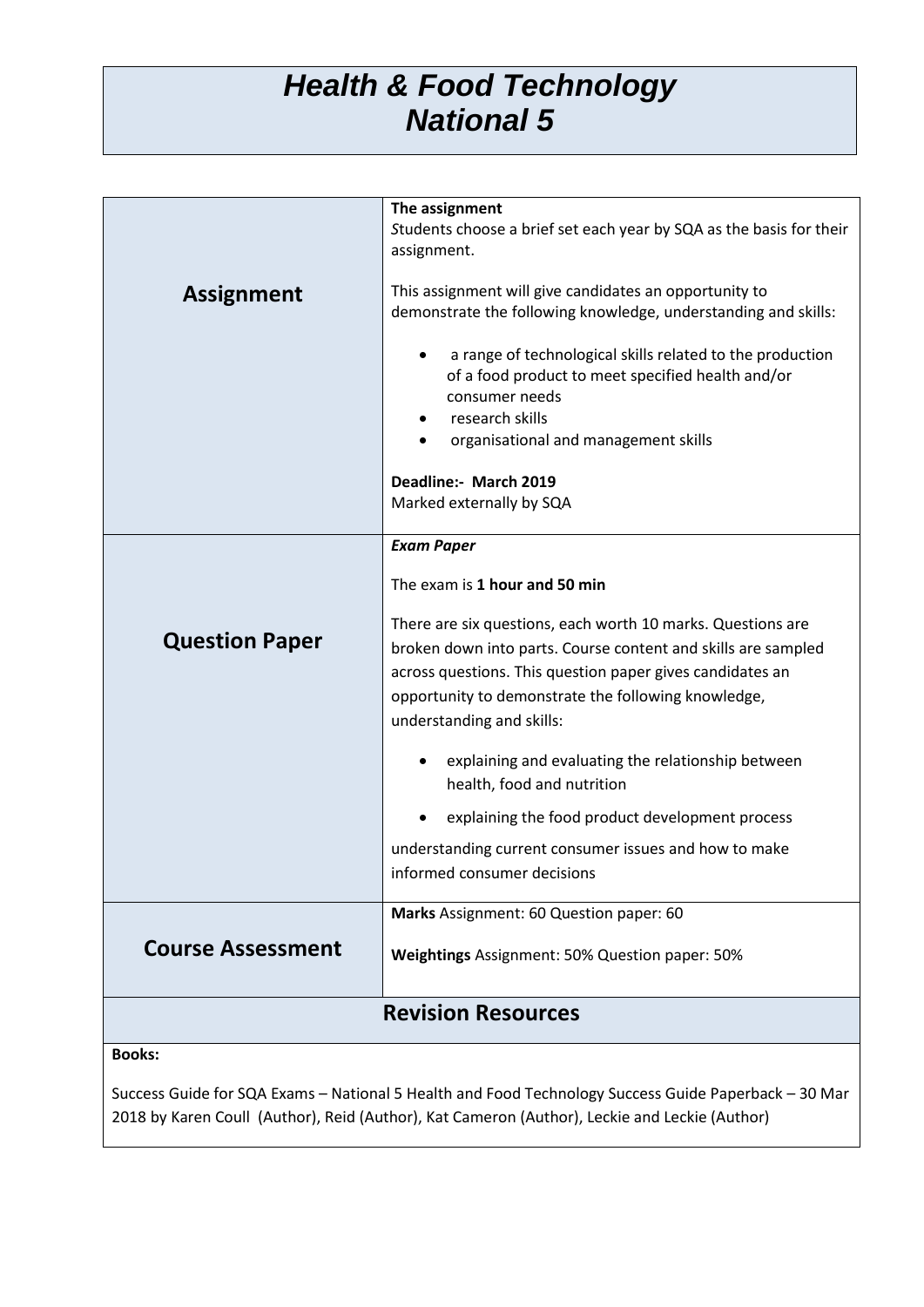#### *Health & Food Technology Higher*

|                                             | Assignment - worth 60marks (50 % of their overall mark)                           |
|---------------------------------------------|-----------------------------------------------------------------------------------|
|                                             | Students choose one of 2 briefs set each year by SQA as the                       |
| <b>Assignment</b>                           | basis for their assignment.                                                       |
|                                             | Planning- identify issues from the brief, and then carry out 3<br>investigations. |
|                                             | The product $-$ as a result of the investigations; pupils                         |
|                                             | develop, and make a food product to meet the brief.                               |
|                                             | <b>Product testing - pupils carry out testing on the food</b><br>product.         |
|                                             | <b>Evaluation - based on their product testing, pupils evaluate</b>               |
|                                             | the success of the product and suggest possible                                   |
|                                             | amendments they could make to the product.                                        |
|                                             | Deadline:- March 2019                                                             |
|                                             | Marked externally by SQA                                                          |
|                                             | Exam Paper- worth 60 Marks (50% of their overall mark)                            |
|                                             | It is a 2 hour paper and students will have to answer 5 questions                 |
| <b>Question Paper</b>                       | $(Q1 - 20$ marks and Q 2-5 10 marks each)                                         |
|                                             | Students must demonstrate their subject knowledge and ability to                  |
|                                             | answer a variety of different question types: - explain, describe,                |
|                                             | evaluate and analyse.                                                             |
|                                             | <b>Marks</b>                                                                      |
| <b>Course Assessment</b>                    | Question paper: 60 Assignment: 60                                                 |
|                                             | Weightings                                                                        |
|                                             | Question paper: 50% Assignment: 50%                                               |
| <b>Revision Resources</b>                   |                                                                                   |
| Resources are available of Google Classroom |                                                                                   |
| Pupils have access to login and password.   |                                                                                   |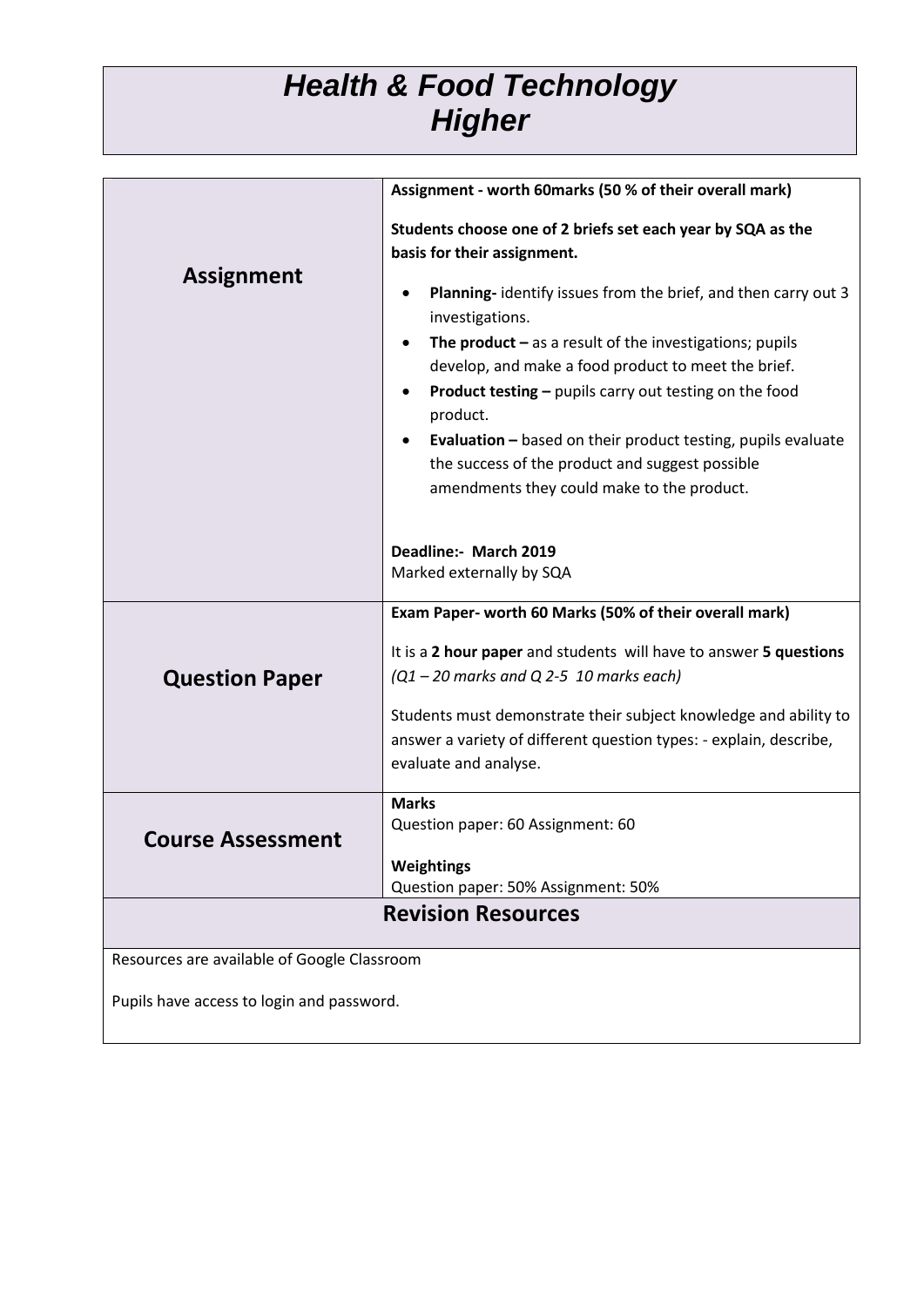#### *History National 5*

|                                                                                                         | <b>Assignment</b>                                                                              |
|---------------------------------------------------------------------------------------------------------|------------------------------------------------------------------------------------------------|
|                                                                                                         | Students will complete an Assignment of their choice; this takes                               |
|                                                                                                         | the form of a research task and results in an essay, written under                             |
|                                                                                                         | exam conditions, externally assessed by the SQA. This is written                               |
| <b>Assignment</b>                                                                                       | up in a 1 hour under exam conditions with a 200 word Resource                                  |
|                                                                                                         | Sheet.                                                                                         |
|                                                                                                         |                                                                                                |
|                                                                                                         |                                                                                                |
|                                                                                                         | Deadline:- March 2019<br>Marked externally by SQA                                              |
|                                                                                                         |                                                                                                |
|                                                                                                         |                                                                                                |
|                                                                                                         | <b>Final exam</b>                                                                              |
|                                                                                                         | All topics from the course will be will be sampled (Scottish, British,<br>European and World). |
|                                                                                                         |                                                                                                |
| <b>Question Paper</b>                                                                                   | The exam will be 2 hours 20 minutes                                                            |
|                                                                                                         |                                                                                                |
|                                                                                                         |                                                                                                |
|                                                                                                         |                                                                                                |
|                                                                                                         | Marks Question paper: 80 Assignment: 20<br>Weightings: Question paper: 80% Assignment: 20%     |
| <b>Course Assessment</b>                                                                                |                                                                                                |
|                                                                                                         |                                                                                                |
| <b>Revision Resources</b>                                                                               |                                                                                                |
| Nazis: http://besthistorysites.net/modern-history/hitler/                                               |                                                                                                |
|                                                                                                         |                                                                                                |
| Slave trade: http://www.slavevoyages.org/                                                               |                                                                                                |
| http://www.nationalarchives.gov.uk/help-with-your-research/research-guides/british-transatlantic-slave- |                                                                                                |
| trade-records/                                                                                          |                                                                                                |
| www.slavevoyages.org                                                                                    |                                                                                                |
|                                                                                                         |                                                                                                |
| WWI: www.iwm.org.uk                                                                                     |                                                                                                |

National 5 - <https://www.bbc.com/bitesize/subjects/z2phvcw>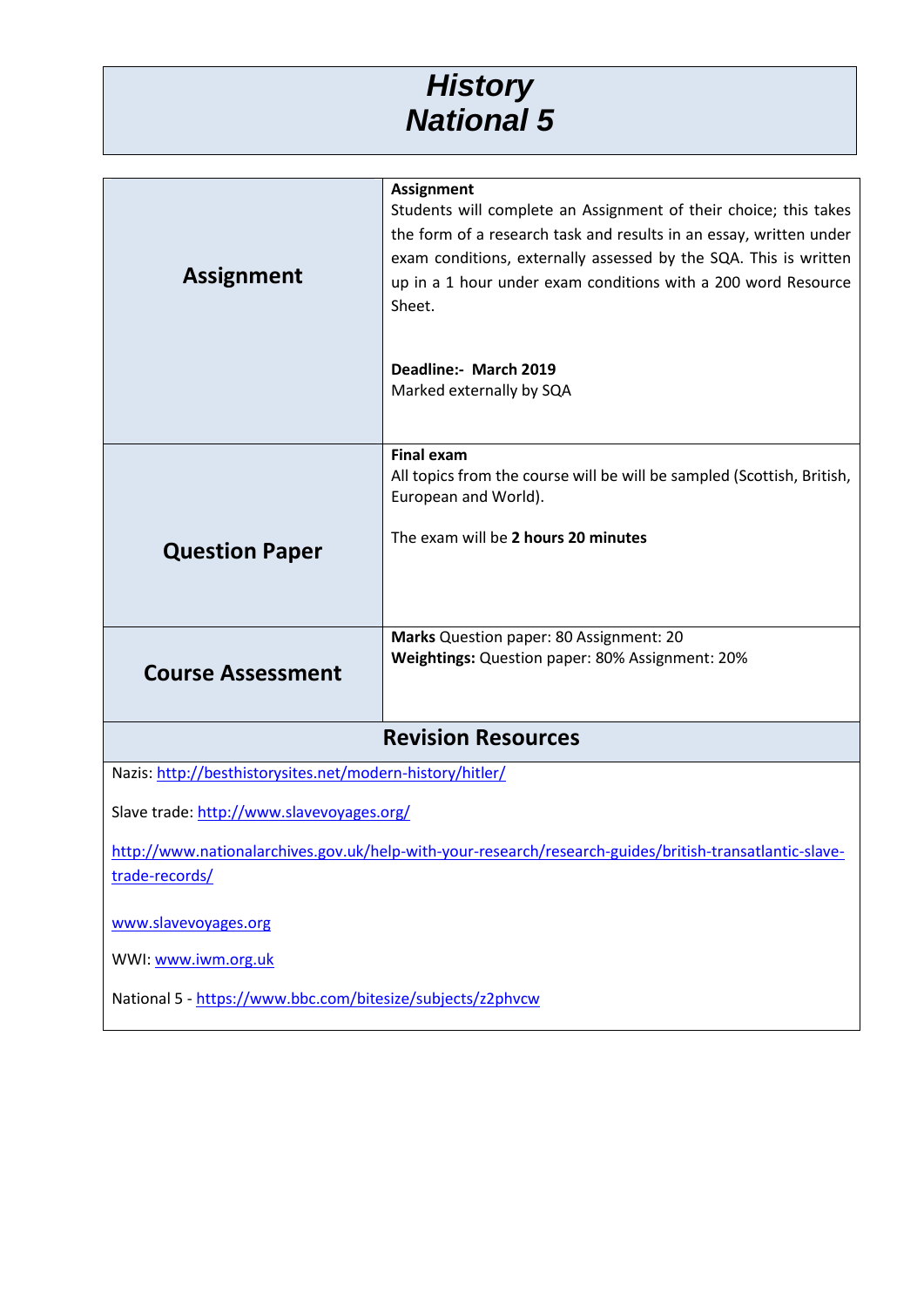

|                                                                                                                        | Assignment - 30 marks (27% of overall mark)                                                    |
|------------------------------------------------------------------------------------------------------------------------|------------------------------------------------------------------------------------------------|
|                                                                                                                        | Students will complete an Assignment of their choice; this takes                               |
|                                                                                                                        | the form of a research task and results in an essay, externally                                |
| <b>Assignment</b>                                                                                                      | assessed by the SQA. This is written up in a 1 hour 30 minute time                             |
|                                                                                                                        | slot under exam conditions.                                                                    |
|                                                                                                                        | Deadline:- March 2019                                                                          |
|                                                                                                                        | Marked externally by SQA                                                                       |
|                                                                                                                        |                                                                                                |
|                                                                                                                        | Final Exam $-$ 80 marks (73%)                                                                  |
|                                                                                                                        | The final exam is made up of two papers;                                                       |
| <b>Question Paper</b>                                                                                                  | Paper $1 - 1$ hr 30 mins                                                                       |
|                                                                                                                        | 2 essays (2x 22 marks) ; 1 British, 1 American                                                 |
|                                                                                                                        | Paper $2 - 1$ hr 30 mins                                                                       |
|                                                                                                                        | Source analysis questions; evaluation, comparison and context                                  |
|                                                                                                                        | questions (36 marks)                                                                           |
|                                                                                                                        | Marks Question paper 1: 44 Question paper 2: 36 Assignment: 30                                 |
| <b>Course Assessment</b>                                                                                               | Weightings Question papers 1 and 2: 73% Assignment: 27%                                        |
|                                                                                                                        |                                                                                                |
|                                                                                                                        | <b>Revision Resources</b>                                                                      |
|                                                                                                                        | Collection of Civil Rights Websites http://besthistorysites.net/american-history/civil-rights/ |
| Immigration websites: http://besthistorysites.net/american-history/immigration/                                        |                                                                                                |
| African American History sites: http://besthistorysites.net/american-history/african-americanblack-history/            |                                                                                                |
| British history sites: http://besthistorysites.net/early-modern-europe/modern-britian/                                 |                                                                                                |
|                                                                                                                        |                                                                                                |
|                                                                                                                        | Migration and Empire: https://mrmarrhistory.wordpress.com/migration-and-empire-1830-1939/      |
| http://www.sath.org.uk/edscot/www.educationscotland.gov.uk/higherscottishhistory/migrationandempire/do<br>wnloads.html |                                                                                                |
| Higher - https://www.bbc.com/bitesize/subjects/zxpfb9q                                                                 |                                                                                                |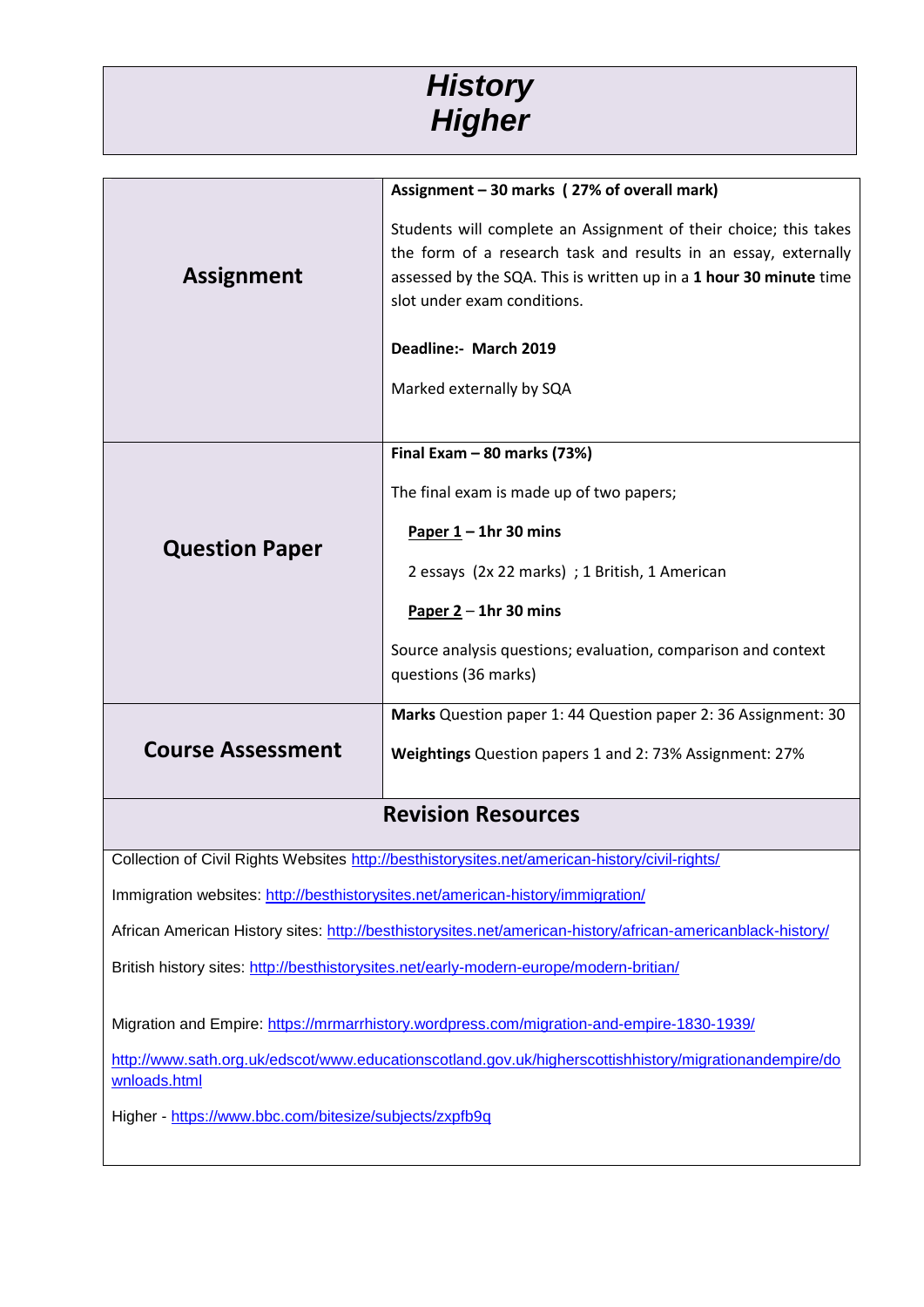#### *Hospitality (Practical Cookery) National 5*

|                                                                    | <b>Practical Assignment</b>                                    |
|--------------------------------------------------------------------|----------------------------------------------------------------|
|                                                                    |                                                                |
|                                                                    | Planning of practical task<br>$\bullet$                        |
|                                                                    | worth 18 marks (13% of overall mark) produce a detailed        |
| <b>Assignment</b>                                                  | time-plan, requisition of equipment and service suggestions    |
|                                                                    |                                                                |
|                                                                    | Deadline:- March 2019                                          |
|                                                                    | Marked externally by SQA                                       |
|                                                                    | <b>Practical Task</b>                                          |
|                                                                    | worth 82 marks (62% of overall mark)<br>Make and               |
|                                                                    | serve a 3 course meal for 4 in 2 1/2 hours (recipes are set by |
|                                                                    | SQA and internally marked)                                     |
|                                                                    |                                                                |
|                                                                    | Deadline:- March 2019                                          |
|                                                                    | Internally marked                                              |
|                                                                    | <b>Written Exam</b>                                            |
|                                                                    |                                                                |
|                                                                    | 1 hour exam paper                                              |
|                                                                    |                                                                |
| <b>Question Paper</b>                                              | worth 30 marks (25 % of overall mark)                          |
|                                                                    | <b>Assesses the following:</b>                                 |
|                                                                    |                                                                |
|                                                                    | Cookery techniques and processes<br>٠                          |
|                                                                    | Safe food storage/ hygiene                                     |
|                                                                    | Adapting recipes to follow current dietary advice              |
|                                                                    | Sustainability and seasonality<br>٠                            |
|                                                                    | Use/function of ingredients<br>٠                               |
|                                                                    | Evaluating dishes -taste, texture and appearance               |
|                                                                    | Creative presentation-garnishes and decorating                 |
|                                                                    | Costing of recipes                                             |
|                                                                    | <b>Marks</b>                                                   |
| <b>Course Assessment</b>                                           | Question paper: 30 Assignment: 18 Practical activity: 82       |
|                                                                    | Weightings                                                     |
|                                                                    | Assignment: 22% Practical activity: 53% Question paper: 25%    |
|                                                                    | <b>Revision Resources</b>                                      |
|                                                                    |                                                                |
| <b>Books:</b>                                                      |                                                                |
| National 4/5 Hospitality Course Notes (Course Notes for SQA Exams) |                                                                |
|                                                                    |                                                                |

Paperback – 18 Jun 2018 by Edna Hepburn (Author), Smith (Author), Leckie and Leckie (Author)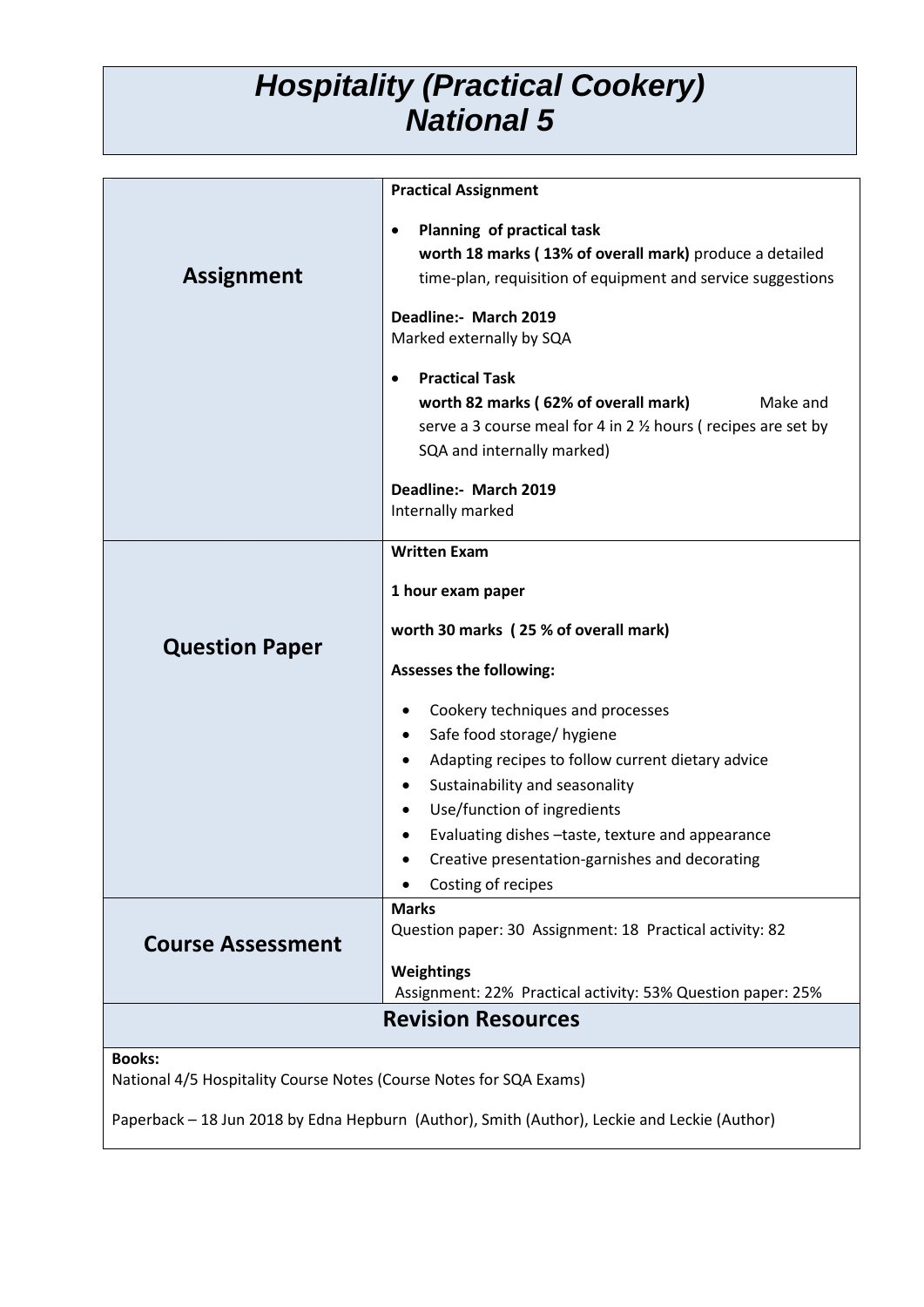#### *Mathematics National 5*

| <b>Assignment</b>         | Not applicable – this course does not include a coursework<br>component.                                                                                                     |
|---------------------------|------------------------------------------------------------------------------------------------------------------------------------------------------------------------------|
|                           | <b>Exam Paper 1: Non Calculator</b><br>Students must answer all questions worth 50 marks in 1 hour                                                                           |
| <b>Question Paper</b>     | and 15 minutes. A formula sheet is provided.<br>No calculator may be used during this paper.<br>Adequate working must be shown to gain full marks.                           |
|                           | These are shorter type questions.                                                                                                                                            |
|                           | <b>Exam Paper 2: Calculator</b>                                                                                                                                              |
|                           | Students must answer all questions worth 60 marks in 1 hour 50<br>minutes. A formula sheet is provided.                                                                      |
|                           | Calculators may be used at any time during this paper.<br>$\overline{\phantom{a}}$<br>Adequate working must be shown to gain full marks.<br>These are longer type questions. |
|                           | Marks Question paper 1: 50 Question paper 2: 60                                                                                                                              |
| <b>Course Assessment</b>  | Weightings Question paper 1: 45 % Question paper 2: 55%                                                                                                                      |
| <b>Revision Resources</b> |                                                                                                                                                                              |
|                           |                                                                                                                                                                              |

#### **Textbook**:

TJ National 5 Mathematics (TeeJay Publishers)

**Websites:**

<http://mathsrevision.com/> online revision Nat 5, powerpoint lessons

Revision materials and worked examples from past papers are available at <http://www.national5maths.co.uk/> The login details for this site are available from your class teacher.

Past Papers and Video Tutorials at **[www.maths180.com](http://www.maths180.com/)**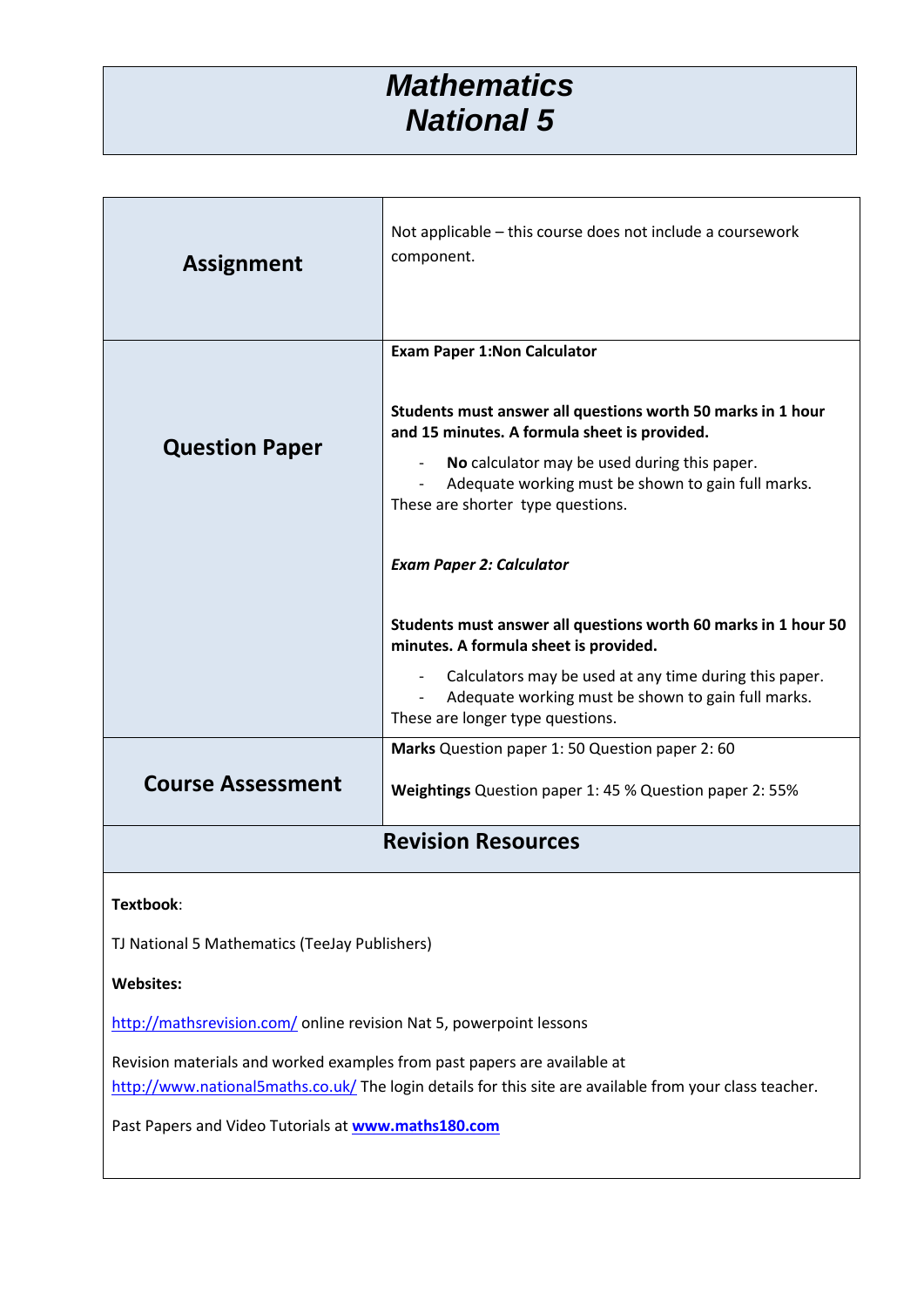## *Mathematics Higher*

| <b>Assignment</b>                                                                              | Not applicable – this course does not include a coursework<br>component.                                                                                                                                                                               |
|------------------------------------------------------------------------------------------------|--------------------------------------------------------------------------------------------------------------------------------------------------------------------------------------------------------------------------------------------------------|
|                                                                                                | <b>Exam Paper 1: Non Calculator</b>                                                                                                                                                                                                                    |
| <b>Question Paper</b>                                                                          | Students must answer all questions worth 60 marks in 1 hour and<br>30 minutes. A formula sheet is provided.<br>No calculator may be used during this paper.<br>Adequate working must be shown to gain full marks.<br>These are shorter type questions. |
|                                                                                                | <b>Exam Paper 2: Calculator</b>                                                                                                                                                                                                                        |
|                                                                                                | Students must answer all questions worth 70 marks in 1 hour 45<br>minutes. A formula sheet is provided.                                                                                                                                                |
|                                                                                                | Calculators may be used at any time during this paper.<br>Adequate working must be shownto gain full marks.<br>These are longer type questions.                                                                                                        |
|                                                                                                | <b>Marks</b>                                                                                                                                                                                                                                           |
| <b>Course Assessment</b>                                                                       | Question paper 1 - Non calculator: 70 Question paper 2 - 80                                                                                                                                                                                            |
|                                                                                                | Weightings<br>Question paper 1 - Non calculator: 46.7% Question paper 2:<br>53.3%                                                                                                                                                                      |
| <b>Revision Resources</b>                                                                      |                                                                                                                                                                                                                                                        |
| <b>Textbooks:</b>                                                                              |                                                                                                                                                                                                                                                        |
| Heinemann Higher Maths (Available from Maths Department)                                       |                                                                                                                                                                                                                                                        |
| How to Pass Higher Maths (Available January 2019)<br>ISBN: 9781510452275 Published: 25/01/2019 |                                                                                                                                                                                                                                                        |
| <b>Websites:</b>                                                                               |                                                                                                                                                                                                                                                        |
| http://mathsrevision.com/ online revision for Higher, powerpoint lessons                       |                                                                                                                                                                                                                                                        |
| http://www.hsn.uk.net/higher-maths/notes/ Free - comprehensive notes with examples             |                                                                                                                                                                                                                                                        |
| Past Papers and Video Tutorials at www.maths180.com                                            |                                                                                                                                                                                                                                                        |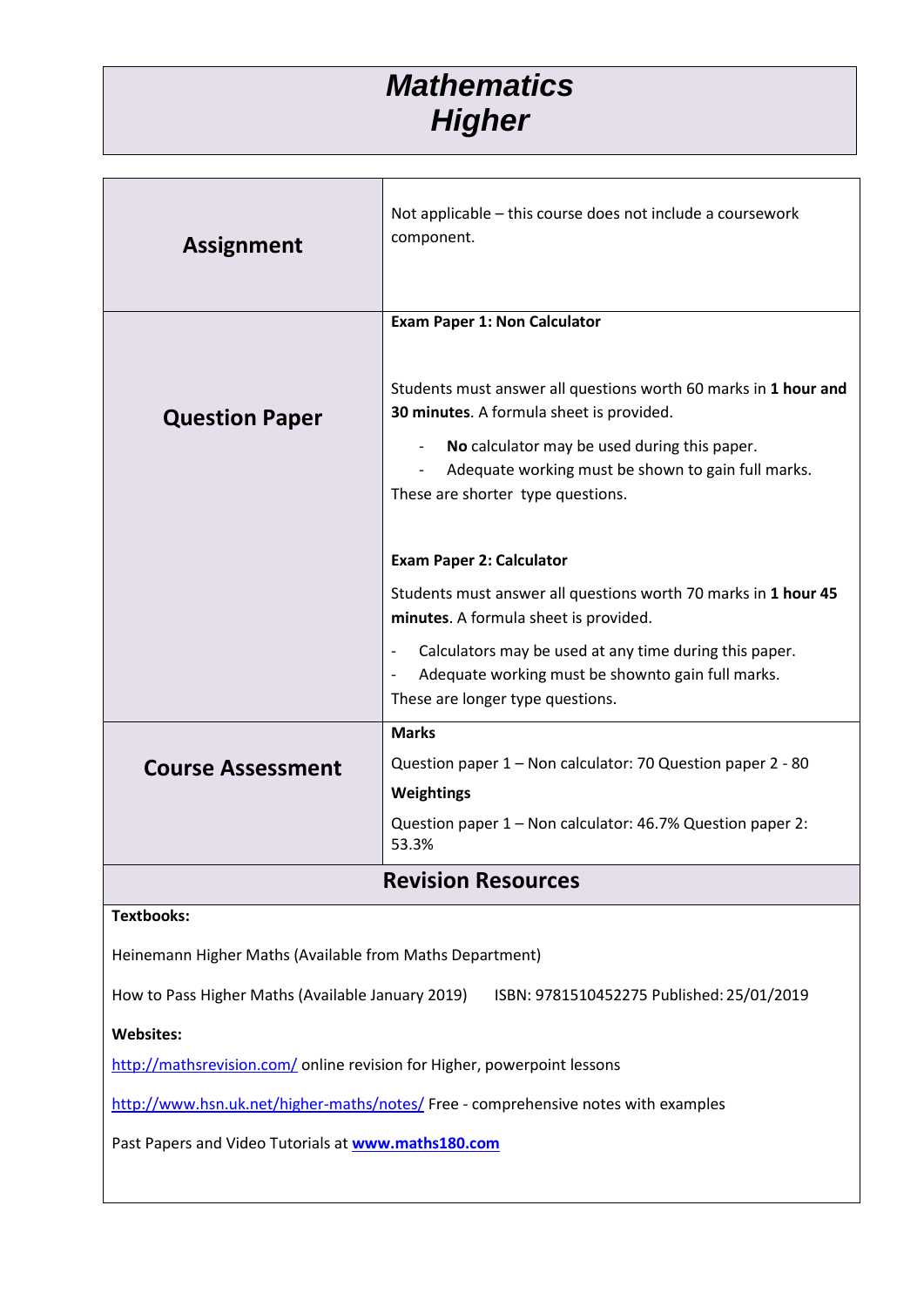#### *Modern Studies National 5*

|                           | <b>Assignment</b>                                                                                                                  |
|---------------------------|------------------------------------------------------------------------------------------------------------------------------------|
|                           | Learners will complete an independent research project on a<br>political, social, economic or international issue of their choice. |
| <b>Assignment</b>         | Skills:                                                                                                                            |
|                           | Research & Presentation,                                                                                                           |
|                           | Critical Literacy,<br>$\bullet$                                                                                                    |
|                           | Managing my own learning                                                                                                           |
|                           | The findings are written in a 1 hour session under exam<br>conditions.                                                             |
|                           | Deadline:- December 2018<br>Marked externally by SQA                                                                               |
|                           | <b>Exam Paper</b>                                                                                                                  |
|                           | Students must demonstrate clear understanding and detailed                                                                         |
| <b>Question Paper</b>     | knowledge of the course content as well as answer source                                                                           |
|                           | handling questions.                                                                                                                |
|                           | The exam is 2 hours and 20 minutes                                                                                                 |
|                           | Marks Question paper: 80 Assignment: 20                                                                                            |
| <b>Course Assessment</b>  | Weightings Question paper: 80% Assignment: 20%                                                                                     |
| <b>Revision Resources</b> |                                                                                                                                    |
|                           |                                                                                                                                    |

#### **Websites:**

Balfron High School Modern Studies - blogs.glowscotland.org.uk/st/balfronhssocials/socialsubjects/modern-studies/pupil-area-modern-studies

BBC Bitesize National 5 Modern Studies - <https://www.bbc.com/bitesize/subjects/zxsnb9q> -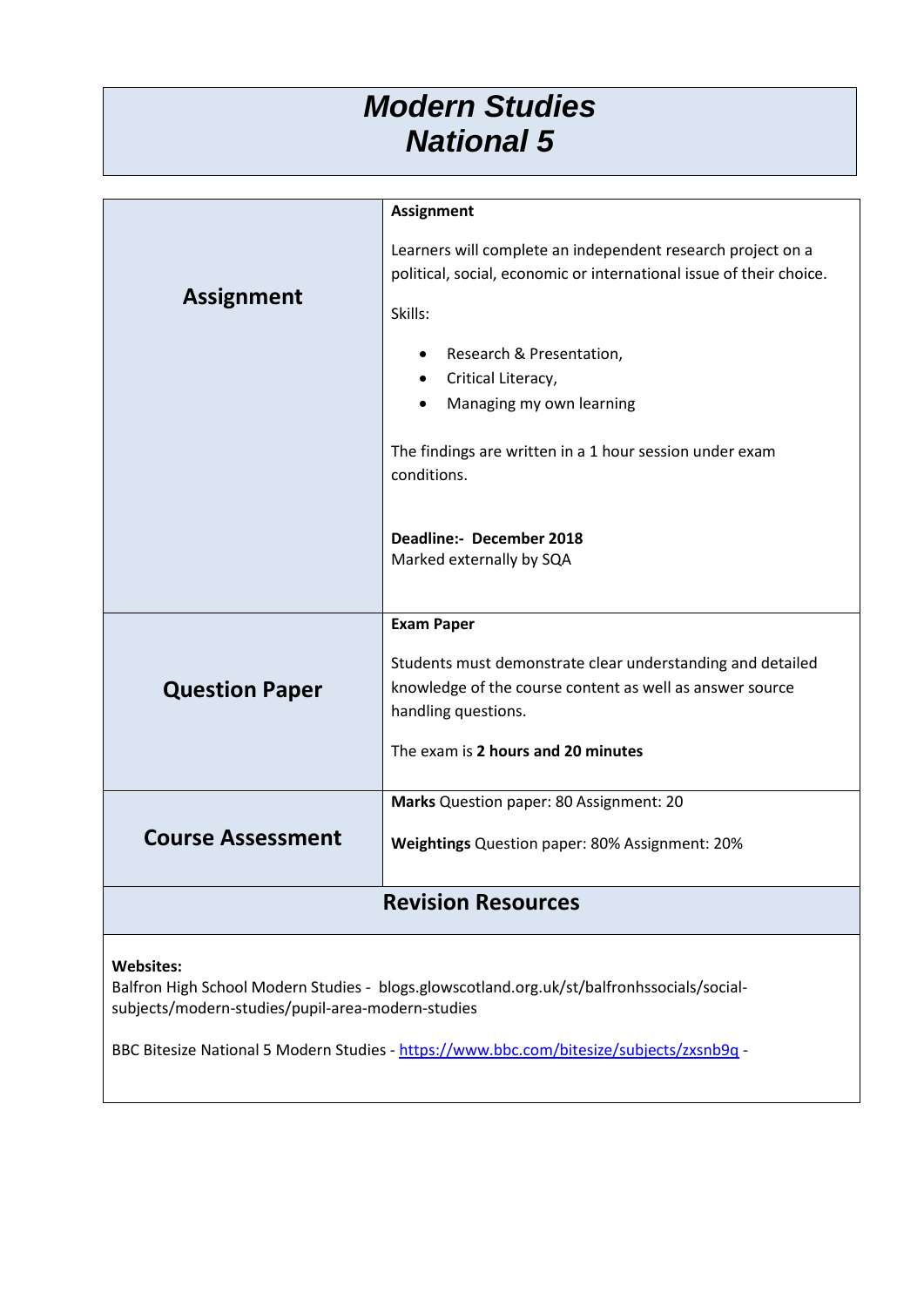### *Modern Studies Higher*

| <b>Assignment</b>                                                                                                                                                   | Assignment - 27% (30 marks)<br>Students will be expected to carry out an independent research<br>project throughout the year on a political, social or international<br>issue of their choosing using a variety of numerical and text based<br>sources.<br>While some time will be given in class to research topic, students<br>are encouraged to work on their project in their own time.<br>As per SQA guidelines, 'reasonable assistance' will be given from<br>the teacher in regards to topic choice, sources and structure of<br>assignment<br>Students will have to write up their findings in a report format in<br>1hr 30 mins (exam conditions)<br><b>Deadline:- December 2018</b> |
|---------------------------------------------------------------------------------------------------------------------------------------------------------------------|-----------------------------------------------------------------------------------------------------------------------------------------------------------------------------------------------------------------------------------------------------------------------------------------------------------------------------------------------------------------------------------------------------------------------------------------------------------------------------------------------------------------------------------------------------------------------------------------------------------------------------------------------------------------------------------------------|
|                                                                                                                                                                     | Marked externally by SQA                                                                                                                                                                                                                                                                                                                                                                                                                                                                                                                                                                                                                                                                      |
| <b>Question Paper</b>                                                                                                                                               | Exam Paper - 80%<br>Exam Paper $1 - 47%$ (52 Marks)<br>Students must answer:<br>1 x 12 mark extended response questions (analyse or<br>$\bullet$<br>evaluate);<br>2 x 20 mark essay (Discuss or 'To what extent'?)<br>Exam Length: 1 hr 45 mins<br>Exam Paper 2 – 26% (28 marks)<br>Students must answer:<br>1x 10 mark 'conclusion' question<br>٠<br>1x 10 mark 'objectivity' question<br>$\bullet$<br>1x 8 mark 'reliability' question<br>Exam Length: 1 hr 15 mins                                                                                                                                                                                                                         |
| <b>Course Assessment</b>                                                                                                                                            | Marks Question paper 1: 52 Question paper 2: 28 Assignment: 30<br>Weightings Question paper 1: 47% Question paper 2: 26%<br>Assignment: 27%                                                                                                                                                                                                                                                                                                                                                                                                                                                                                                                                                   |
| <b>Revision Resources</b>                                                                                                                                           |                                                                                                                                                                                                                                                                                                                                                                                                                                                                                                                                                                                                                                                                                               |
| <b>Websites:</b><br>Balfron High School Modern Studies - blogs.glowscotland.org.uk/st/balfronhssocials/social-<br>subjects/modern-studies/pupil-area-modern-studies |                                                                                                                                                                                                                                                                                                                                                                                                                                                                                                                                                                                                                                                                                               |
|                                                                                                                                                                     | BBC Bitesize Higher Modern Studies - https://www.bbc.com/bitesize/subjects/ztsvr82                                                                                                                                                                                                                                                                                                                                                                                                                                                                                                                                                                                                            |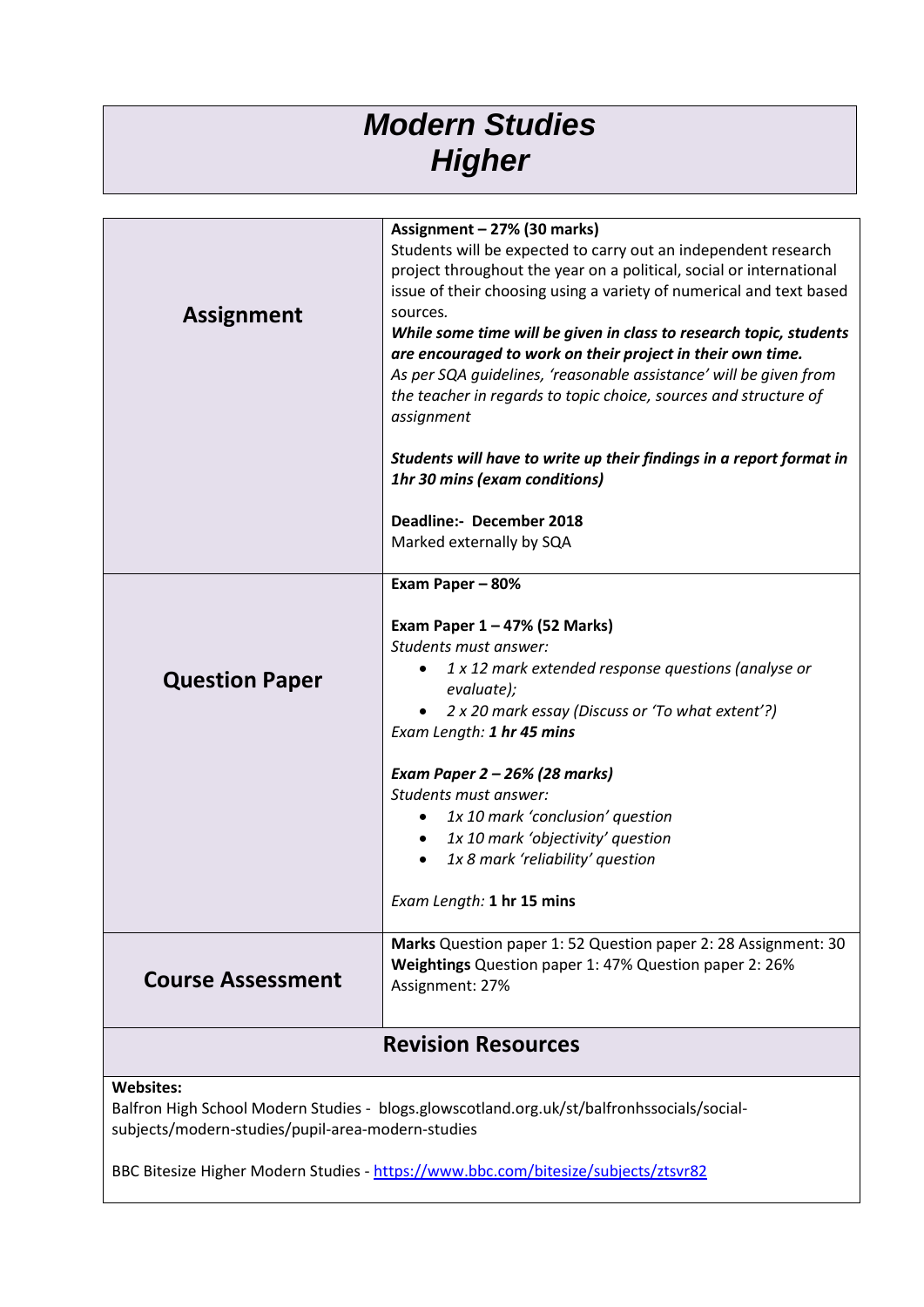### *Music National 5*

|                                        | Students must perform Nat 5 music on 2 instruments, lasting 8                                                            |
|----------------------------------------|--------------------------------------------------------------------------------------------------------------------------|
|                                        | minutes, to a visiting assessor in February/ March.                                                                      |
|                                        | Students are required to compose one piece of music lasting<br>between a minimum of 1 minute and a maximum of 3 minutes. |
|                                        | Students must also submit a composing review.                                                                            |
| <b>Assignment</b>                      |                                                                                                                          |
|                                        | <b>Deadline Performance:- February 2019</b>                                                                              |
|                                        | Marked externally by SQA Visiting Examiner                                                                               |
|                                        |                                                                                                                          |
|                                        |                                                                                                                          |
|                                        | <b>Deadline Composition - March 2019</b>                                                                                 |
|                                        | Marked externally by SQA                                                                                                 |
|                                        |                                                                                                                          |
|                                        | Exam                                                                                                                     |
|                                        |                                                                                                                          |
|                                        | They will sit an Understanding Music Listening paper in May.                                                             |
| <b>Question Paper</b>                  |                                                                                                                          |
|                                        |                                                                                                                          |
|                                        | The exam is 45 minutes                                                                                                   |
|                                        |                                                                                                                          |
|                                        | <b>Marks</b>                                                                                                             |
| <b>Course Assessment</b>               | Performance: 60 Question paper: 40 Assignment: 30                                                                        |
|                                        |                                                                                                                          |
|                                        | Weightings<br>Performance: 50% Question paper: 35% Assignment: 15%                                                       |
|                                        |                                                                                                                          |
| <b>Revision Resources</b>              |                                                                                                                          |
| <b>Books:</b>                          |                                                                                                                          |
|                                        |                                                                                                                          |
| BrightRED Study Guide National 5 Music |                                                                                                                          |
|                                        |                                                                                                                          |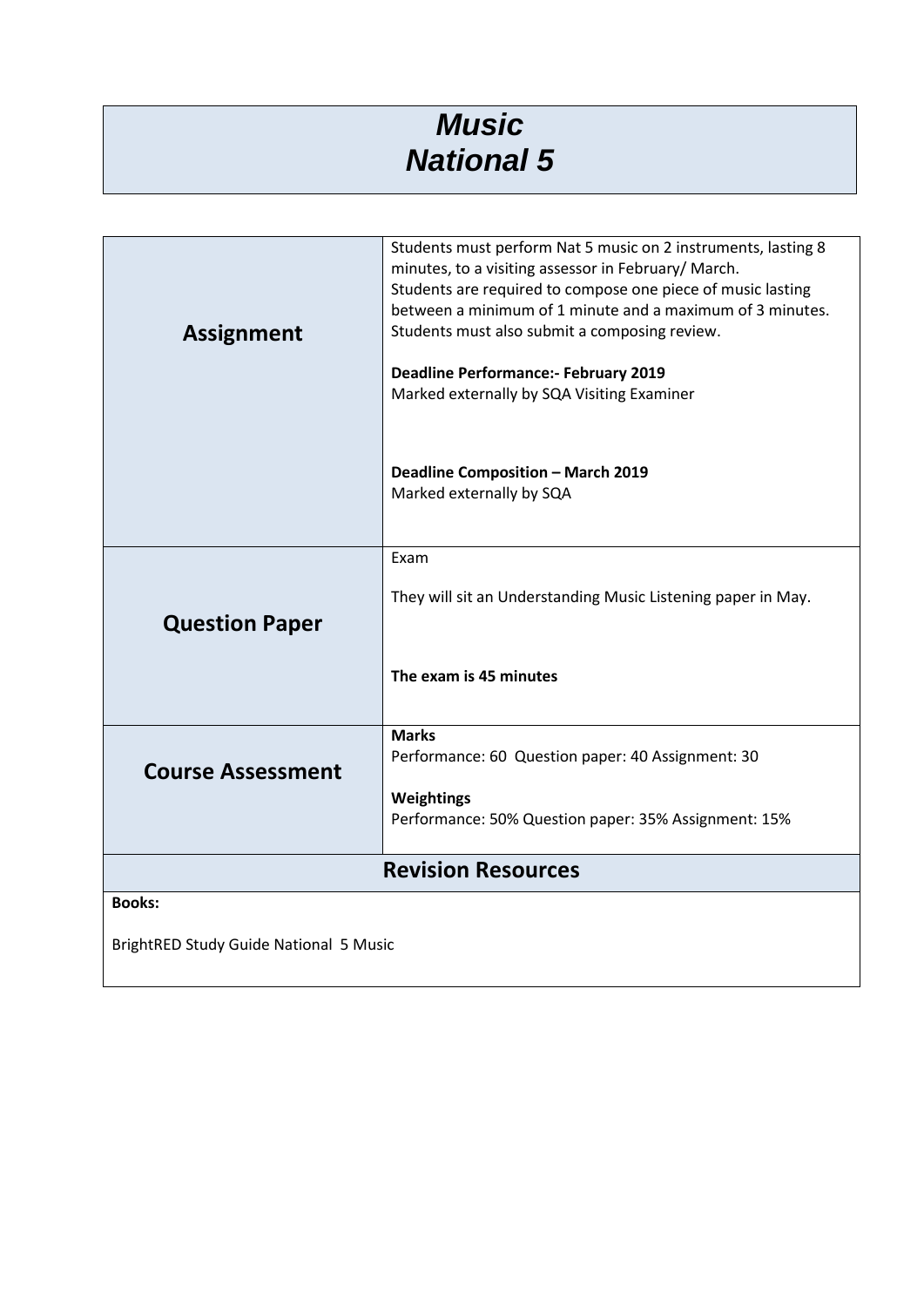

|                                          | Performing Skills (50% of overall mark)                              |
|------------------------------------------|----------------------------------------------------------------------|
|                                          | Students must select and prepare a programme of Higher music         |
|                                          | (minimum Grade 4) on two instruments lasting 12 minutes.             |
|                                          |                                                                      |
| <b>Assignment</b>                        | <b>Composing Skills (15% of overall mark)</b>                        |
|                                          |                                                                      |
|                                          | Students are required to compose one piece of music lasting          |
|                                          | between a minimum of 1 minute and a maximum of 3 minutes.            |
|                                          | Students are also required to write and submit a composing           |
|                                          | review.                                                              |
|                                          |                                                                      |
|                                          | <b>Deadline Performance:- February 2019</b>                          |
|                                          | Marked externally by SQA Visiting Examiner                           |
|                                          |                                                                      |
|                                          | <b>Deadline Composition - March 2019</b>                             |
|                                          | Marked externally by SQA                                             |
|                                          |                                                                      |
|                                          | <b>Exam Paper - Understanding Music</b>                              |
|                                          | Students are required to provide evidence of a breadth of            |
|                                          | knowledge of Nat 3 - Higher music concepts and music literacy.       |
|                                          | They will listen to music excerpts, identifying music concepts used  |
| <b>Question Paper</b>                    | in the music and analyse the impact of social and cultural factors   |
|                                          | on specific music styles. They will also identify and understand the |
|                                          | meaning of music signs and symbols and terms.                        |
|                                          |                                                                      |
|                                          | The exam is 1 hour                                                   |
|                                          | <b>Marks</b>                                                         |
| <b>Course Assessment</b>                 |                                                                      |
|                                          | Question paper: 40 Assignment: 30 Performance: 60                    |
|                                          | Weightings                                                           |
|                                          | Question paper: 35% Assignment: 15% Performance: 50%                 |
|                                          | <b>Revision Resources</b>                                            |
|                                          |                                                                      |
| <b>Book:</b>                             |                                                                      |
|                                          |                                                                      |
| How to Pass Higher Music: Second Edition |                                                                      |

Joe McGowan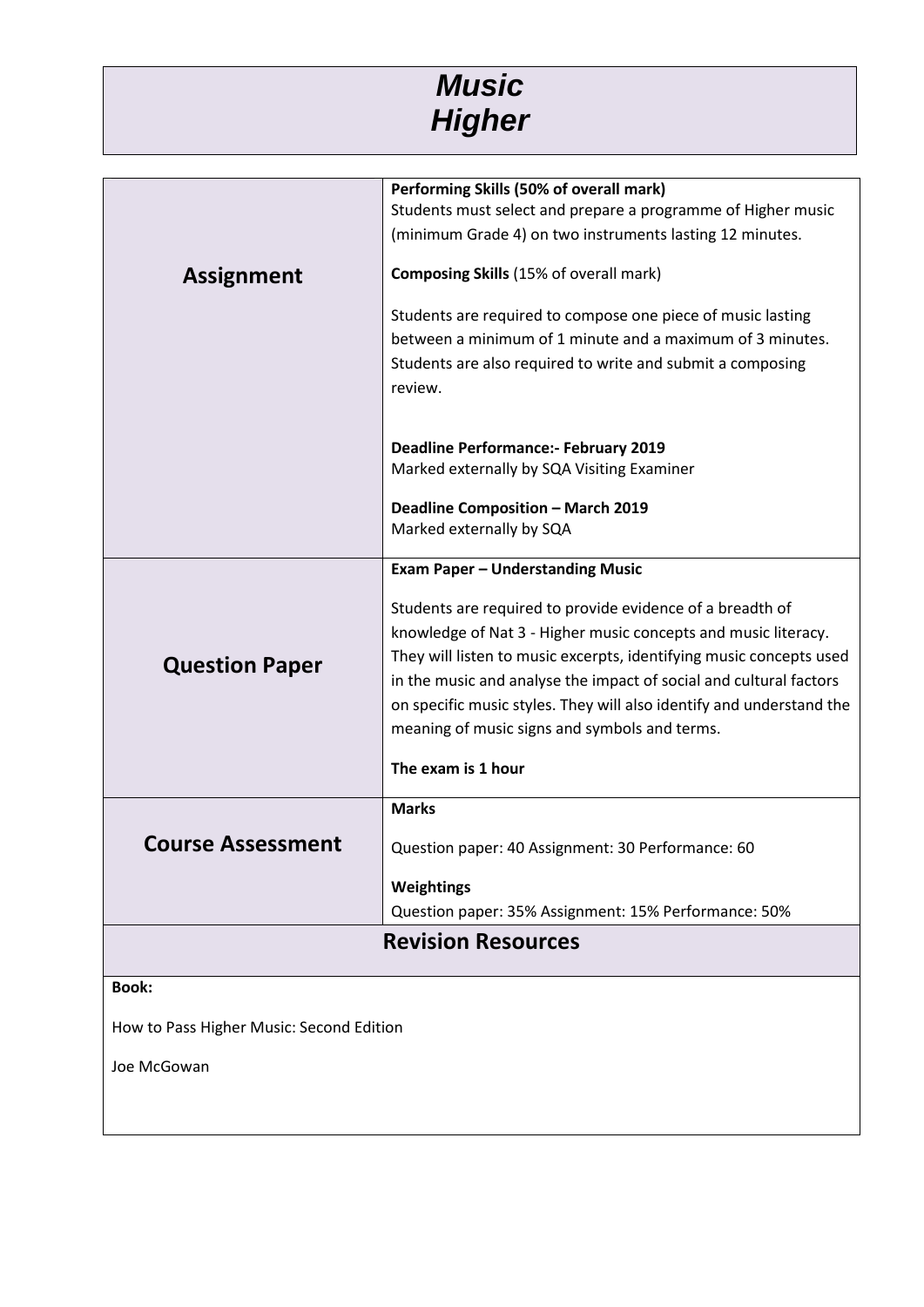#### *Physical Education National 5*

|                   | Course assessment structure                                                  |           |        |
|-------------------|------------------------------------------------------------------------------|-----------|--------|
|                   | There is no external assessment in PE. The course is assessed as<br>follows: |           |        |
| <b>Assignment</b> | <b>Course assessment structure</b>                                           |           |        |
|                   | Component 1 - Performance                                                    | 60 marks  | $-50%$ |
|                   | Component 2 - Portfolio                                                      | 60 marks  | $-50%$ |
|                   | <b>Total marks</b>                                                           | 120 marks |        |
|                   | <b>Component 1 - Performance 60 marks</b>                                    |           |        |
|                   | The purpose of this component is to assess the candidate's ability           |           |        |
|                   | to effectively perform in two different physical activities. Each            |           |        |
|                   | performance is a single event in a challenging, competitive and/or           |           |        |
|                   | demanding context. This gives candidates an opportunity to                   |           |        |
|                   | demonstrate the following skills, knowledge and understanding:               |           |        |
|                   | a repertoire of skills - including complex skills                            |           |        |
|                   | control and fluency                                                          |           |        |
|                   | effective decision-making                                                    |           |        |
|                   | using and applying straightforward composition, tactics or                   |           |        |
|                   | role safely and effectively                                                  |           |        |
|                   | conforming to rules, regulations and etiquette                               |           |        |
|                   | controlling emotions                                                         |           |        |
|                   | working co-operatively with others                                           |           |        |
|                   | The performance has a total of 60 marks. This is 50% of the                  |           |        |
|                   | overall marks for the course assessment. Each single performance             |           |        |
|                   | event is marked out of 30                                                    |           |        |
|                   | <b>Deadline:- February 2019</b>                                              |           |        |
|                   | Practical component in internally assessed                                   |           |        |
|                   | <b>Component 2 - Portfolio 60 marks</b>                                      |           |        |
|                   | The purpose of the portfolio is to assess the candidate's                    |           |        |
|                   | knowledge and understanding of the performance development                   |           |        |
|                   | process. It assesses the candidate's ability to integrate skills and         |           |        |
|                   | apply knowledge and understanding from across the course. The                |           |        |
|                   | portfolio gives candidates an opportunity to demonstrate the                 |           |        |
|                   | following skills, knowledge and understanding in the following               |           |        |
|                   | three sections understanding factors that impact on performance              |           |        |
|                   | Section 1 Understanding factors that impact on                               |           |        |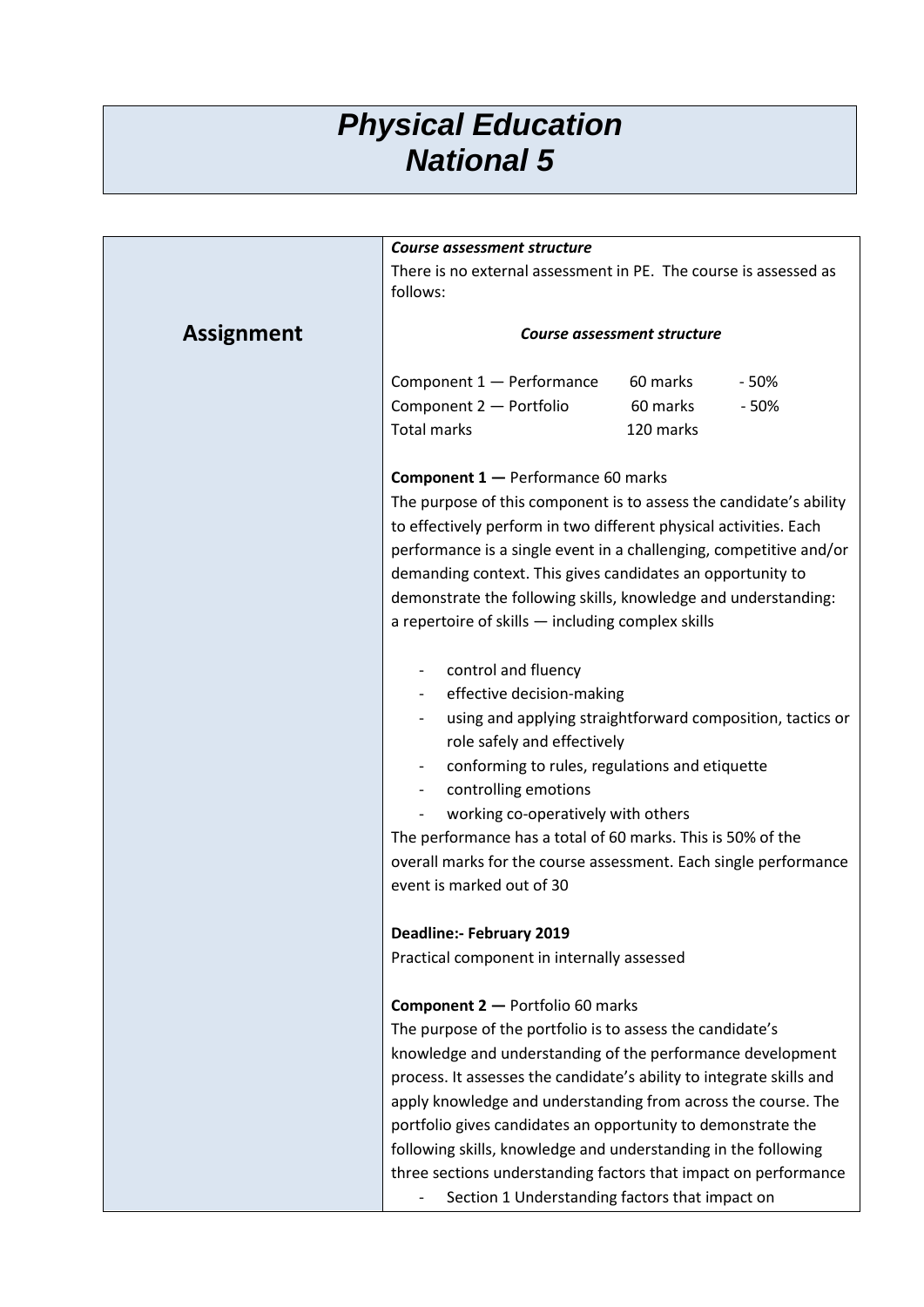|                           | performance                                                  |  |
|---------------------------|--------------------------------------------------------------|--|
|                           |                                                              |  |
|                           | Section 2 Planning, developing and implementing              |  |
|                           | approaches to enhance personal performance                   |  |
|                           | Section 3 Monitoring, recording and evaluating performance   |  |
|                           | development                                                  |  |
|                           |                                                              |  |
|                           | <b>Deadline Portfolio:- March 2019</b>                       |  |
|                           | SQA external marking                                         |  |
|                           |                                                              |  |
|                           |                                                              |  |
|                           | Not applicable – this course does not include an examination |  |
|                           | paper.                                                       |  |
| <b>Question Paper</b>     |                                                              |  |
|                           |                                                              |  |
|                           |                                                              |  |
|                           | <b>Marks</b>                                                 |  |
|                           | Performance: 60 Portfolio: 60                                |  |
| <b>Course Assessment</b>  |                                                              |  |
|                           | <b>Weightings</b>                                            |  |
|                           | Performance: 50% Portfolio: 50%                              |  |
|                           |                                                              |  |
| <b>Revision Resources</b> |                                                              |  |
|                           |                                                              |  |
| <b>Books:</b>             |                                                              |  |

National 4/5 Physical Education Course Notes (Course Notes for SQA Exams) Paperback – 20 Jun 2018 by Caroline Duncan (Author), McLean (Author), Leckie and Leckie (Author)

**Websites:**

<https://www.brianmac.co.uk/>

*"Brian's aim with the site is to provide information for athletes, fitness enthusiasts, sports science students and sports coaches on the many topics relating to athletic development, exercise physiology and successful coaching."*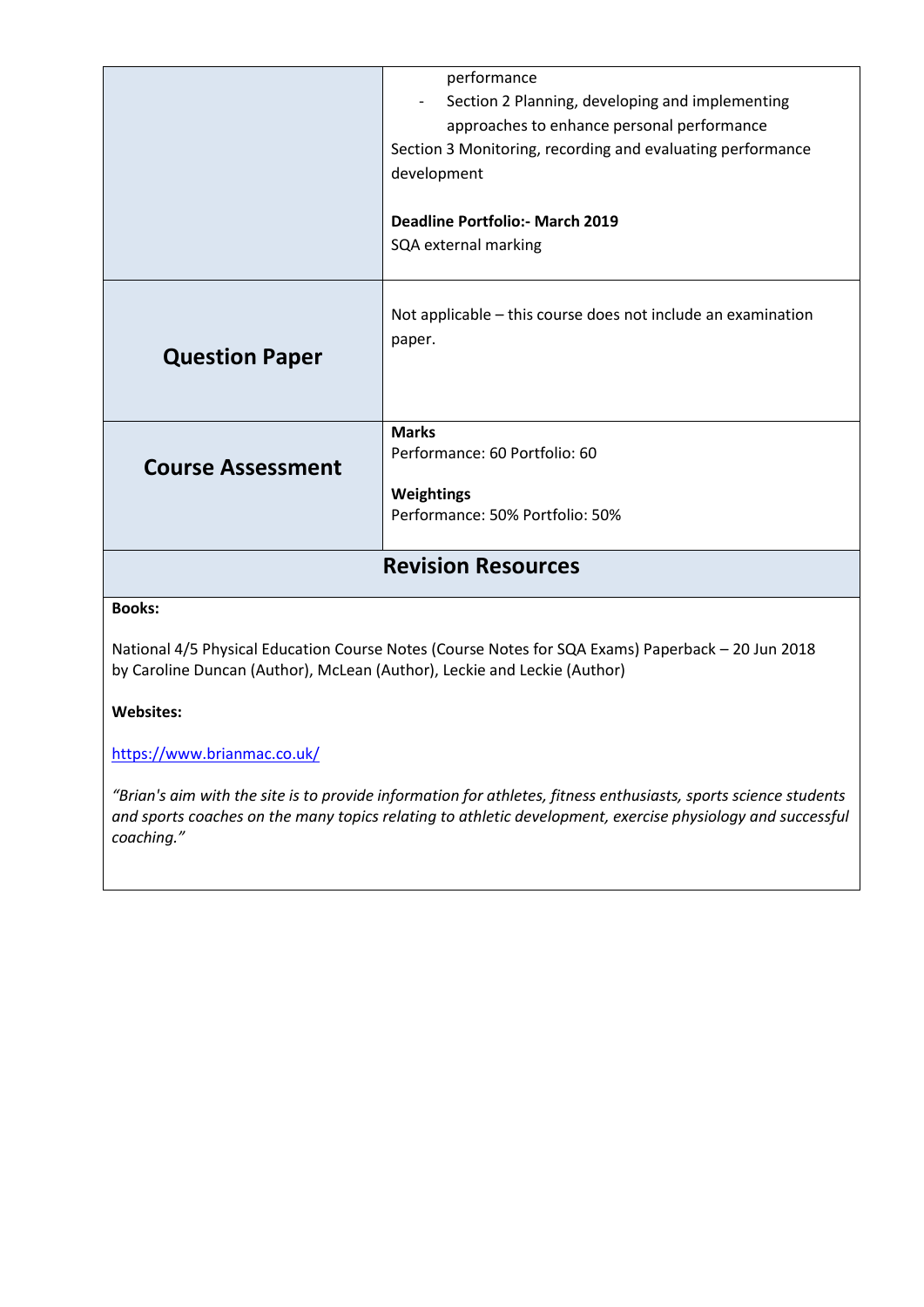#### *Physical Education Higher*

|                          | <b>Performance assessment</b>                                          |
|--------------------------|------------------------------------------------------------------------|
|                          | 60 marks(2 activities)<br>- 50% of final grade                         |
| <b>Assignment</b>        | Candidates will perform two different physical activities, each        |
|                          | worth 30 marks. Each activity must provide them with the               |
|                          | opportunity to display a significantly different range of movement     |
|                          | and performance skills. This will enable candidates to                 |
|                          | demonstrate the breadth and application of the skills they have        |
|                          | learned in the course within different contexts. The context of the    |
|                          | single performance must be challenging, competitive and/or             |
|                          | demanding.                                                             |
|                          |                                                                        |
|                          | Each performance(activity) is worth 30 marks                           |
|                          | <b>Deadline:- February 2019</b>                                        |
|                          | Practical component in internally assessed                             |
|                          | The exam will be in 3 sections (Section $1 - 32$ marks; Section 2 will |
|                          | range from 6-10 marks and Section 3 will range from 8-12 marks)        |
|                          | Section 1 will require candidates to respond to questions on           |
|                          | all 4 factors. (Mental, Emotional, Social and Physical)                |
| <b>Question Paper</b>    | Section 2 will require candidates to apply the skills,<br>٠            |
|                          | knowledge and understanding gained from creating and                   |
|                          | implementing a Personal Development Plan(training                      |
|                          | programme)                                                             |
|                          | Section 3 will continue to be based on a scenario.                     |
|                          | The exam is 2 hours 30 minutes                                         |
|                          | <b>Marks</b>                                                           |
| <b>Course Assessment</b> | Question paper: 50 Performance: 60*                                    |
|                          |                                                                        |
|                          | Weightings                                                             |
|                          | Question paper: 50% Performance: 50% *The performance will be          |
|                          | scaled to 50 marks to give a weighting of 50%                          |
|                          | <b>Revision Resources</b>                                              |

#### **Book:**

CfE Higher Physical Education Course Notes (Course Notes for SQA Exams) Paperback – 7 Jan 2015 by Linda McLean (Author), Caroline Duncan (Author), Leckie and Leckie (Author)

#### **Websites:**

<https://www.brianmac.co.uk/>

*"Brian's aim with the site is to provide information for athletes, fitness enthusiasts, sports science students and sports coaches on the many topics relating to athletic development, exercise physiology and successful coaching."*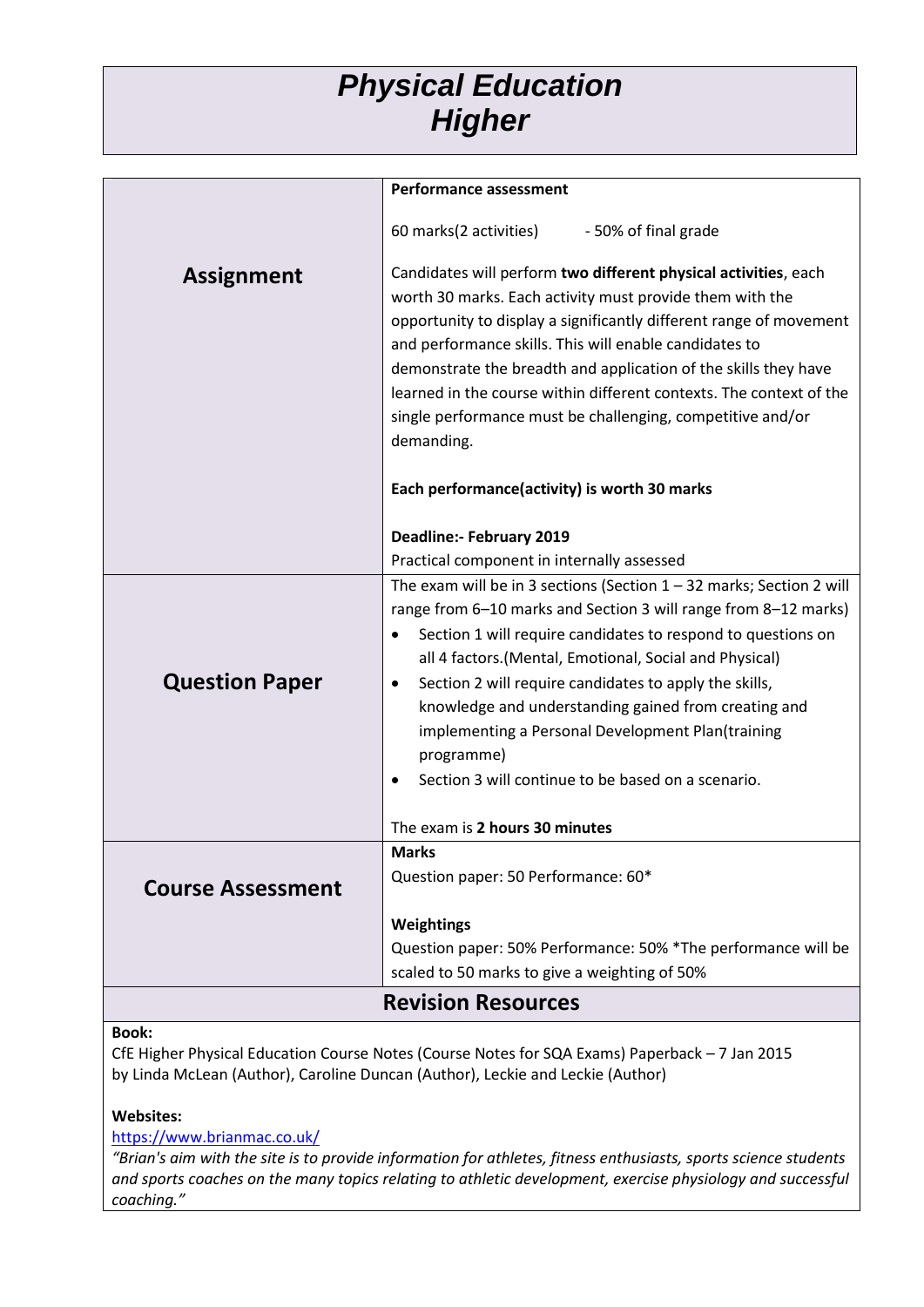#### *Physics National 5*

|                                                                            | <b>Assignment</b>                                                 |                                                                                                                |
|----------------------------------------------------------------------------|-------------------------------------------------------------------|----------------------------------------------------------------------------------------------------------------|
|                                                                            | The assignment requires learners to apply skills, knowledge and   |                                                                                                                |
|                                                                            |                                                                   | understanding to investigate a relevant topic in physics. The topic                                            |
| <b>Assignment</b>                                                          |                                                                   | should draw on one or more of the key areas of the Course, and                                                 |
|                                                                            |                                                                   | should be chosen with guidance from the teacher.<br>Practical/experimental work is a compulsory feature of the |
|                                                                            | assignment.                                                       |                                                                                                                |
|                                                                            |                                                                   |                                                                                                                |
|                                                                            |                                                                   |                                                                                                                |
|                                                                            | Deadline:- January 2019                                           |                                                                                                                |
|                                                                            | Marked externally by SQA                                          |                                                                                                                |
|                                                                            |                                                                   |                                                                                                                |
|                                                                            |                                                                   | The question paper will have two Sections.                                                                     |
|                                                                            |                                                                   |                                                                                                                |
|                                                                            | Section 1 (Objective Test) will have 25 marks.                    |                                                                                                                |
| <b>Question Paper</b>                                                      | Section 2 will contain restricted and extended response questions |                                                                                                                |
|                                                                            | and will have 110 marks.                                          |                                                                                                                |
|                                                                            |                                                                   |                                                                                                                |
|                                                                            |                                                                   | The exam is 2 hours and 30 minutes                                                                             |
|                                                                            |                                                                   | Marks Assignment: 20 Question paper: 135                                                                       |
| <b>Course Assessment</b>                                                   | Weightings Assignment: 20% Question paper: 80%                    |                                                                                                                |
|                                                                            |                                                                   |                                                                                                                |
|                                                                            |                                                                   | <b>Revision Resources</b>                                                                                      |
|                                                                            |                                                                   |                                                                                                                |
| <b>National 5 Physics Student Book</b>                                     |                                                                   | https://www.icandophysics.co.uk/sqa-physics-                                                                   |
| S. Devine, P. Ferguson, D. McLean, S. Smith<br>ISBN 13: 978-0008282097     |                                                                   | exam-support/national-5-physics/<br>Video Solutions for Past Paper Questions from                              |
| Leckie & Leckie                                                            |                                                                   | 2014-2016                                                                                                      |
|                                                                            |                                                                   |                                                                                                                |
| <b>How to Pass National 5 Physics</b><br><b>Paul Chambers, Hugh McGill</b> |                                                                   | https://mrsphysics.co.uk/n5/<br>Comprehensive selection of course materials based                              |
| ISBN 13: 978-1510421059                                                    |                                                                   | from Lockerbie Academy                                                                                         |
| Hodder Gibson                                                              |                                                                   |                                                                                                                |
| <b>National 5 Physics</b>                                                  |                                                                   |                                                                                                                |
| <b>Arthur Baillie</b>                                                      |                                                                   |                                                                                                                |
| ISBN: 978-1510429284                                                       |                                                                   |                                                                                                                |
| Hodder Gibson                                                              |                                                                   |                                                                                                                |
|                                                                            |                                                                   |                                                                                                                |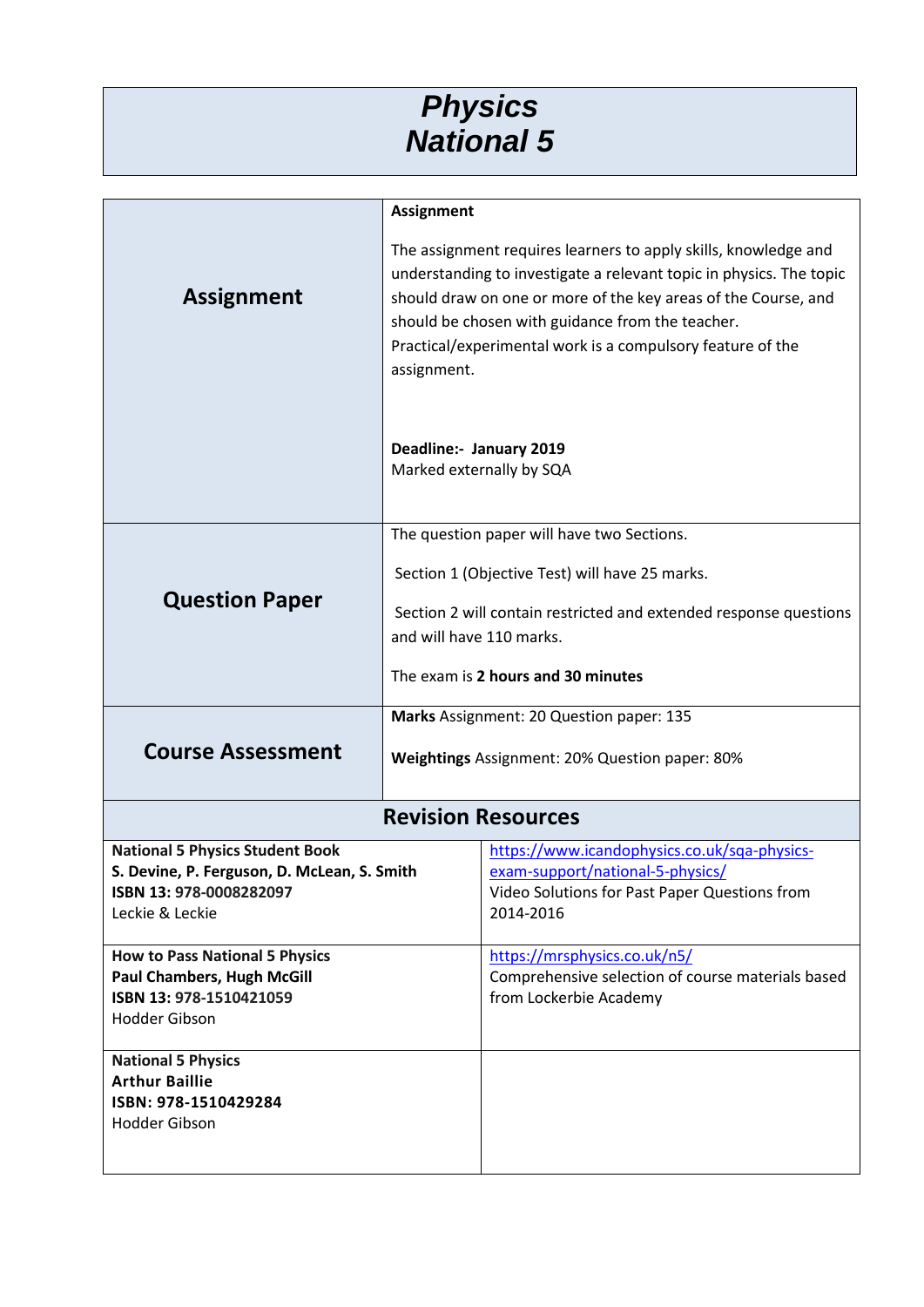

| <b>Assignment</b>                                                                                                              | Assignment - worth 20marks (36 % of their overall mark)<br>The assignment requires learners to apply skills, knowledge and<br>understanding to investigate a relevant topic in Physics focused<br>around an own choice practical investigation. The topic should<br>draw on one or more of the key areas of the Course.<br>The assignment has two stages: ♦ research ♦ report The research<br>stage must involve experimental work that allows measurements<br>to be made. Candidates must also gather data/information from |                                                                                                                                                                                                                                 |  |
|--------------------------------------------------------------------------------------------------------------------------------|------------------------------------------------------------------------------------------------------------------------------------------------------------------------------------------------------------------------------------------------------------------------------------------------------------------------------------------------------------------------------------------------------------------------------------------------------------------------------------------------------------------------------|---------------------------------------------------------------------------------------------------------------------------------------------------------------------------------------------------------------------------------|--|
|                                                                                                                                | the internet, books and/or journals. Candidates must produce a<br>report of their research.                                                                                                                                                                                                                                                                                                                                                                                                                                  |                                                                                                                                                                                                                                 |  |
|                                                                                                                                | A maximum of 2 hours is allowed for the report stage.                                                                                                                                                                                                                                                                                                                                                                                                                                                                        |                                                                                                                                                                                                                                 |  |
|                                                                                                                                | Deadline:- March 2018                                                                                                                                                                                                                                                                                                                                                                                                                                                                                                        | Marked externally by SQA                                                                                                                                                                                                        |  |
| <b>Question Paper</b>                                                                                                          | <b>Question Paper</b><br>There will be two papers:<br>Paper 1 will be an Objective Test (multiple choice) will be<br>$\bullet$<br>worth 25 marks and will have a duration of 45 minutes.<br>Paper 2 will contain restricted and extended response<br>$\bullet$<br>questions worth 130 marks and will have a duration of 2<br>hours 15 minutes                                                                                                                                                                                |                                                                                                                                                                                                                                 |  |
| <b>Course Assessment</b>                                                                                                       | <b>Marks</b><br>Question paper: 155 Assignment: 20 marks scaled to 30<br><b>Weightings</b><br>Question paper: 80% Assignment: 20%                                                                                                                                                                                                                                                                                                                                                                                            |                                                                                                                                                                                                                                 |  |
| <b>Revision Resources</b>                                                                                                      |                                                                                                                                                                                                                                                                                                                                                                                                                                                                                                                              |                                                                                                                                                                                                                                 |  |
| <b>Higher Physics for CFE</b><br>by Chambers, Moore and Ramsay<br><b>Hodder Gibson</b><br>ISBN:978-1-4441-6857-0               |                                                                                                                                                                                                                                                                                                                                                                                                                                                                                                                              | 'Mr Smith's Physics online' YouTube channel<br>https://www.youtube.com/channel/UC kdcG3xwc<br>EM33u1dfuMDZg                                                                                                                     |  |
| <b>Higher Physics Success Guide</b><br>by Michael Murray<br>Leckie & Leckie<br>ISBN:978-0-00-755437-9                          |                                                                                                                                                                                                                                                                                                                                                                                                                                                                                                                              | A list of resources put together by a Physics teacher<br>in Scotland. Particularly helpful for some of the<br>more challenging concepts such as general and<br>special relativity.<br>http://mrmackenzie.co.uk/category/higher/ |  |
| <b>Higher Physics Grade Booster</b><br>by John Irvine & Michael Murray<br>Leckie & Leckie<br>ISBN:978-0-00-759085-8            |                                                                                                                                                                                                                                                                                                                                                                                                                                                                                                                              | https://mrsphysics.co.uk/higher/There are some<br>very useful Higher materials for pupils to use here.                                                                                                                          |  |
| CfE Higher Physics Study Guides from Bright Red<br>Author: John Taylor<br>ISBN: 978-1-906736-67-5<br>Available from 14/12/2018 |                                                                                                                                                                                                                                                                                                                                                                                                                                                                                                                              |                                                                                                                                                                                                                                 |  |